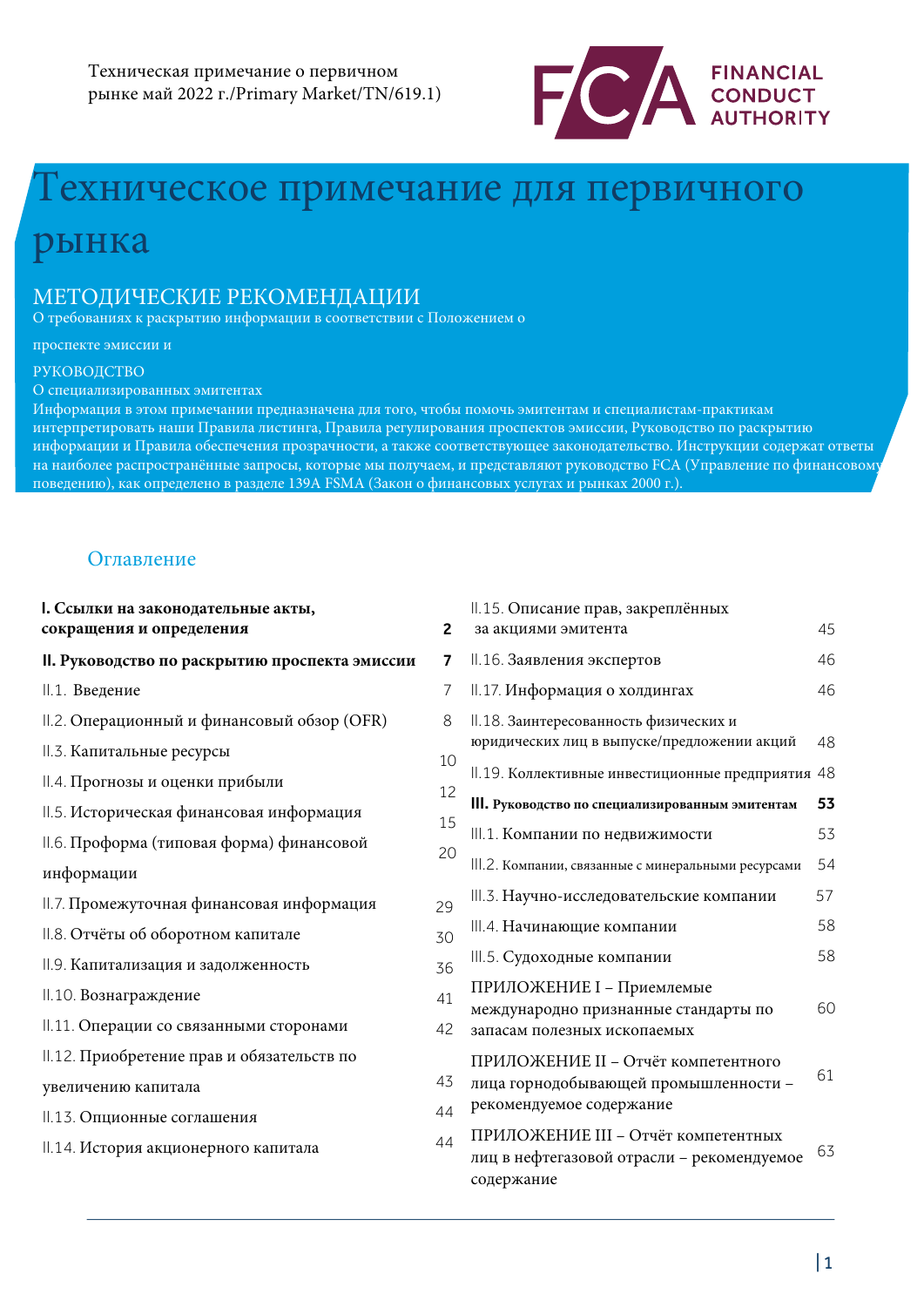## I. Legislative references, acronyms and definitions

| -cyparative references             |                                                                                                                                                                                                                                                                                                                                                                                                                       |
|------------------------------------|-----------------------------------------------------------------------------------------------------------------------------------------------------------------------------------------------------------------------------------------------------------------------------------------------------------------------------------------------------------------------------------------------------------------------|
| PR Regulation                      | the UK version of Regulation number 2019/980 of<br>the European Commission, which is part of UK law by<br>virtue of the EUWA                                                                                                                                                                                                                                                                                          |
| Prospectus Regulation              | the UK version of Regulation (EU) No 2017/1129 of<br>the European Parliament and of the Council of 14<br>June 2017 on the prospectus to be published when<br>securities are offered to the public or admitted to<br>trading on a regulated market, and repealing Directive<br>2003/71/EC, which is part of UK law by virtue of the<br><b>EUWA</b>                                                                     |
| <b>Accounting Directive</b>        | The UK law which implemented Directive 2013/34/<br>EU of the European Parliament and of the Council<br>of 26 June 2013 on the annual financial statements,<br>consolidated financial statements and related reports<br>of certain types of undertakings, amending Directive<br>2006/43/EC of the European Parliament and of the<br>Council and repealing Council Directives 78/660/EEC<br>and 83/349/EEC <sup>1</sup> |
| <b>Audit Directive</b>             | The UK law which implemented Directive 2014/56/<br>EU of the European Parliament and Council of 16 April<br>2014 amending Directive 2006/43/EC on statutory<br>audits of annual accounts and consolidated accounts <sup>2</sup>                                                                                                                                                                                       |
| Audit Regulation                   | The UK version of Regulation (EU) 537/2014 of the<br>European Parliament and of the Council of 16 April<br>2014 on specific requirements regarding statutory<br>audit of public-interest entities and repealing<br>Commission Decision 2005/909/EC <sup>3</sup>                                                                                                                                                       |
| Capital Requirements<br>Regulation | The UK version of Regulation (EU) 575/2013 of the<br>European Parliament and of the Council of 26 June<br>2013 on prudential requirements for credit institutions<br>and investment firms and amending Regulation (EU)<br>648/20124                                                                                                                                                                                   |

## Legislative references

2 OJ L 158, 27.05.2014, p 196-226.

<sup>1</sup> OJ L 182, 29.06.2013, p. 19-76.

<sup>3</sup> OJ L 158, 27.05.2014, p. 77-112. 4 OJ L 176, 27.06.2013. p. 1-337.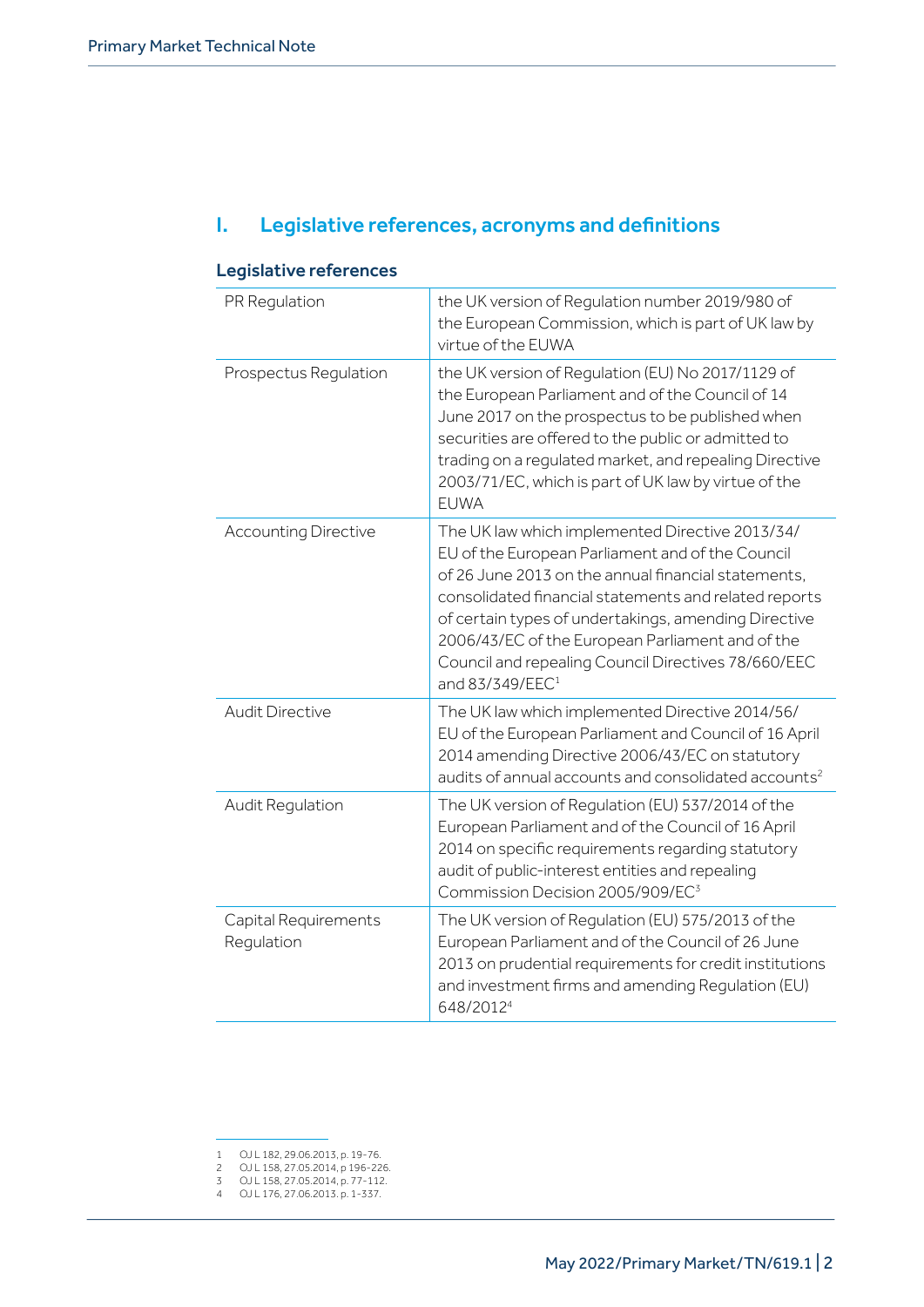| Commission Delegated<br>Regulation (EU) 2015/61     | The UK version of Commission Delegated Regulation<br>(EU) 2015/61 of 10 October 2014 to supplement<br>Regulation (EU) 575/2013 of the European Parliament<br>and the Council with regard to liquidity coverage<br>requirement for Credit Institutions <sup>5</sup>                                    |
|-----------------------------------------------------|-------------------------------------------------------------------------------------------------------------------------------------------------------------------------------------------------------------------------------------------------------------------------------------------------------|
| Solvency II                                         | The UK law which implemented Directive 2009/138/<br>EC of the European Parliament and of the Council<br>of the 25 November 2009 on the taking-up and<br>pursuit of the business of Insurance and Reinsurance<br>(Solvency II) <sup>6</sup>                                                            |
| Commission Implementing<br>Regulation (EU) 680/2014 | The UK version of Commission Implementing<br>Regulation (EU) 680/2014 of 16 April 2014 laying<br>down implementing technical standards with regard<br>to supervisory reporting of institutions according to<br>Regulation (EU) 575/2013 of the European Parliament<br>and of the Council <sup>7</sup> |
| Shareholder Rights<br>Directive/SRD                 | The UK legislation which implemented Directive<br>2007/36/EC of the European Parliament and of the<br>Council of 11 July 2007 on the exercise of certain<br>rights of shareholders in listed companies <sup>8</sup>                                                                                   |
| <b>SFT Regulation</b>                               | The UK version of Regulation (EU) 2015/2365 of<br>the European Parliament and of the Council of<br>25 November 2015 on transparency of securities<br>financing transactions and of reuse and amending<br>Regulation (EU) 648/2012 <sup>9</sup>                                                        |

## Acronyms

| <b>ESMA</b> | European Securities and Markets Authority                                                |
|-------------|------------------------------------------------------------------------------------------|
| <b>FU</b>   | European Union                                                                           |
| EUWA        | the European Union (Withdrawal) Act 2018                                                 |
| <b>FCA</b>  | <b>Financial Conduct Authority</b>                                                       |
| IAS/IFRS    | International Accounting Standards/International<br><b>Financial Reporting Standards</b> |
| <b>OFR</b>  | Operating and financial review                                                           |
| <b>ESG</b>  | Environmental, social and governance                                                     |
| GAAP        | <b>Generally Accepted Accounting Principles</b>                                          |
|             |                                                                                          |

<sup>5</sup> OJ L 11, 17.01.2015, p. 1-36

<sup>6</sup> OJ L 335, 17.12.2009, p. 1-155.

<sup>7</sup> OJ L 191, 28.06.2014, p. 1-1861.

<sup>8</sup> OJ L 184, 14.07.2007, p 17-24 9 OJ L 337, 23.12.2015, p. 1-34.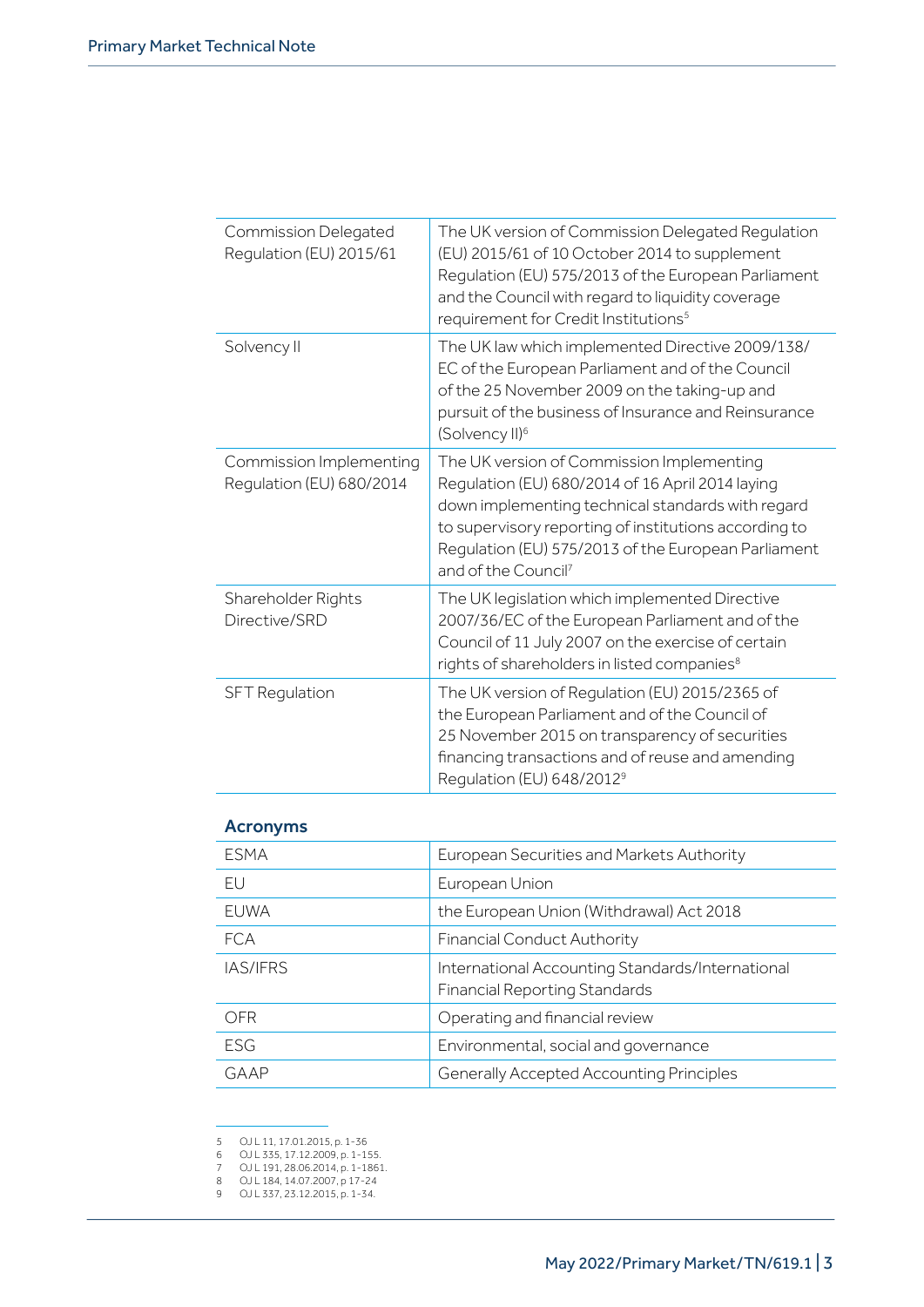| IP [completion day] | implementation period [completion day] |
|---------------------|----------------------------------------|
| -IPO                | Initial public offer                   |
| CFT <sub>1</sub>    | Common Equity Tier 1                   |
| <b>SET</b>          | Securities financing transactions      |

## **Definitions**

| Competent authority                                          | The FCA                                                                                                                                                                                                                                                                                                                                                                                                                                         |
|--------------------------------------------------------------|-------------------------------------------------------------------------------------------------------------------------------------------------------------------------------------------------------------------------------------------------------------------------------------------------------------------------------------------------------------------------------------------------------------------------------------------------|
| Annex(es)/Annex Item                                         | Annexes (disclosure schedules) in the PR Regulation                                                                                                                                                                                                                                                                                                                                                                                             |
| Persons responsible for the<br>prospectus                    | The persons to whom responsibility for the<br>information in a prospectus attaches, that is, as<br>the case may be, the issuer or its administrative,<br>management or supervisory bodies, the offeror,<br>the persons asking for the admission to trading on<br>a regulated market or the guarantor and any further<br>persons responsible for the information given in the<br>prospectus and identified as such in the prospectus             |
| Profit forecast                                              | As defined in Article 1(d) of the PR Regulation                                                                                                                                                                                                                                                                                                                                                                                                 |
| Registration document/<br>Universal registration<br>document | Registration document or universal registration<br>document as referred to in the Prospectus Regulation                                                                                                                                                                                                                                                                                                                                         |
| Applicable accounting<br>framework/Accounting<br>framework   | For the purpose of these Guidelines, any of the<br>standards set out in Article 23a of the PR Regulation                                                                                                                                                                                                                                                                                                                                        |
| European Accounting<br><b>Directives</b>                     | The Accounting Directives refer to the UK law which<br>implemented Directive 2013/34/EU of the European<br>Parliament and of the Council of 26 June 2013 on the<br>annual financial statements, Council Directive 91/674/<br>EEC on annual accounts and consolidated accounts<br>of insurance undertakings as well as Council Directive<br>86/635/EEC on annual accounts and consolidated<br>accounts of banks and other financial institutions |
| Supplement or<br>amendment                                   | A supplement or amendment as referred to in the<br>Prospectus Regulation                                                                                                                                                                                                                                                                                                                                                                        |
| Profit estimate                                              | As defined in Article 1(c) of the PR Regulation                                                                                                                                                                                                                                                                                                                                                                                                 |
| Equity securities                                            | As defined in Article 2(b) of the Prospectus Regulation                                                                                                                                                                                                                                                                                                                                                                                         |
| Significant financial<br>commitment                          | As referred to in Article 18(4) of the PR Regulation                                                                                                                                                                                                                                                                                                                                                                                            |
| Significant gross change                                     | As defined in Article 1(e) of the PR Regulation                                                                                                                                                                                                                                                                                                                                                                                                 |
| Complex financial history                                    | As referred to in Article 18(3) of the PR Regulation                                                                                                                                                                                                                                                                                                                                                                                            |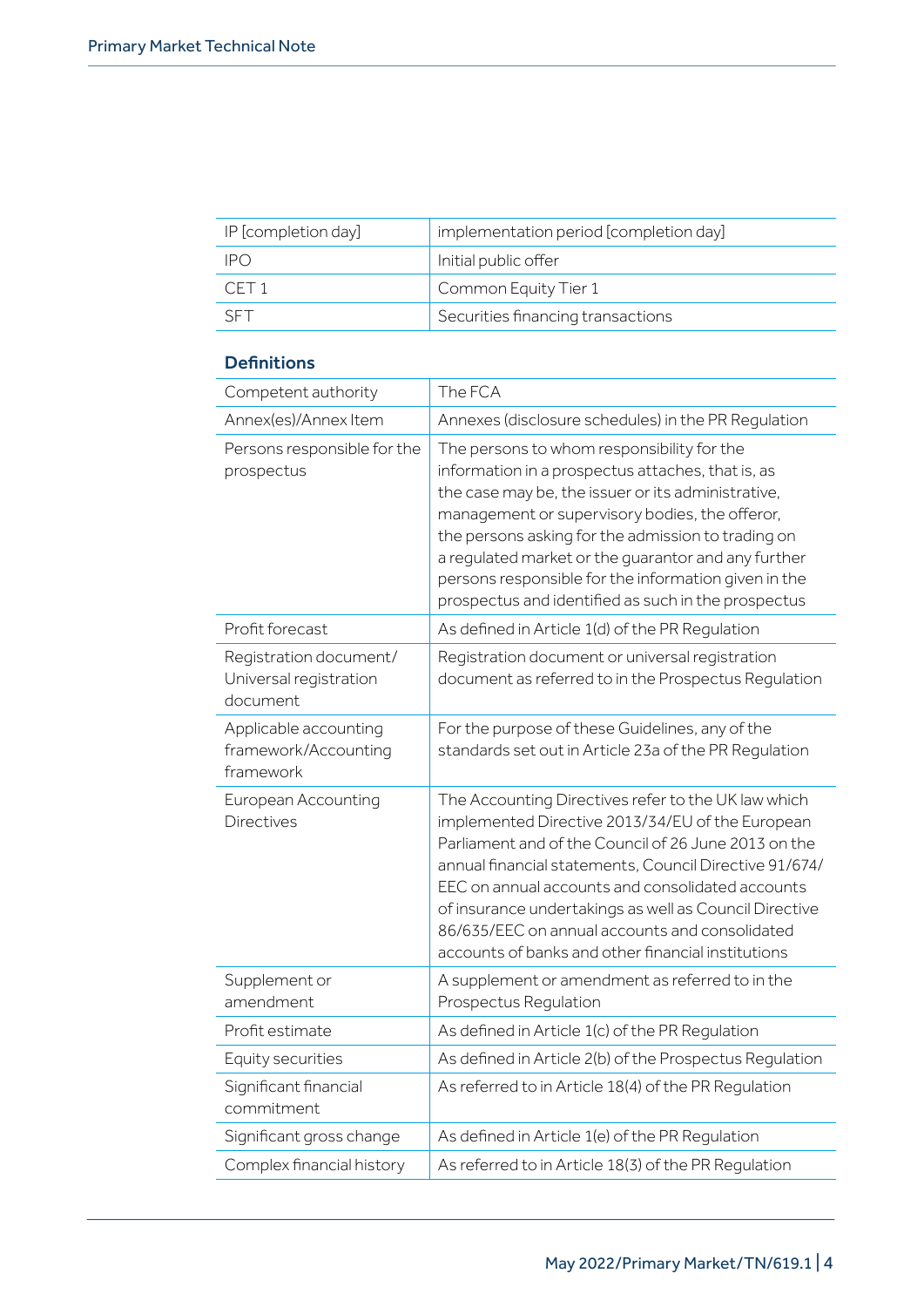| Non-equity securities                                                                  | As defined in Article 2(c) of the Prospectus Regulation                                                                                                                                                                                                                                                                                                                           |
|----------------------------------------------------------------------------------------|-----------------------------------------------------------------------------------------------------------------------------------------------------------------------------------------------------------------------------------------------------------------------------------------------------------------------------------------------------------------------------------|
| Liquidity Coverage Ratio                                                               | Liquidity coverage ratio as defined in Article 4(1) of<br>Commission Delegated Regulation (EU) 2015/61<br>of 10 October 2014 to supplement Regulation (EU)<br>575/2013 of the European Parliament and the Council<br>with regard to liquidity coverage requirement for<br>Credit Institutions                                                                                     |
| Minimum Capital<br>Requirement                                                         | Minimum capital requirement as defined in Article<br>248 of the UK version of Commission Delegated<br>Regulation (EU) 2015/35 of 10 October 2014<br>supplementing Solvency II                                                                                                                                                                                                     |
| Net Stable Funding Ratio                                                               | Net stable funding ratio as defined in Article 428(b)<br>of the UK version of Regulation (EU) 575/2013 of the<br>European Parliament and of the Council of 26 June<br>2013 on prudential requirements for credit institutions<br>and investment firms and amending Regulation (EU)<br>648/2012.                                                                                   |
| Total capital ratio/TCR                                                                | As defined in Article 92(2)(c) of the Capital<br>Requirements Regulation.                                                                                                                                                                                                                                                                                                         |
| Equivalent accounting<br>framework/Equivalent<br>third country accounting<br>framework | See Article 23a of the PR Regulation                                                                                                                                                                                                                                                                                                                                              |
| Restatement of financial<br>information                                                | For the purpose of these Guidelines, restatement<br>of historical financial information refers to situations<br>when because of the change in the accounting<br>framework that will be applied by the issuer in the<br>next year's financial statements, the historical<br>financial statements will be revised and presented in<br>accordance with this new accounting framework |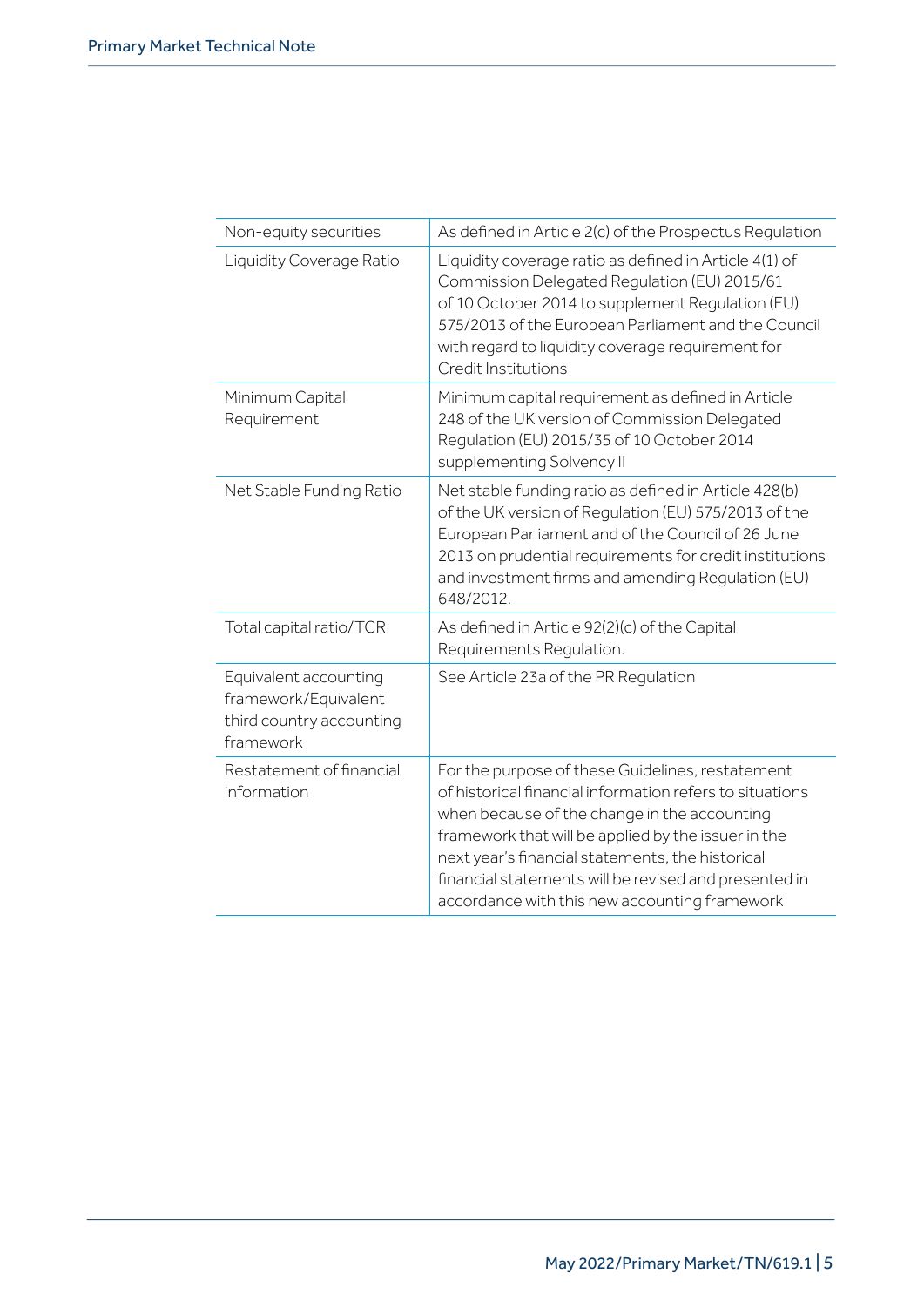## II. Guidelines on prospectus disclosure

## II.1. Introduction

- 11. The purpose of these Guidelines is to provide guidance to market participants relating to the assessment of the information to be supplied under certain Items of an Annex to the PR Regulation. These Guidelines set out principles in bold with subsequent explanatory, elaborating and exemplifying paragraphs. In order to comply with the Prospectus Regulation, issuers or persons responsible for the prospectus should consider these Guidelines in their entirety/as a whole.
- 12. *The Guidelines relating to the disclosure of financial information have a close relationship with financial reporting. The FCA recommends that issuers involve financial reporting experts in order to ensure that the financial information in prospectuses reflects the guidance set out in this Technical Note, as well as the general obligation in Article 6(1) of the Prospectus Regulation to ensure that their prospectus contains the information necessary for investors to make an informed assessment of the assets and liabilities, profits and losses, financial position, and prospects of the issuer and of any guarantor.*
- 13. When determining which information is to be supplied under a certain Item of an Annex to the PR Regulation, the FCA expects that the persons responsible for the prospectus will refrain from disclosing information that is not material in the context of the issuer or the securities. As stated in Recital 27 of the Prospectus Regulation, a prospectus should not contain information that is not material or specific to the issuer and the securities concerned, as that could obscure the information relevant to the investment decision and undermine investor protection. This is also reflected in Article 6(1) of the Prospectus Regulation which states that a prospectus shall contain the necessary information which is material to an investor for making an informed assessment of the information specified in that paragraph.
- 14. The FCA also notes that the duplication of information in prospectuses should be avoided. Therefore, issuers may refer to where information can be found instead of duplicating it, provided that this does not harm the comprehensibility of the prospectus. For example, the persons responsible for the prospectus may cross-refer to relevant information provided in the financial statements, e.g. under IAS 7 and IAS 12, in order to provide information on treasury and funding policies required under these Guidelines.

## II.2. Operating and financial review (OFR)

## Purpose of the OFR

*Article 2 (Annex 1, Item 7.1) and Article 28 (Annex 24, Item 2.5) of the PR Regulation.*

15. Guideline 1: The persons responsible for the prospectus should ensure that the OFR assists investors in assessing the issuer's business, financial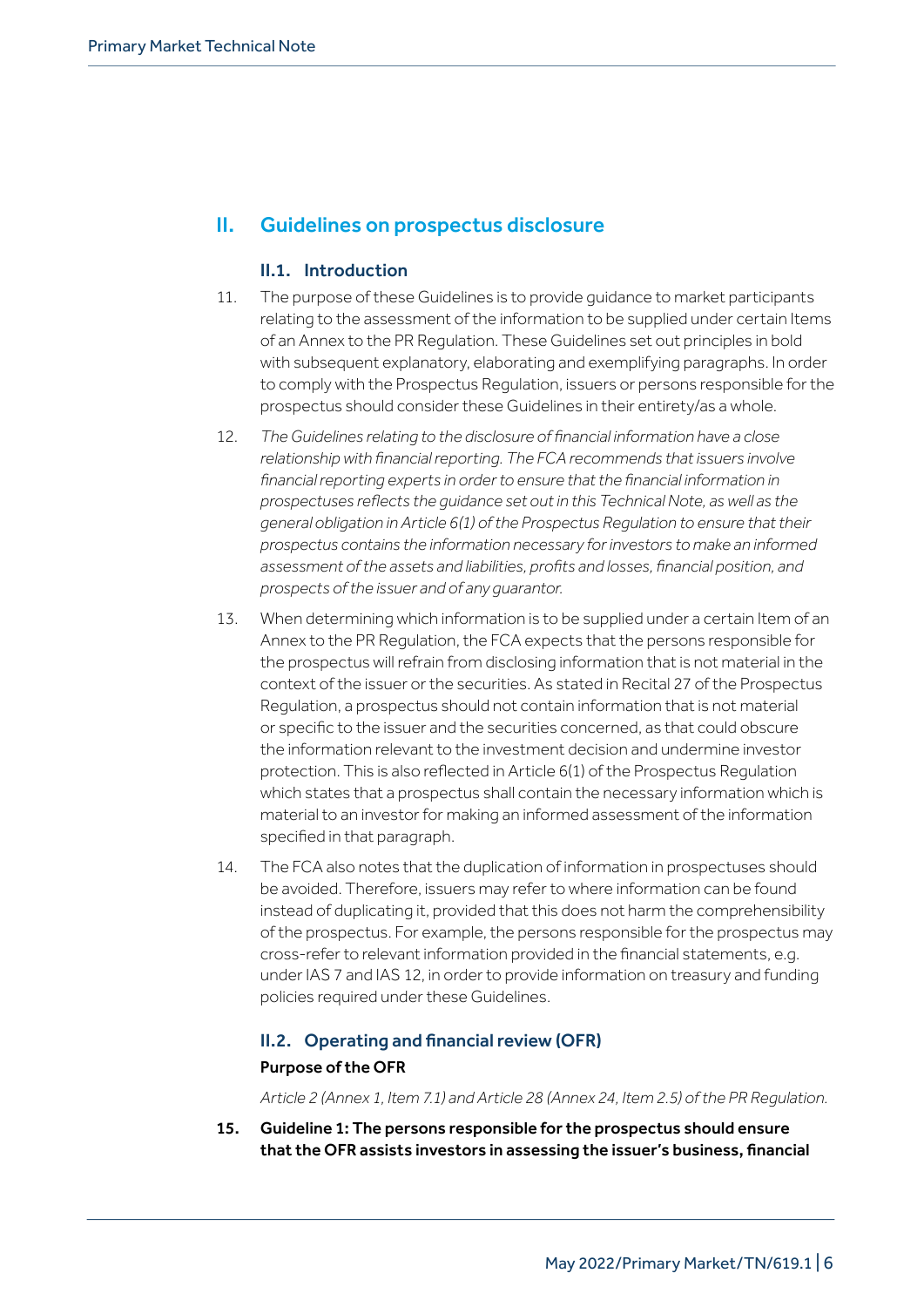## condition and performance and that it informs investors of any material changes in the issuer's results.

16. Together with a description of the principal risks and uncertainties the issuer faces, the OFR should provide an analysis of the development of the issuer's business, financial condition and performance. In order to provide investors with a historical review of the issuer's business, financial condition and performance through the eyes of its management, this analysis should be balanced, comprehensive and consistent with the size and complexity of the issuer's business. When preparing the OFR, the persons responsible for the prospectus should focus on the issues which they consider significant for the issuer's business overall. If a certain business line or segment is particularly relevant it should be considered significant.

## Overarching principles of the OFR

*Article 2 (Annex 1, Item 7.1) and Article 28 (Annex 24, Item 2.5) of the PR Regulation.*

- 17. Guideline 2: The persons responsible for the prospectus should ensure that the OFR is tailored to the target audience, covers a relevant time frame and is both reliable and comparable.
- 18. Audience: The persons responsible for the prospectus should ensure that the OFR focuses on matters that are relevant to investors. It should not be assumed that investors will have detailed knowledge of the issuer's business or of the significant features of the issuer's operating environment.
- 19. Time frame: The persons responsible for the prospectus should ensure that the OFR provides information on the issuer's performance in the periods for which historical or interim financial information is included in the prospectus. In doing so, they should identify the trends and factors which are relevant to an investor's assessment of the past, and which are likely to affect the issuer's business in subsequent periods and the achievement of its objectives.
- 20. Reliability: The persons responsible for the prospectus should ensure that the OFR is neutral and free from bias and that it treats positive and negative aspects in a balanced way.
- 21. Comparability: The persons responsible for the prospectus should ensure that investors can compare the information in the OFR with similar information provided elsewhere in the prospectus, such as in the historical financial information of the issuer for the period under review.

## Content of the OFR

*Article 2 (Annex 1, Item 7.1) and Article 28 (Annex 24, Item 2.5) of the PR Regulation.*

22. Guideline 3: The persons responsible for the prospectus should ensure that the OFR provides information on returns to shareholders, including information on distributions and share repurchases, and that it facilitates an investor's assessment of the future sustainability of earnings and cash flows. Information should be included about: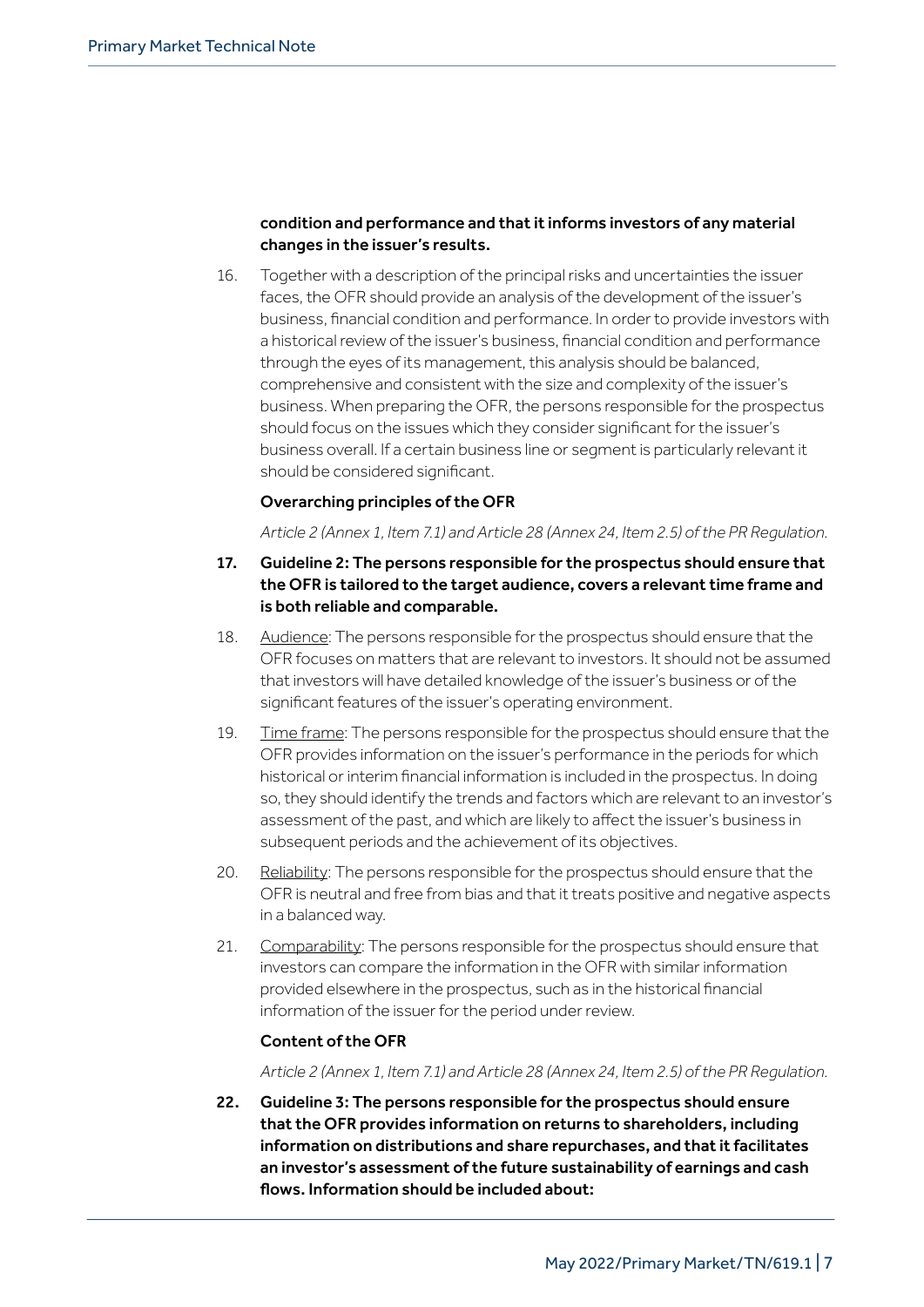- (i) the material components of the issuer's earnings and cash flow;
- (ii) the issuer's material business assets and liabilities;
- (iii) the extent to which items (i) and (ii) are recurring<sup>10</sup> elements; and
- (iv) the extent to which items (i) and (ii) are likely to be impacted by the issuer's financial and non-financial objectives and strategy (e.g. by providing disclosure on ESG matters).
- 23. The persons responsible for the prospectus should ensure that the OFR discusses performance in the context of the issuer's objectives. The information should cover any special factors that have affected performance in the period under review. This includes factors whose effect cannot be quantified and any specific non-recurring<sup>11</sup> items identified in the same financial period.
- 24. The persons responsible for the prospectus should also ensure that the OFR discusses the issuer's material assets and liabilities, as well as the changes from year to year, to the extent it helps to provide a comprehensive view of the issuer's business and activities.
- 25. If information about future developments or activities in the field of research and development is included in the OFR, it should be balanced and consistent with the information provided elsewhere in the prospectus. In case any of this information qualifies as a profit forecast, the persons responsible for the prospectus should consider Guidelines 10-13.

## Use of the management report

*Article 2 (Annex 1, Item 7.1) and Article 28 (Annex 24, Item 2.5) of the PR Regulation.*

- 26. Guideline 4: If the OFR requirement is satisfied by the inclusion of the entire management report<sup>12</sup> prepared in accordance with  $s.414C$  of the Companies Act 2006 and/or UK measures which implemented Article 19 or Article 29 and, where applicable, Article 19a and 29a of the Accounting Directive, in addition to Guidelines 1, 2 and 3, the persons responsible for the prospectus should ensure that the management report is comprehensible and consistent with the prospectus.
- 27. The persons responsible for the prospectus should assess whether the management report is still up to date and consistent with the information in the prospectus. For example, they should check that the information on operating results, capital resources and any prospective information such as trends and profit forecasts is up to date. If this is not the case, the persons responsible for the prospectus should provide necessary clarifications to the extent they are material, e.g. additional information should be provided if a change in group structure has occurred and clarifications should be provided where there is

<sup>10</sup> Paragraph 25 of [t](https://www.esma.europa.eu/sites/default/files/library/2015/10/2015-esma-1415en.pdf)he FCA's PDF, on the FCA Handbook website for Level 3 Materials– ESMA's Guidelines on Alternative [Performance](https://www.handbook.fca.org.uk/L3G/PR/2015-esma-1415en.pdf) [Measures,](https://www.handbook.fca.org.uk/L3G/PR/2015-esma-1415en.pdf) 5 October 2015, elaborate on the concept 'non-recurring items': "Issuers or persons responsible for the prospectus should not mislabel items as nonrecurring, infrequent or unusual. For example items that affected past periods and will affect future periods will rarely be considered as non-recurring, infrequent or unusual (such as restructuring costs or impairment losses)." 11 **Ibid.** 

<sup>12</sup> This is equally relevant to UK Growth Prospectuses.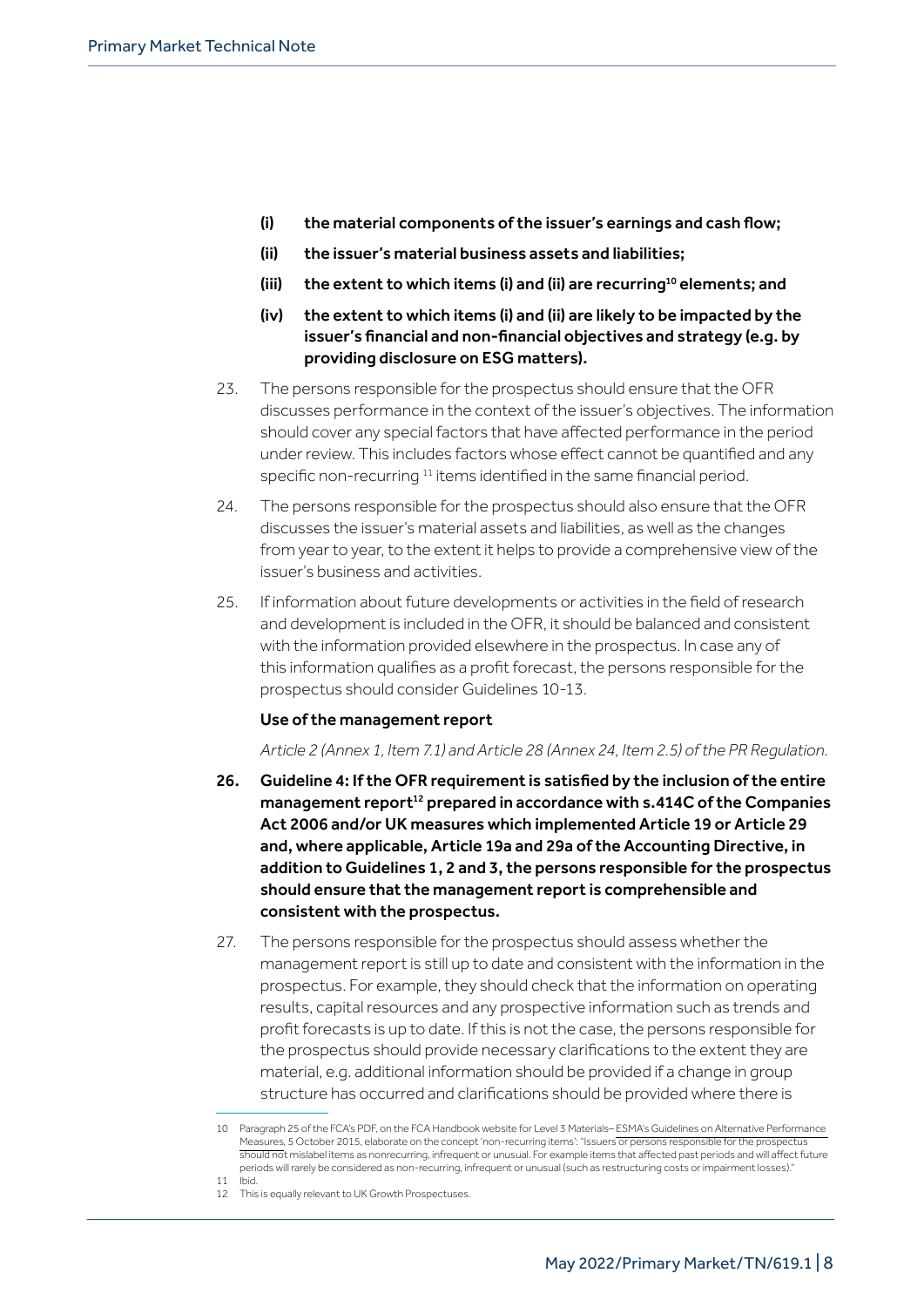doubt about certain explanations in the management report. Any updated information should be clearly labelled to distinguish it from the original text of the management report.

28. If the OFR covers the last three years and any subsequent interim period, the related management reports should cover the same period. Where applicable, if non-financial information is contained in a separate report, in accordance with the UK law which implemented the Accounting Directive, and that nonfinancial information is necessary for the purposes of Article 6 of the Prospectus Regulation, then such information should also be included in the prospectus.

## II.3. Capital resources

## Cash flows

*Article 2 (Annex 1, Item 8.2) of the PR Regulation.*

- 29. Guideline 5: The persons responsible for the prospectus should disclose the following information in the prospectus:
	- (i) cash inflows and outflows during the latest financial period and any subsequent interim period;
	- (ii) any material changes to the issuer's cash flows thereafter; and
	- (iii) any material unused sources of liquidity.
- 30. The narrative description should cover the latest financial period and any subsequent interim financial period. The information in the description should be consistent with the historical financial information.
- 31. For the purpose of this disclosure, the persons responsible for the prospectus may refer to relevant information provided in the financial statements included in the prospectus, prepared in accordance with the applicable accounting framework.

## Funding and treasury policies

*Article 2 (Annex 1, Item 8.3) of the PR Regulation.*

- 32. Guideline 6: The persons responsible for the prospectus should ensure that information on the issuer's funding and treasury policies is included in the prospectus.
- 33. This information should cover the issuer's objectives in terms of the control of treasury activities, the currencies in which cash and cash equivalents are held, the extent to which borrowings are at fixed rates and the use of financial instruments for hedging purposes.
- 34. Credit institutions, insurance and (re)insurance undertakings and other entities subject to prudential supervision should discuss their funding and treasury policies in the context of their capital and liquidity requirements. These institutions and undertakings may also find it useful to disclose relevant prudential metrics, such as information from their Pillar 3 reports in the case of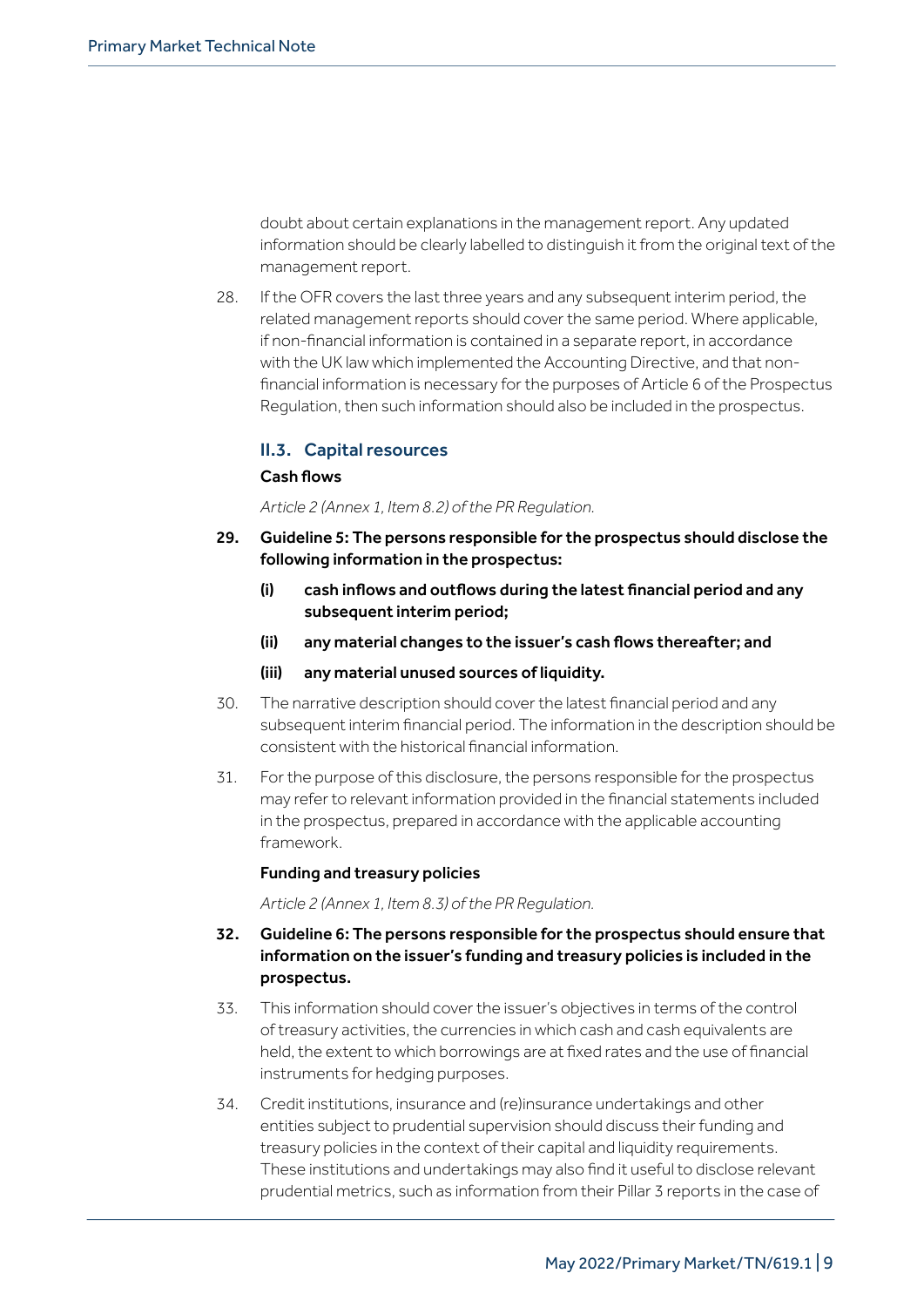credit institutions. However, this does not in and of itself mean that such issuers are required to disclose these metrics in the prospectus.

35. For the purpose of this disclosure, the persons responsible for the prospectus may refer to relevant information provided in the financial statements included in the prospectus, prepared in accordance with the applicable accounting framework.

#### Discussion of material restrictions on the use of capital resources

*Article 2 (Annex 1, Item 8.4) of the PR Regulation.*

- 36. Guideline 7: The persons responsible for the prospectus should ensure that information is provided in the prospectus on:
	- (i) the nature and extent of any material legal or economic restrictions on the ability of subsidiaries to transfer funds to the issuer in the form of cash dividends, loans or advances; and
	- (ii) the impact that such restrictions have had or are expected to have on the ability of the issuer to meet its cash obligations.
- 37. Examples of restrictions include exchange controls and taxation consequences of transfers. Although dividend leakage<sup>13</sup> is not a restriction as such, dividend leakage can impact the ability of the issuer to meet its obligations. Accordingly, dividend leakage should be included in any discussion of material or economic restrictions on the ability of subsidiaries to transfer funds to the issuer.
- 38. Where the information on material restrictions on the use of capital resources (or other information on capital resources) overlaps with the information provided in a qualified working capital statement (Item 3.1 in Annex 11 and Item 1.1 in Annex 13 of the PR Regulation), the persons responsible for the prospectus may refer to a qualified working capital statement.

## **Covenants**

*Article 2 (Annex 1, Item 8.4) of the PR Regulation.*

- 39. Guideline 8: The persons responsible for the prospectus should ensure disclosure of information on:
	- (i) whether the issuer has entered into covenants with lenders which could materially restrict the use of credit facilities;
	- (ii) the content of those covenants; and
	- (iii) whether material negotiations with the lenders on the operation of these covenants are taking place.

<sup>13</sup> Dividend leakage refers to situations where the entire amount of a dividend paid by a subsidiary is not received by the issuer. Dividend leakage does not include the effects of withholding tax. An example of dividend leakage is the following: the issuer holds 70% of the shares in an investee. The other 30% of the shares in the investee are held by a third party. The investee is consolidated into the issuer's accounts, because it controls the investee. However, the issuer only receives 70% of any dividend paid by the investee (the other 30% being allocated to the non-controlling interest, even though it appears that the issuer receives 100% of the dividends in the issuer's financial statements).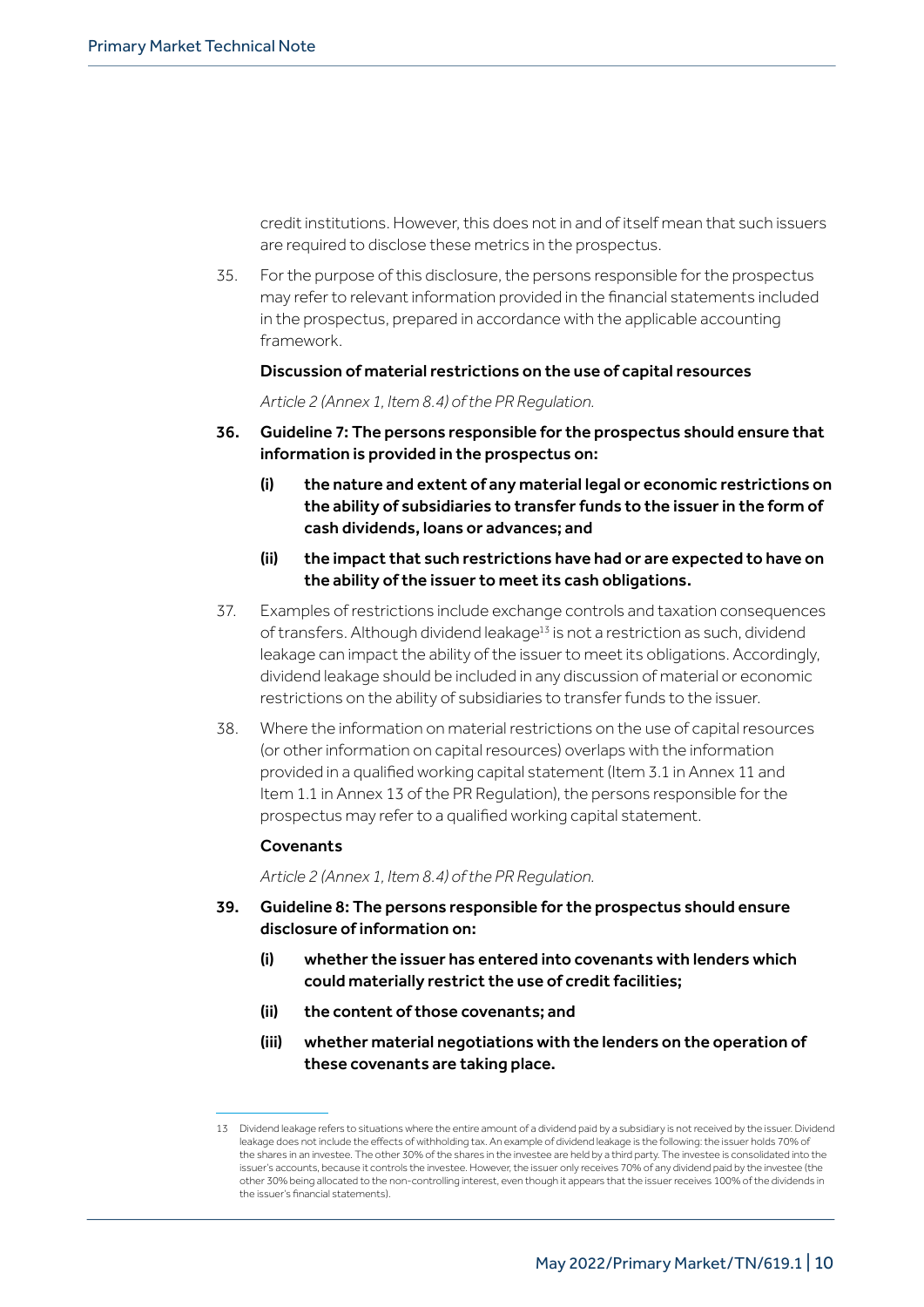- 40. Where a breach of a covenant has occurred or there is a substantial risk it may occur, information should be disclosed in the prospectus on the impact of the breach and how the issuer will remedy the situation.
- 41. This Guideline also applies to restrictions on the use of capital resources that are similar to covenants. Examples of such restrictions include, but are not limited to, any conditions placed upon funding from a government entity and any conditions attached to equity funding.
- 42. Where the information on breach of covenants (or other information on capital resources) overlaps with the information provided in a qualified working capital statement, the persons responsible for the prospectus may ensure consistency of this information by referring to the qualified working capital statement.

## **Liquidity**

*Article 2 (Annex 1, Item 8.4) of the PR Regulation.*

- 43. Guideline 9: The persons responsible for the prospectus should provide information in the prospectus on the issuer's liquidity and the anticipated sources of the funds which the issuer will need to fulfil its commitments.
- 44. This information should include the level of borrowings, the seasonality of borrowing requirements (indicated by the peak level of borrowings during the financial period in question) and the maturity profile of both borrowings and undrawn committed borrowing facilities.
- 45. The prospectus should discuss the issuer's trade receivables and payables if these are material to understand the issuer's capital resources. In particular, the prospectus should disclose whether the issuer has a significant amount of trade receivables and/or payables, including any possible risks relating to the financing of such receivables. Additionally, the issuer should disclose if a material amount of its trade receivables and/or payables have a maturity of over 12 months.
- 46. For the purpose of this disclosure, the persons responsible for the prospectus may refer to relevant information provided in the financial statements included in the prospectus, prepared in accordance with the applicable accounting framework.

## II.4. Profit forecasts and estimates

## Due care and diligence

*Article 2 (Annex 1, Item 11.2), Article 4 (Annex 3, Item 7.2), Article 7 (Annex 6, Item 8.2), Article 8 (Annex 7, Item 8.1), Article 9 (Annex 8, Item 7.2), Article 28 (Annex 24, Item 2.7.2) and Article 29 (Annex 25, Item 2.5.1) of the PR Regulation.*

47. Guideline 10: The persons responsible for the prospectus should apply due care and diligence when compiling profit forecasts and estimates, and should ensure that profit forecasts and estimates are not misleading to investors.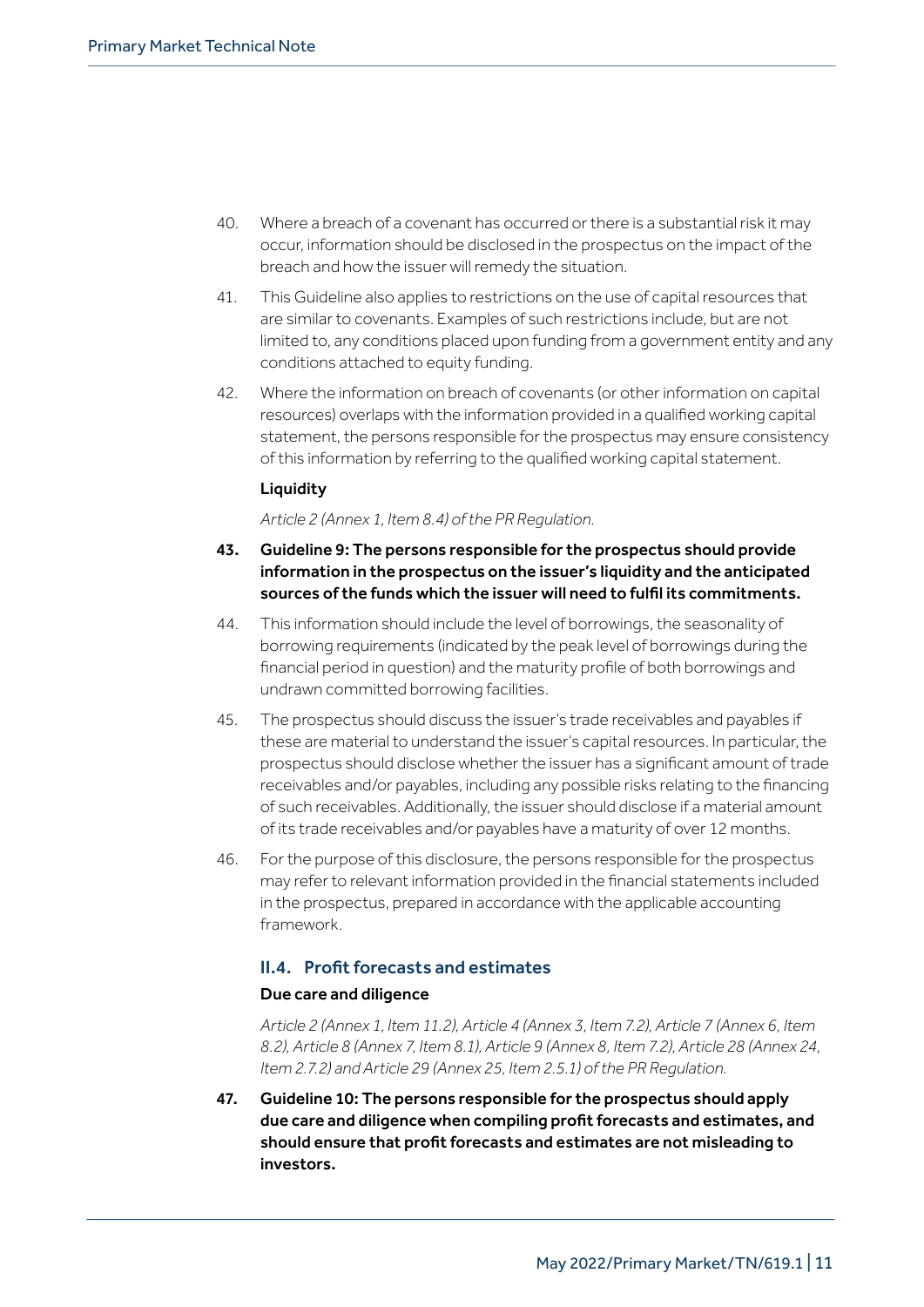- 48. The following non-exhaustive list contains factors that the persons responsible for the prospectus should take into consideration when preparing profit forecasts:
	- (i) past results, market analysis, strategic evolutions, market share and market position of the issuer;
	- (ii) financial position and possible changes therein;
	- (iii) the impact of an acquisition or disposal, change in strategy or any major change in environmental matters and technology;
	- (iv) changes in legal and tax environment; and
	- (v) commitments toward third parties.
- 49. The persons responsible for the prospectus should always assess the accuracy of the information they include in the prospectus. Due to the sensitivity of profit forecasts and estimates to changing circumstances, where a registration document or universal registration document contains profit forecasts or estimates and is used as a constituent part of a prospectus, the persons responsible for the prospectus should specifically assess whether the profit forecasts or estimates remain valid. If they are no longer valid, the persons responsible for the prospectus should follow Annex 1 item 11.1 and corresponding items in other Annexes with regard to the profit forecasts or estimates, or amend such profit forecasts or estimates, as of the date of approval of the prospectus, by filing a supplement or amendment. For the avoidance of doubt, the principles for preparing profit forecasts and estimates should also apply to profit forecasts and estimates in supplements or amendments.

#### Principles for preparing profit forecasts and estimates

*Article 2 (Annex 1, Item 11.3), Article 4 (Annex 3, Item 7.3), Article 7 (Annex 6, Item 8.3), Article 8 (Annex 7, Item 8.2), Article 9 (Annex 8, Item 7.3), Article 28 (Annex 24, Item 2.7.3) and Article 29 (Annex 25, Item 2.5.2) of the PR Regulation.*

## 50. Guideline 11: The persons responsible for the prospectus should ensure that profit forecasts and estimates are:

- (i) understandable:
- (ii) reliable;
- (iii) comparable; and
- $(iv)$  relevant.
- 51. Understandable: Profit forecasts and estimates should contain disclosure that is not too complex for investors to understand. For example, when it comes to the disclosure of after-tax profits that are materially affected by tax.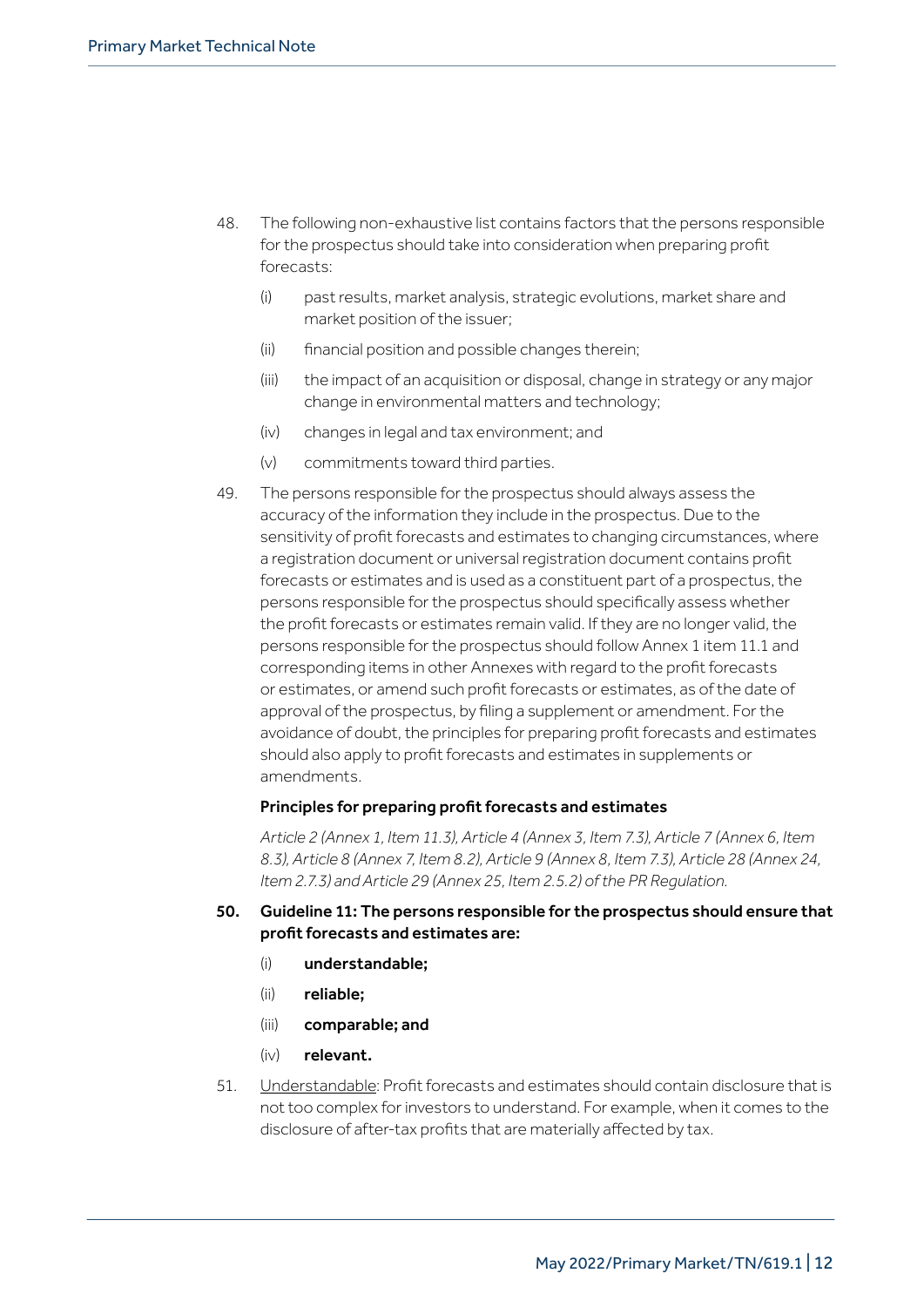- 52. Reliable: Profit forecasts should be supported by a thorough analysis of the issuer's business and should represent factual, as opposed to hypothetical, strategies, plans and risk analysis.
- 53. Comparable: Profit forecasts and estimates should be drawn up in a way which makes it easy for investors to compare them with the historical and interim financial information which is included in the prospectus. For example, the same applicable accounting framework should be used and the format and presentation should be similar.
- 54. Where the persons responsible for the prospectus include a profit forecast in the prospectus in the context of a significant gross change or a complex financial history, the principles in relation to the comparability set out in this Guideline also apply.
- 55. Additional comparative information may be relevant to compare profit forecasts or estimates with historical and interim financial information. For example, if a significant legal dispute has arisen after the date on which historical financial information<sup>14</sup> was prepared, the impact of this uncertainty on the profit forecast or estimate should be explained, and it should also be made clear that the legal dispute did not exist at the end of the previous period.
- 56. If changes have occurred within the issuer's accounting policy and a profit forecast or estimate is prepared, the persons responsible for the prospectus should apply the principles of IAS 8 or any other transitional disclosure principles under IFRS<sup>15</sup> or a similar requirement of the applicable accounting framework. This should ensure that the profit forecast or estimate is comparable with the historical and interim financial information of the issuer.
- 57. Relevant: Profit forecasts and estimates should have an ability to influence economic decisions of investors and assist in confirming or correcting past evaluations or assessments of historical financial information.
- 58. The persons responsible for the prospectus should note that, as opposed to profit forecasts, profit estimates are not expected to be particularly sensitive to assumptions because estimates refer to economic transactions that have already occurred.

## Clean statement of comparability and consistency of the profit forecast or estimate

*Article 2 (Annex 1, Item 11.3), Article 4 (Annex 3, Item 7.3), Article 7 (Annex 6, Item 8.3), Article 8 (Annex 7, Item 8.2), Article 9 (Annex 8, Item 7.3), Article 28 (Annex 24, Item 2.7.3) and Article 29 (Annex 25, Item 2.5.2) of the PR Regulation.*

59. Guideline 12: The persons responsible for the prospectus should ensure that the statement required is clean.

<sup>14</sup> The historical financial information concerning the preceding financial period.

<sup>15</sup> For example, under IFRS 16 appendix (c) paragraph C5(b).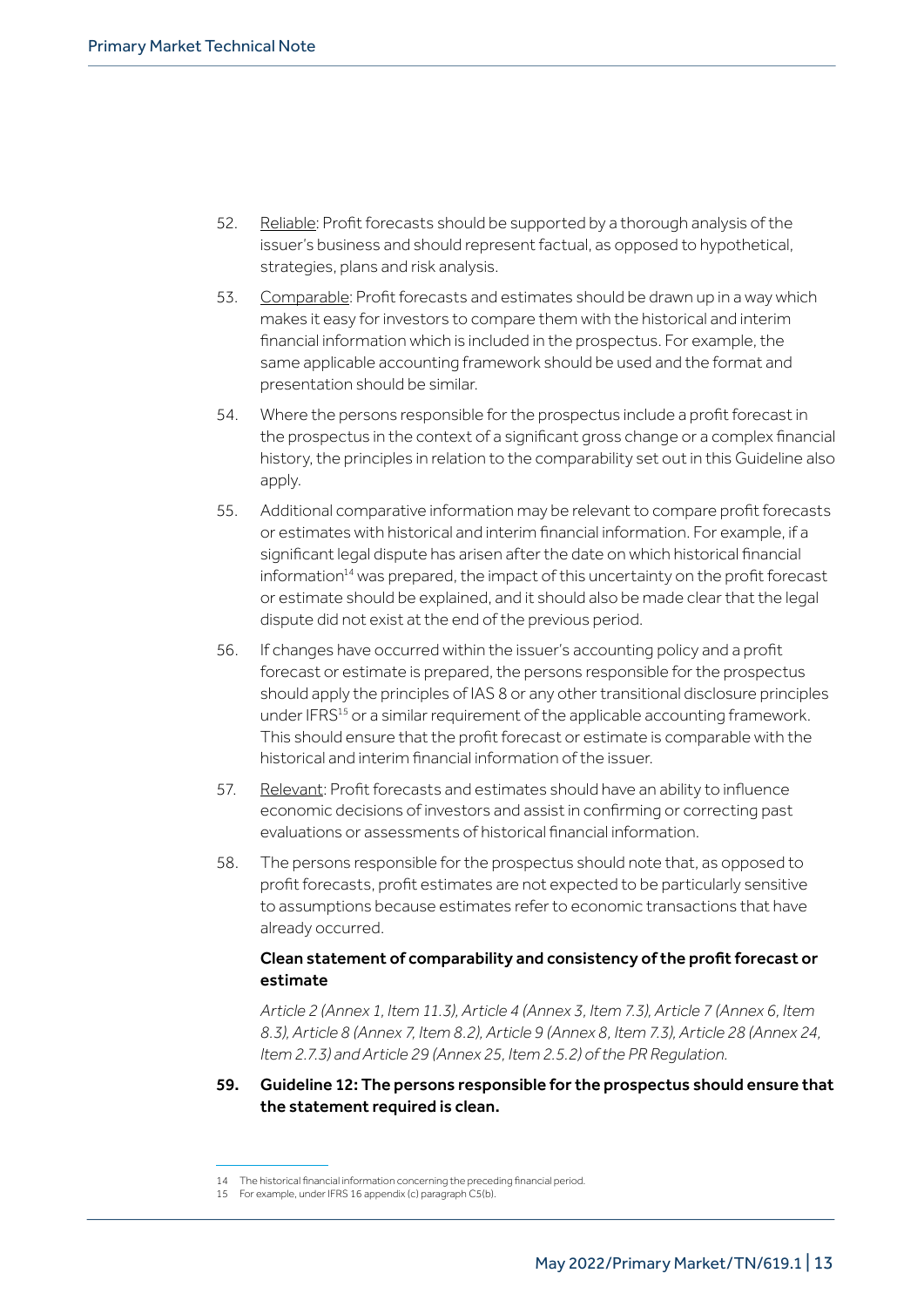60. The persons responsible for the prospectus should avoid qualifying that statement with any caveats.

## Profit forecast or estimate in relation to a material undertaking

*Article 2 (Annex 1, Item 11.1), Article 4 (Annex 3, Item 7.1), Article 7 (Annex 6, Item 8.1), Article 9 (Annex 8, Item 7.1) and Article 28 (Annex 24, Item 2.7.1) of the PR Regulation.*

- 61. Guideline 13: Where there is an outstanding profit forecast or estimate related to a material undertaking which the issuer has acquired, the persons responsible for the prospectus should consider whether the profit forecast or estimate made by the material undertaking is still valid, and whether it is necessary to provide disclosure on this matter in the prospectus.
- 62. Where applicable, the persons responsible for the prospectus should report the effects of the acquisition and the profit forecast or estimate made by the material undertaking on the issuer's financial position and/or profits, as if the profit forecast or estimate had been made by the issuer itself. Before making such disclosure, the persons responsible for the prospectus should check if the profit forecast or estimate of the material undertaking is prepared using the same accounting principles as the ones used by the issuer/combined entity - see also Guideline 11 and the sub-heading 'comparable'.

## II.5. Historical financial information

## Examples relating to Guidelines 14 to 16 on historical financial information<sup>16</sup>

- 63. Guidelines 14 to 16 apply to issuers that will adopt a new accounting framework in their next published financial statements. Points (i), and (ii) below are used as examples to illustrate how the Guidelines should be applied.
	- $(i)$  The issuer is a new applicant for admission to trading on a regulated market of equity securities in 20X4 which prepares consolidated financial statements. It used national GAAP as the basis for its consolidated financial statements prepared for accounting periods ending 31 December 20X1, 20X2 and 20X3. As an issuer admitted to trading on a regulated market, the issuer will have to apply IFRS as of 1 January 20X4, i.e. for the reporting periods ending after the date of its admission to trading (and present comparatives for 20X3). If the prospectus for the IPO is approved after April 20X4, the next published annual financial statements will be the 20X4 financial statements, i.e. IFRS financial statements as at 31 December 20X4. These financial statements will be published by April 20X5 at the latest.
	- (ii) A similar situation is that of an issuer which always presented historical financial information under national GAAP and is not required to prepare consolidated accounts. However, this issuer decides at the time of the

<sup>16</sup> For wider context, see also, Article 23a of the PR Regulation which addresses historical financial information before, on or after IP completion day and also the requirements set out in DTR 4.1.6R and Transitional Provision (TP) 36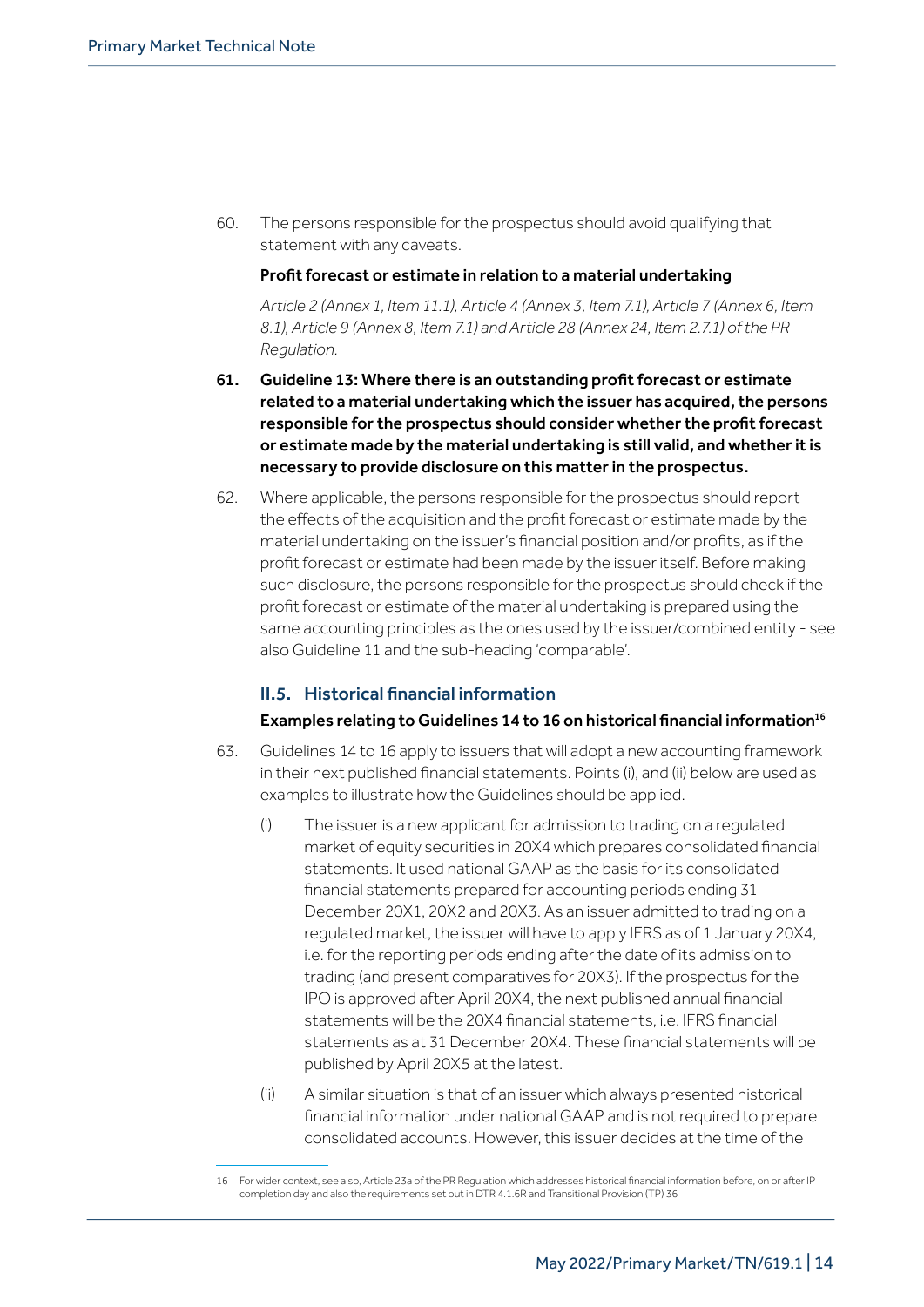public offer to voluntarily adopt IFRS for the preparation of the financial statements for the reporting periods starting on or after 1 January 20X4.

64. The examples refer to mandatory and/or voluntary adoption of a new accounting framework. For the purpose of the restatement, it is not relevant whether the adoption of a new accounting framework is mandatory or voluntary.

## Restatement of historical financial information

*Article 2 (Annex 1, Item 18.1.4), Article 7 (Annex 6, Item 11.1.4), Article 10 (Annex 9, Item 8.2.3), Article 28 (Annex 24, Item 5.1.4) and Article 29 (Annex 25, Item 5.1.4) of the PR Regulation.*

- 65. Guideline 14: The persons responsible for the prospectus should apply to the restated historical financial information the accounting framework that will be adopted in the next published financial statements.
- 66. In order to do so, the persons responsible for the prospectus should apply the new accounting framework to the period being restated (for instance, IFRS as opposed to national GAAP). The restatement should apply to all parts and aspects of the financial information. However, the obligation to restate the financial information in a form consistent with that which will be adopted in the issuer's next published annual financial statements does not mean that an issuer should adopt amended or new standards before their effective date.
- 67. For example, an issuer who is going to adopt IFRS as of 1 January 20X4 should apply the relevant requirements under IFRS. In particular, the issuer should apply IFRS 1 which sets out principles for adopting IFRS for the first time and provides guidance in relation to the transition from the accounting framework which the issuer previously applied (e.g. national GAAP).
- 68. The persons responsible for the prospectus are not required to restate the first year of financial statements in case of prospectuses covering three years of financial information to comply with the requirements set out in the PR Regulation. Referring to the examples provided above, the persons responsible for the prospectus are not required to restate the 20X1 financial statements. However, the historical financial information of the first year should be included in the prospectus pursuant to the PR Regulation.
- 69. Where the prospectus contains pro forma financial information, the persons responsible for the prospectus should draw up the pro forma financial information in accordance with the new accounting framework applied to the restated financial information. This will enable investors to compare the restated financial information with the pro forma financial information.
- 70. Where the entire annual historical financial information that is required to be included in the prospectus has been restated to comply with the PR Regulation, the persons responsible for the prospectus may present the audited restated financial statements and their comparatives in the prospectus as a substitute for the statutory financial statements. In this way, the statutory financial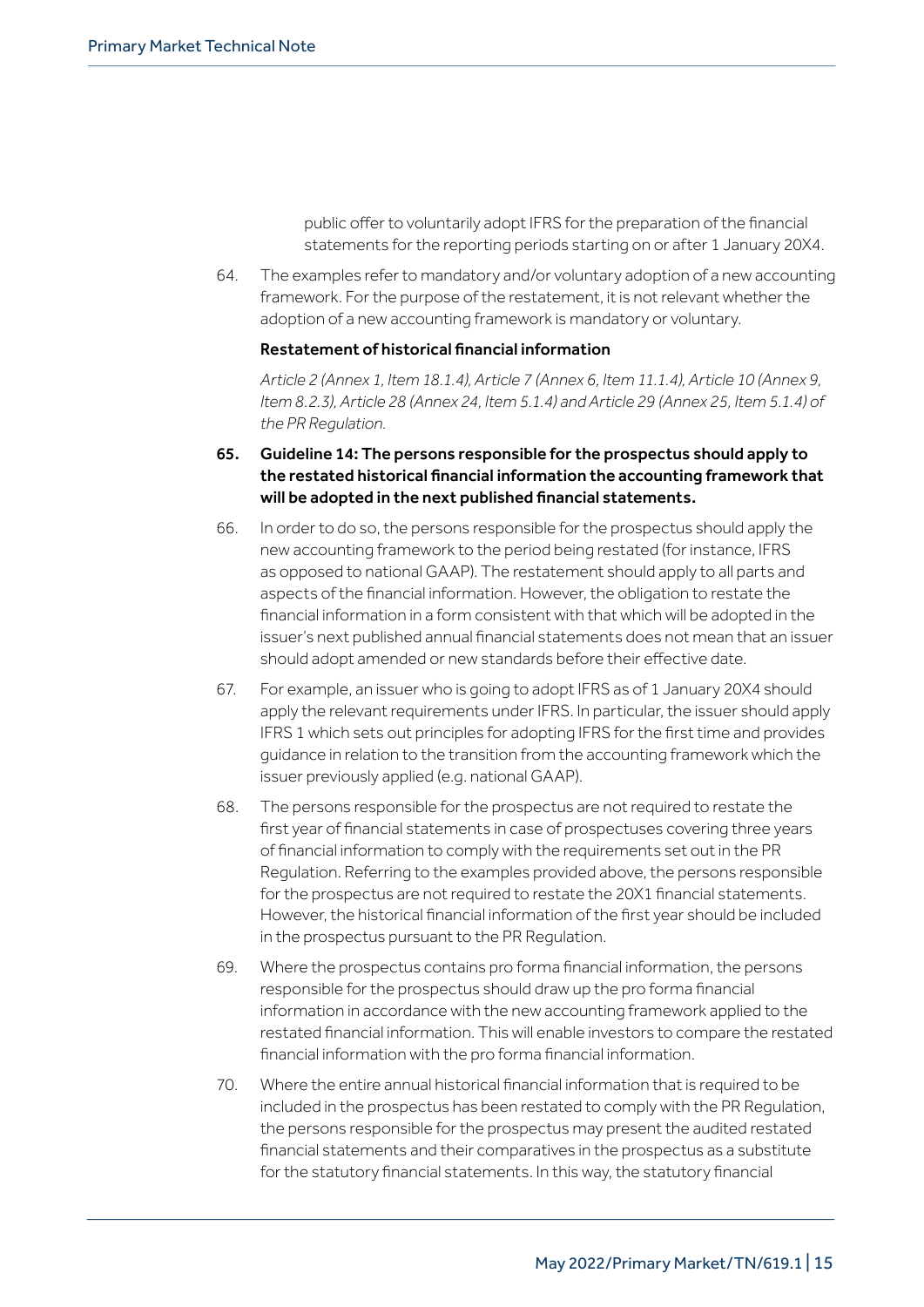statements could be replaced by the audited restated financial information covering the time period required pursuant to the PR Regulation.

## Application of bridge approach

*Article 2 (Annex 1, Item 18.1.4), Article 7 (Annex 6, Item 11.1.4), Article 10 (Annex 9, Item 8.2.3), Article 28 (Annex 24, Item 5.1.4) and Article 29 (Annex 25, Item 5.1.4) of the PR Regulation.*

- 71. Guideline 15: Where the prospectus is required to include historical financial information for three financial years, and not all of those years of financial information are restated, the persons responsible for the prospectus should present and prepare the middle period under both the current and the new accounting framework and should present and prepare the last period only under the new accounting framework.
- 72. According to the PR Regulation, the persons responsible for the prospectus are required to completely restate the financial statements covering the lasttwo financial years. In this case, the middle period is used as a bridge between the first and the third year while the first financial year may be presented and prepared under the previous accounting framework. Figure 1 sets out an approach that the persons responsible forthe prospectus may usewhen the historical financial information in the prospectus is required to cover three financial years in the situations mentioned under points (i), and (ii) in paragraph 63.
- 73. The bridge approach illustrated in Figure 1 does not indicate a specific form of presentation for the historical financial information included in the prospectus. The bridge approach should be consistently applied across all parts and sections of the prospectus, such as for example in the key financial information included in the summary of the prospectus or the OFR section.

|                                  | Year 20X3                                           | Year 20X2                                                            | Year 20X2                                                          | Year 20X1                                            |
|----------------------------------|-----------------------------------------------------|----------------------------------------------------------------------|--------------------------------------------------------------------|------------------------------------------------------|
| Items of financial<br>statements | Application<br>of IFRS or<br>new GAAP<br>(restated) | Application<br>of IFRS or<br>new GAAP<br>restated as<br>comparative) | Application<br>of previous<br>GAAP (as<br>previously<br>published) | Application<br>of previous<br>GAAP (as<br>published) |

 *Figure 1: Application of bridge approach for prospectuses that include three years of financial information*

74. Referring to Figure 1, equity issuers should apply IFRS 1 in the 20X3 financial statements (as restated under IFRS), taking into consideration that such issuers are required to present in the prospectus audited financial statements restated under IFRS for the last year, containing comparative information for the previous year, pursuant to the PR Regulation. This implies that the financial information related to 20X218 will be restated into IFRS as comparatives in the 20X3 IFRS financial statements.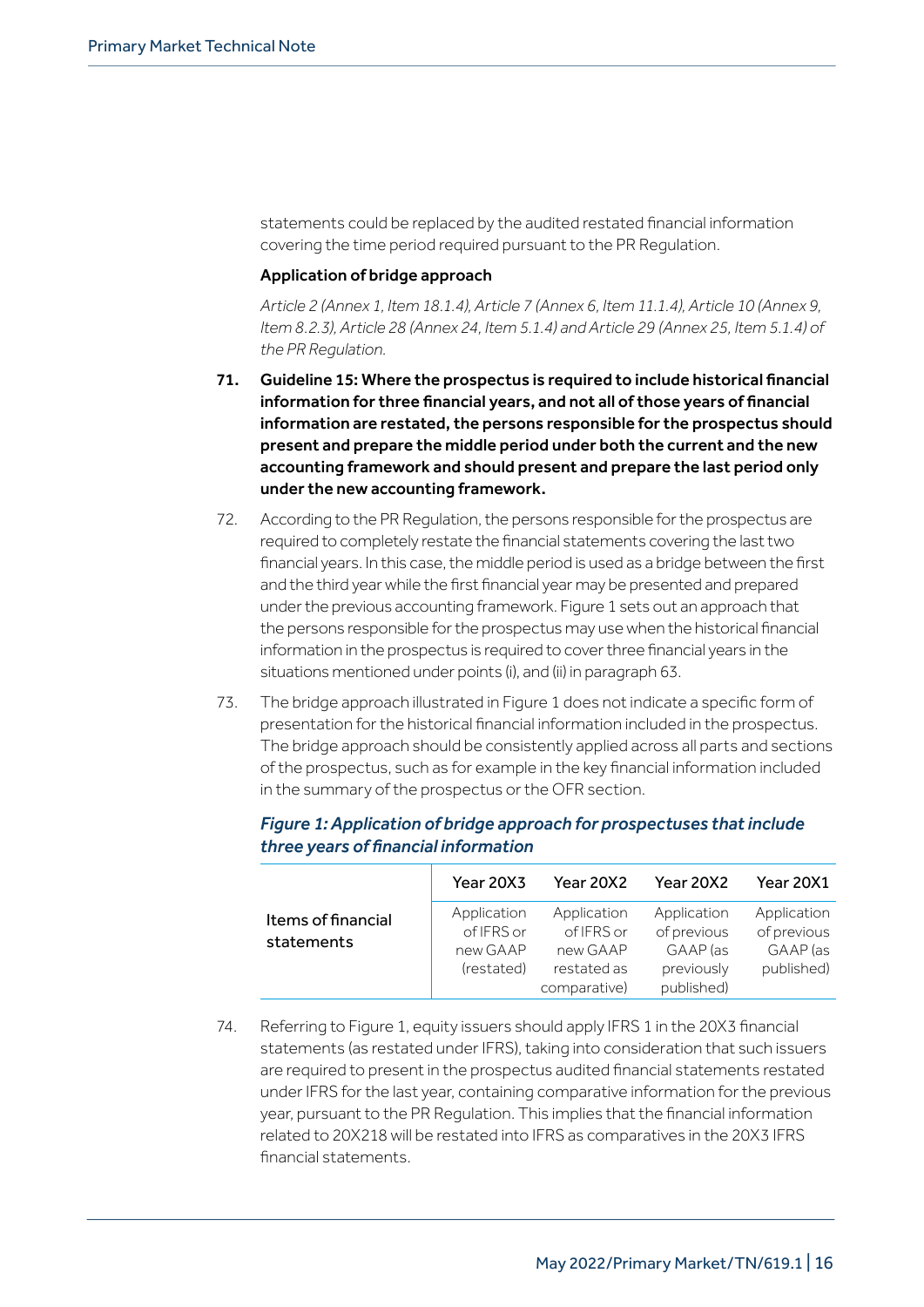- 75. For prospectuses which are required to include two years of historical financial information, the persons responsible for the prospectus should, pursuant to the PR Regulation, restate the financial information for the last year containing comparative historical financial information for the previous year and include both the financial information for the last year and comparative financial information for the previous year in the prospectus under the new accounting framework. In this case, the financial information covering the first year (as prepared under the 'old' framework) should also be included in the prospectus, unless the restated financial information covers all the periods required to be included in the prospectus (see paragraph 70 above).
- 76. Where the requirement to restate the historical financial information applies to prospectuses that are required to include only one year of historical financial information,<sup>17</sup> the persons responsible for the prospectus should restate the historical financial information for that year and present it under the new accounting framework. When the applicable accounting framework requires that the financial statements of the last year include comparative information and the issuer prepares such financial statements that contain comparative information, this should be included in the prospectus. However, where not required by the applicable accounting framework, the comparative information does not need to be presented in the new accounting framework solely for the purposes of the prospectus.
- 77. The persons responsible for the prospectus should follow the new applicable accounting framework regarding the presentation of the restated historical financial statements. For instance, in case of restatement to IFRS, the applicable accounting standard would be IFRS 1.
- 78. As regards, the presentation of the restated historical financial information in the prospectus, for example in the summary or the OFR section, the persons responsible for the prospectus should assess whether the presentation format of the statutory financial statements is sufficiently comparable with the presentation format of the restated financial information in order to allow investors to obtain a clear understanding of the issuer's performance and financial development over time. Where the persons responsible for the prospectus consider that there is sufficient comparability between the presentation format of the restated financial information and the presentation format of the financial information prepared under the current accounting framework, they may choose to present them together. Where the persons responsible for the prospectus consider that there is insufficient comparability they should present the historical financial information prepared under the two accounting frameworks separately. This could for example be due to significant differences in the presentation format of the current and the new accounting framework or where such presentation is not consistent with the general principles of the new accounting framework.

<sup>17</sup> This requirement applies to UK Growth prospectuses relating to non-equity securities.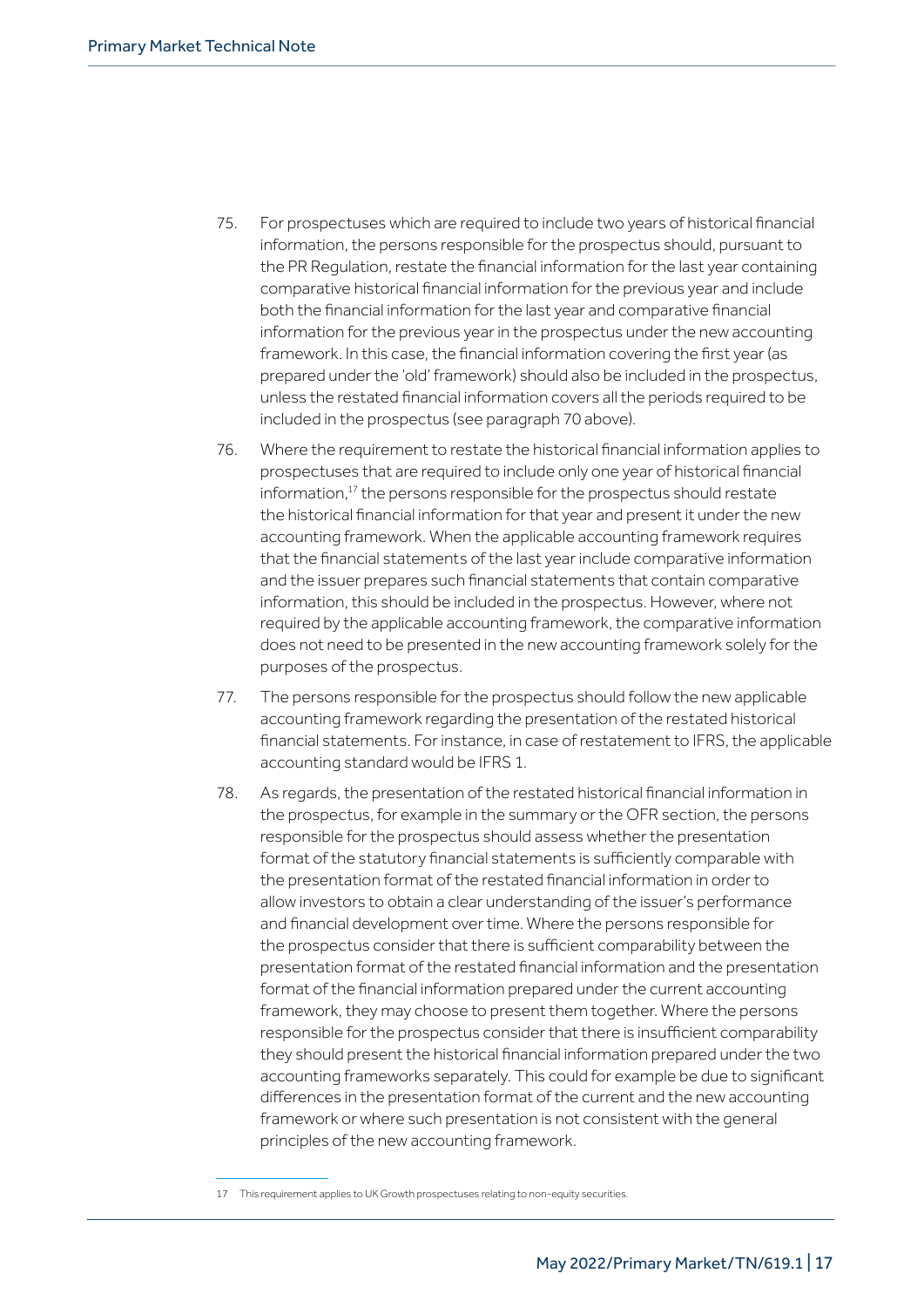## Audit of the restated historical financial information

*Article 2 (Annex 1, Item 18.1.4), Article 7 (Annex 6, Item 11.1.4), Article 10 (Annex 9, Item 8.2.3), Article 28 (Annex 24, Item 5.1.4) and Article 29 (Annex 25, Item 5.1.4) of the PR Regulation.*

- 79. Guideline 16: The persons responsible for the prospectus should ensure that the audit report produced for the purposes of the prospectus covers the restated historical financial information, including any comparative information in accordance with the new accounting framework, presented in the prospectus.
- 80. Where applicable, the audit report will be presented in accordance with audit reporting requirements as defined in regulation 2 of the Statutory Auditors and Third Country Regulations 2016 (SI 2016/649). Where these are not applicable, the following should be applied:
	- (i) the auditor should audit the restated financial information in accordance with auditing standards applicable under the applicable item in the applicable annex of the PR Regulation.<sup>18</sup> The auditor should include an audit opinion regarding whether the restated historical financial information gives, for the purposes of the prospectus, a true and fair view in accordance with the relevant accounting framework; and
	- (ii) if the auditor has refused to provide an audit report on the restated historical financial information, or if the auditor has included qualifications, modifications of opinion, disclaimers or an emphasis of matter in the audit report, the persons responsible for the prospectus should reproduce the qualifications, modifications, disclaimers or emphasis of matter in full in the prospectus and give the reasons for them.
- 81. If the persons responsible for the prospectus use the bridge approach set out in Guideline 15 and present the middle year (20X2) under the two accounting frameworks, the audit report relating to the restatement that is produced for the purpose of the prospectus is only required to cover the restated historical financial information. This audit report should include an opinion on whether the restated information gives a true and fair view of the issuer's financial performance and position and, where applicable, the issuer's cash flow statements. In the example provided in Guideline 15, the audit report of the last year (20X3) will cover the restated historical financial information for 20X3 that includes comparative information for 20X2, which will be covered in the same audit report as comparative information.
- 82. Furthermore, to comply with the disclosure requirements in the PR Regulation, the historical financial information prepared under the current accounting framework – in the example provided in Guideline 15, the 20X2 and 20X1 historical financial information – will be covered by the statutory audit reports in

<sup>18</sup> These will be either: item 18.3.1 of Annex 1, item 11.2.1 of Annex 3, item 11.3.1 of Annex 6, item 11.2.1 of Annex 7, item 10.2,1 of Annex 8, item 8.2.a.3 of Annex 9, item 5.3.1 of Annex 24 or item 5.3.1 of Annex 25.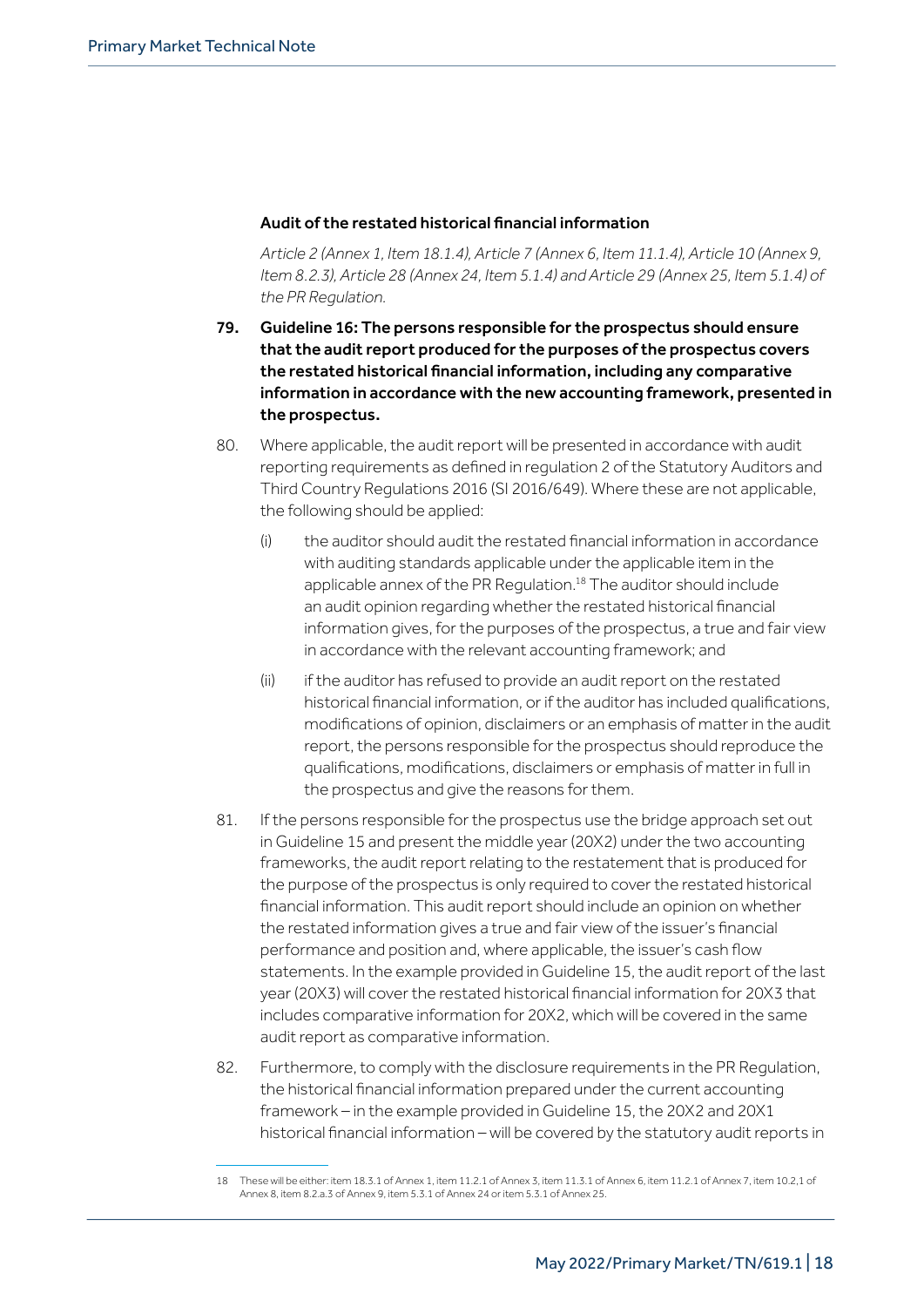respect of each year that will be included in the prospectus. For the avoidance of doubt, the persons responsible for the prospectus should use the disclosure requirements that refer to the change of accounting framework in the relevant Annexes of the PR Regulation in conjunction with the information required on the auditing of historical financial information pursuant to that Regulation.

83. The case in which the FCA requested additional disclosures or even a restatement of the accounts following a review of the statutory financial information should be distinguished from the case where a restatement is made for example in accordance with Annex 1, Item 18.1.4. This Guideline will apply if the restatement is made in accordance with Annex 1, Item 18.1.4, or other Annex Items relating to the change of accounting framework. However, when a restatement is made by the issuer as a result of an enforcement procedure, the restated information should be included in the prospectus along with the original accounts, unless the original accounts are officially corrected (reissued). In this case, the restated information does not necessarily have to be audited as this will depend on the circumstances of the case.

#### Content of historical annual financial information

*Article 2 (Annex 1, Item 18.1.5) and Article 7 (Annex 6, Item 11.1.5) of the PR Regulation.*

- 84. Guideline 17: If the applicable accounting standards do not require the inclusion in the annual financial information of some components of the financial statements required by the applicable Annexes of the PR Regulation, the persons responsible for the prospectus should ensure that the additional statements required by that Regulation are prepared in accordance with the applicable accounting framework.
- 85. In some cases, the applicable accounting framework will not require issuers to prepare all the components of the historical financial information required under the relevant Annexes of PR Regulation, for instance the cash flow statement or the statement of changes in equity. In such cases, the persons responsible for the prospectus should prepare the missing information for the purposes of the prospectus. Where the applicable accounting framework contains principles for the preparation of such information, the persons responsible for the prospectus should follow those principles. Where the applicable accounting framework does not contain such principles, the persons responsible for the prospectus should consider following the principles set out in IFRS to the extent possible.

## II.6. Pro forma financial information

## Assessing if a transaction constitutes a significant gross change or a significant financial commitment

*Article 1(e) and Article 18(4) of the PR Regulation.*

86. Guideline 18: To assess whether a transaction constitutes a significant gross change within the meaning of Article 1(e) of the PR Regulation or a significant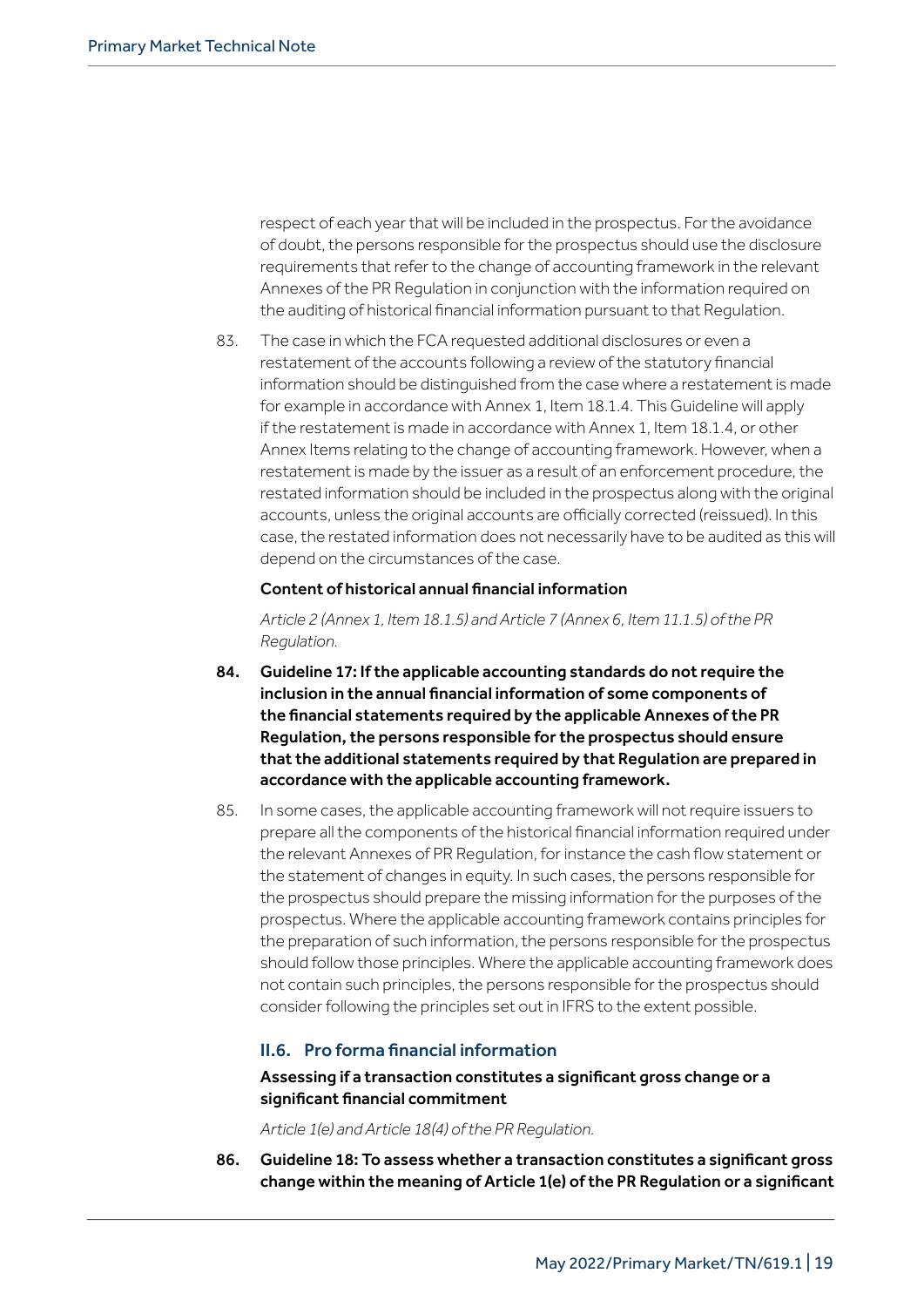financial commitment within the meaning of Article 18(4) of that Regulation, the persons responsible for the prospectus should consider the size of the transaction relative to the size of the issuer's business. This should be done based on figures which reflect the issuer's business before the transaction took place and by using appropriate indicators of size which will generally be one of the following line items:

- (i) total assets;
- (ii) revenue; or
- (iii) profit or loss.
- 87. Where those indicators of size produce an anomalous result or are inappropriate to the specific industry of the issuer or to the transaction itself, the persons responsible for the prospectus may use alternative indicators. For instance, an anomalous result could arise where a large company, with a profit close to zero or a loss, acquires a company with much smaller assets and revenue but which has a small positive profit. This could lead the profit of the acquiring company to increase by more than 25%. However, considering the acquisition of the small company as a significant gross change could be misleading. In such cases, the persons responsible for the prospectus should discuss their proposals for alternative indicators with the FCA during the prospectus approval process.
- 88. The calculation of whether the 25% threshold is reached should be based on the size of the transaction relative to the historical financial information before the transaction took place. For example, in the case of an acquisition, the persons responsible for the prospectus should use figures which do not include the acquired company. They should normally use figures from the issuer's audited historical financial information for the last financial year.
- 89. The calculation of the indicators in paragraph 86 should be made on an annual basis, regardless of the figures which are used. This should be done by using financial statement figures covering a 12-month period to remove any effect of seasonality during the year.
- 90. Sometimes an issuer will publish a prospectus including pro forma financial information to cover a significant gross change, complex financial history or significant financial commitment ('the first transaction') – and subsequently undertake or commit to undertake a second transaction and prepare a second prospectus, without publishing any financial information between the two prospectuses. In such cases, the persons responsible for the prospectus should use the historical information, i.e., the issuer's financial information before the first transaction, to determine if the second transaction constitutes a significant gross change or a significant financial commitment. Where the second transaction constitutes a significant gross change or a significant financial commitment, and pro forma financial information is therefore required, the persons responsible for the prospectus should cover both the first and the second transaction in the pro forma financial information.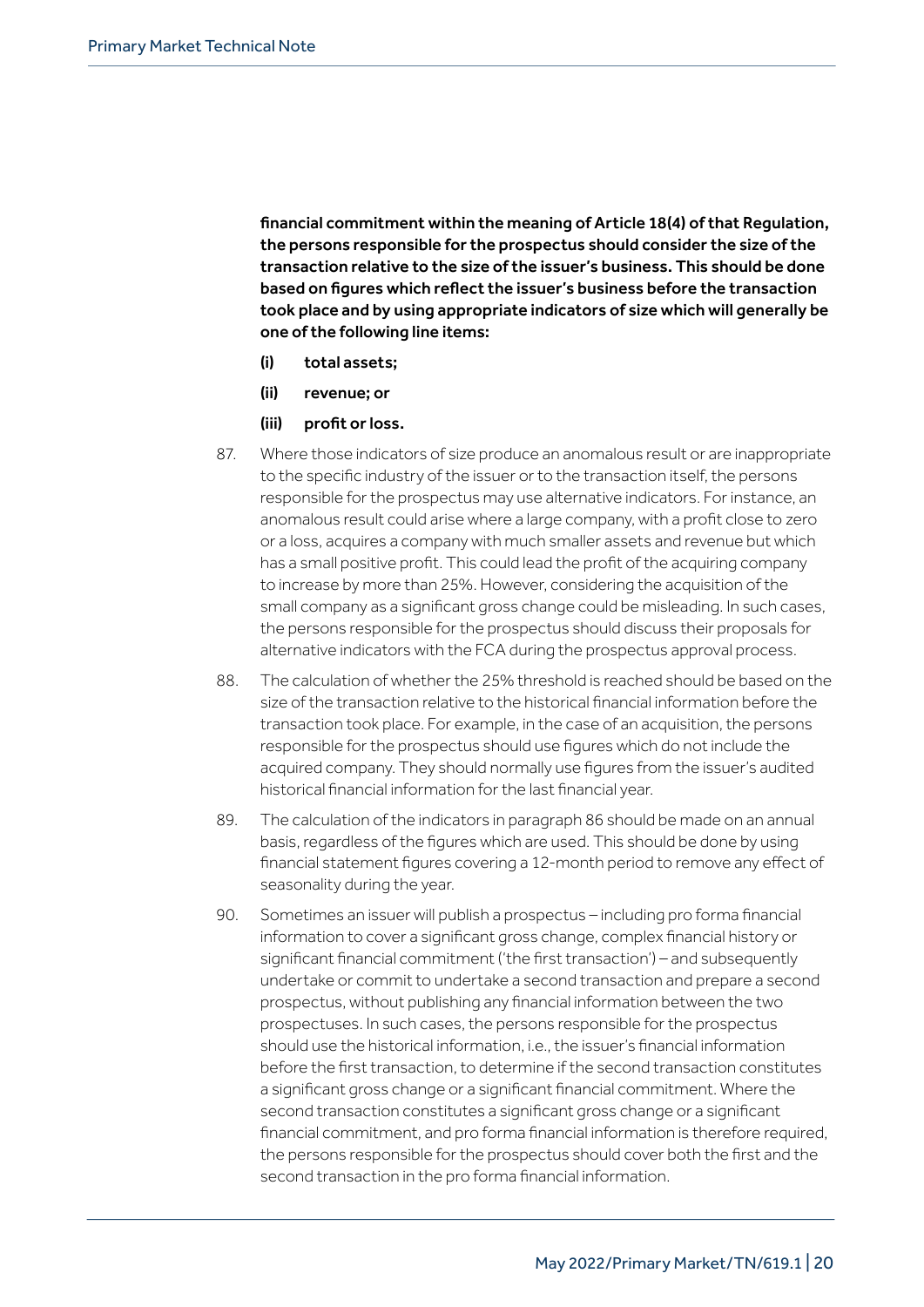91. If an issuer undertakes or commits to undertake several transactions, which individually do not constitute more than a 25% variation to one or more indicators of the size of the issuer's business, but which collectively constitute more than a 25% variation, then, in general, the persons responsible for the prospectus do not need to include pro forma financial information for these transactions in the prospectus. Nevertheless, the situation should be assessed on a case by case basis to ensure that the information provided is not misleading, and the issuer should consider whether the disclosure meets its obligations under Article 6(1) of the Prospectus Regulation to include in a prospectus all information necessary for investors to make an informed assessment of the assets and liabilities, profits and losses, financial position, and prospects of the issuer.

If an issuer undertakes or commits to undertake several transactions, and only one of them constitutes more than a 25% variation to one or more indicators of the size of the issuer's business, the persons responsible for the prospectus generally need only produce pro forma financial information for the significant transaction. Nevertheless, the situation should be assessed on a case by case basis to ensure that the information provided is not misleading, and issuer should consider whether the disclosure meets its obligations under Article 6(1) of the Prospectus Regulation to include in a prospectus all information necessary for investors to make an informed assessment of the assets and liabilities, profits and losses, financial position, and prospects of the issuer.

## Hypothetical date of the transaction (pro forma profit and loss account)

*Article 2 (Annex 1, Item 18.4.1), Article 4 (Annex 3, Item 11.5) and Article 28 (Annex 24, Item 5.7) of the PR Regulation.*

## 92. Guideline 19: In case of a significant gross change:

- (i) where the persons responsible for the prospectus prepare pro forma financial information with reference to the last completed financial period, they should draw up the pro forma profit and loss account as if the transaction had been undertaken on the first day of that period; and/or
- (ii) where the persons responsible for the prospectus prepare pro forma financial information with reference to the most recent interim period for which relevant unadjusted information has been published or is included in the registration document/prospectus, they should draw up the pro forma profit and loss account as if the transaction had been undertaken on the first day of that period.
- 93. When the issuer's business has undergone a significant gross change and pro forma financial information is prepared, the persons responsible for the prospectus perform a simulation of how the transaction would have affected the issuer if it had taken place at an earlier date. This date is independent from the date on which the prospectus is approved.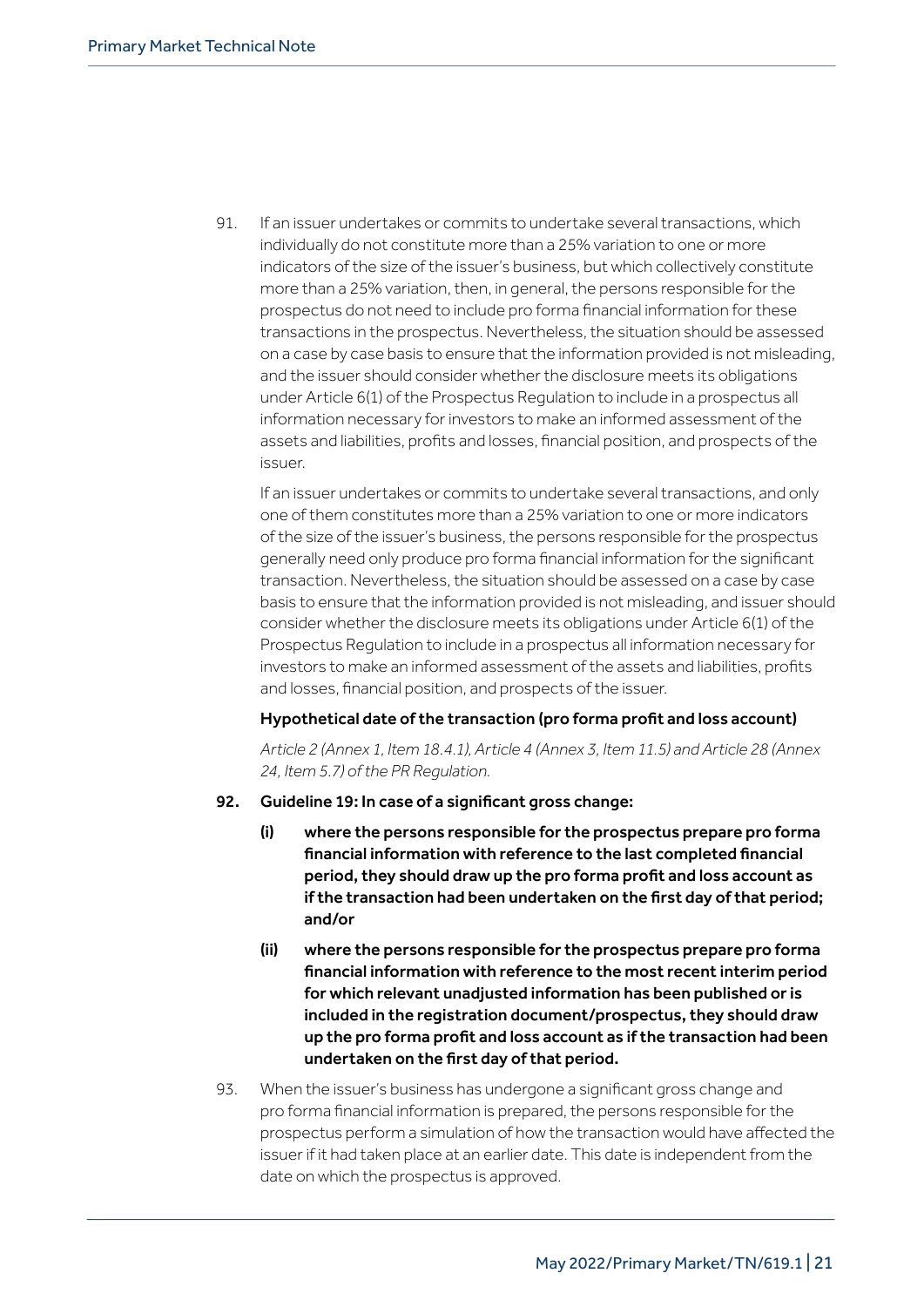94. For example, an equity prospectus is drawn up in May 20X4 and includes audited historical financial information covering 20X1, 20X2 and 20X3. The date of the balance sheet which is included in the 20X3 historical financial information is 31 December 20X3. The issuer has published unaudited financial information for the first quarter of 20X4, including a balance sheet dated 31 March 20X4, which is also included in the prospectus. The issuer's total assets increased by 27% in April 20X4 due to the acquisition of Company XYZ.

According to Annex 20, Item 2.2(a) and (b) of the PR Regulation pro forma financial information may only be published in respect of:

- A. the last completed financial period; and/or
- B. the most recent interim period for which relevant unadjusted information has been published or is included in the registration document/ prospectus.

On that basis, the persons responsible for the prospectus could draw up the pro forma profit and loss account as if the issuer's acquisition of Company XYZ had taken place on 1 January 20X3 'and/or' as if the issuer's acquisition of Company XYZ had taken place on 1 January 20X4.

While Annex 20 provides an 'and/or' option, in this example, it would be best to present the pro forma profit and loss information for the full financial period of 20X3 - see also Guideline 21 paragraph 103 and the point referring to seasonality. Therefore, the persons responsible for the prospectus should prepare the pro forma information as of 1 January 20X3.

However, there may be a situation where it is necessary under Article 6 of the Prospectus Regulation to require the information for both the full financial period and the interim period and this is permitted by Annex 20. In such a case, the pro forma profit and loss account for both periods should be drawn up as if the transaction had been undertaken on the first date of the first period.

95. The persons responsible for the prospectus should make sure that any interim financial information used as the basis for the pro forma profit and loss account has been prepared with due care.

## Hypothetical date of the transaction (pro forma balance sheet)

*Article 2 (Annex 1, Item 18.4.1), Article 4 (Annex 3, Item 11.5) and Article 28 (Annex 24, Item 5.7) of the PR Regulation.*

## 96. Guideline 20: In case of a significant gross change:

- (i) when the persons responsible for the prospectus prepare pro forma financial information with reference to the last completed financial period, they should draw up the pro forma balance sheet as if the transaction had been undertaken on the last day of that period; and/or
- (ii) when the persons responsible for the prospectus prepare pro forma financial information with reference to the most recent interim period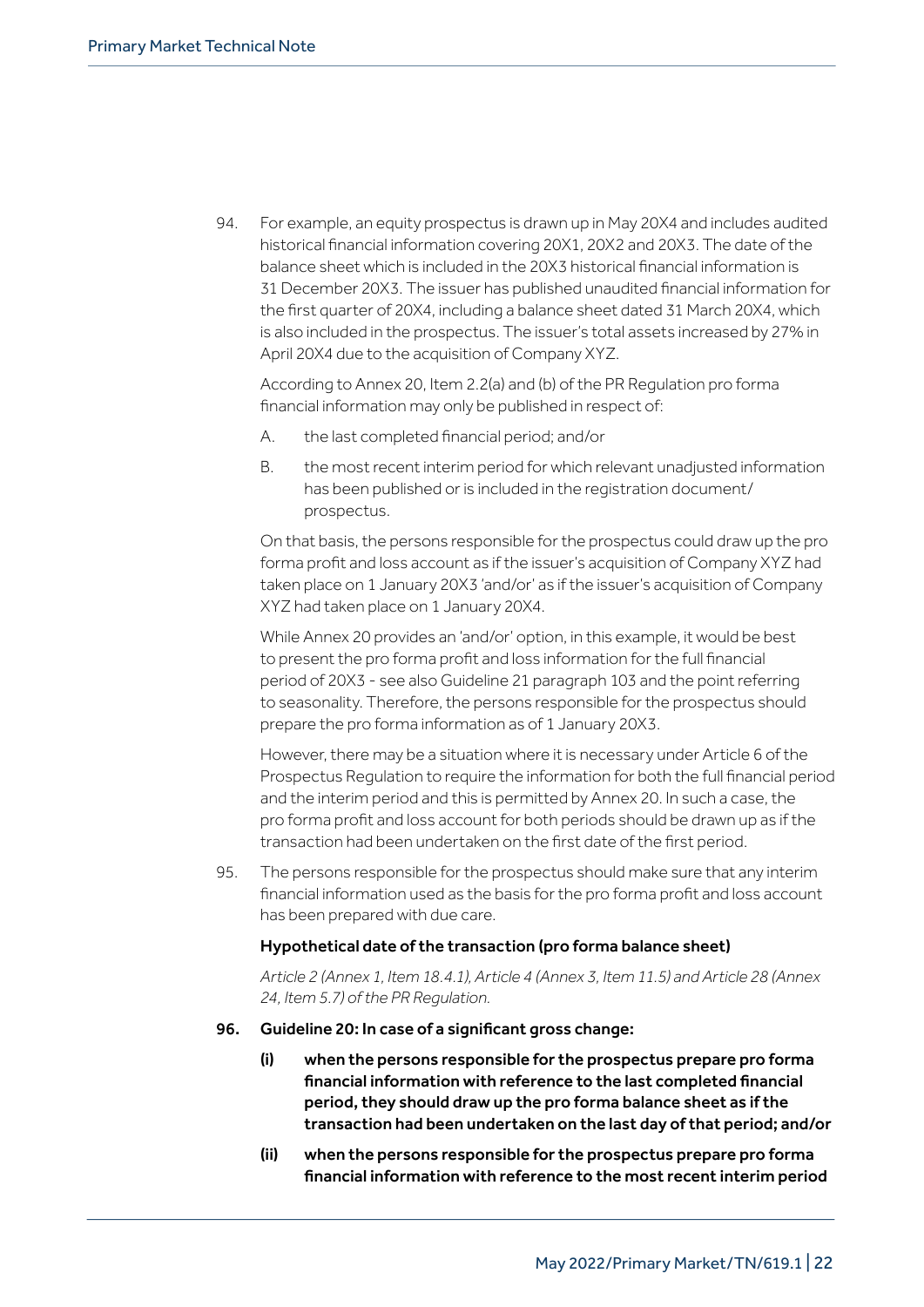for which relevant unadjusted information has been published or is included in the registration document/prospectus, they should draw up the pro forma balance sheet as if the transaction had been undertaken on the last day of that period.

97. Please refer to the example in paragraph 95:

According to Annex 20, Item 2.2(a) and (b) of the PR Regulation pro forma financial information may only be published in respect of:

- A. to the last completed financial period; and/or
- B. the most recent interim period for which relevant unadjusted information has been published or are included in the registration document/ prospectus.

On that basis, the persons responsible for the prospectus could draw up the pro forma balance sheet as if the issuer's acquisition of Company XYZ had taken place on 31 December 20X3 'and/or' as if the issuer's acquisition of Company XYZ had taken place on 31 March 20X4.

While Annex 20 provides an 'and/or' option, in the case of balance sheet information, it may only be relevant for the pro forma financial information to be presented for one period. In this example, the pro forma financial information should be drawn up as if the acquisition had taken place on 31 March 20X4.

98. The persons responsible for the prospectus should make sure that any interim financial information used as the basis for the pro forma balance sheet has been prepared with due care.

## Time period covered by pro forma information

*Article 2 (Annex 1, Item 18.4.1), Article 4 (Annex 3, Item 11.5), Article 18 (Annex 20, Item 2.2) and Article 28 (Annex 24, Item 5.7) of the PR Regulation in light of the principle of consistency laid down in Article 2(r) of the Prospectus Regulation.*

## 99. Guideline 21: The persons responsible for the prospectus should ensure that the time period covered by the pro forma profit and loss account/balance sheet is consistent with the financial information included in the prospectus.

- 100. The time period for pro forma financial information should be consistent with the time period covered by the financial information in the registration document or prospectus. As such, the persons responsible for the prospectus can draw up pro forma financial information in relation to:
	- (i) the latest financial year which has closed; and/or
	- (ii) the interim financial period (e.g. in relation to the latest half year or quarter) for which the issuer has published financial information; and/or
	- (iii) the shorter period that the issuer has been in operation.
- 101. As regards interim financial information, while the persons responsible for the prospectus should normally use half-yearly financial information when drawing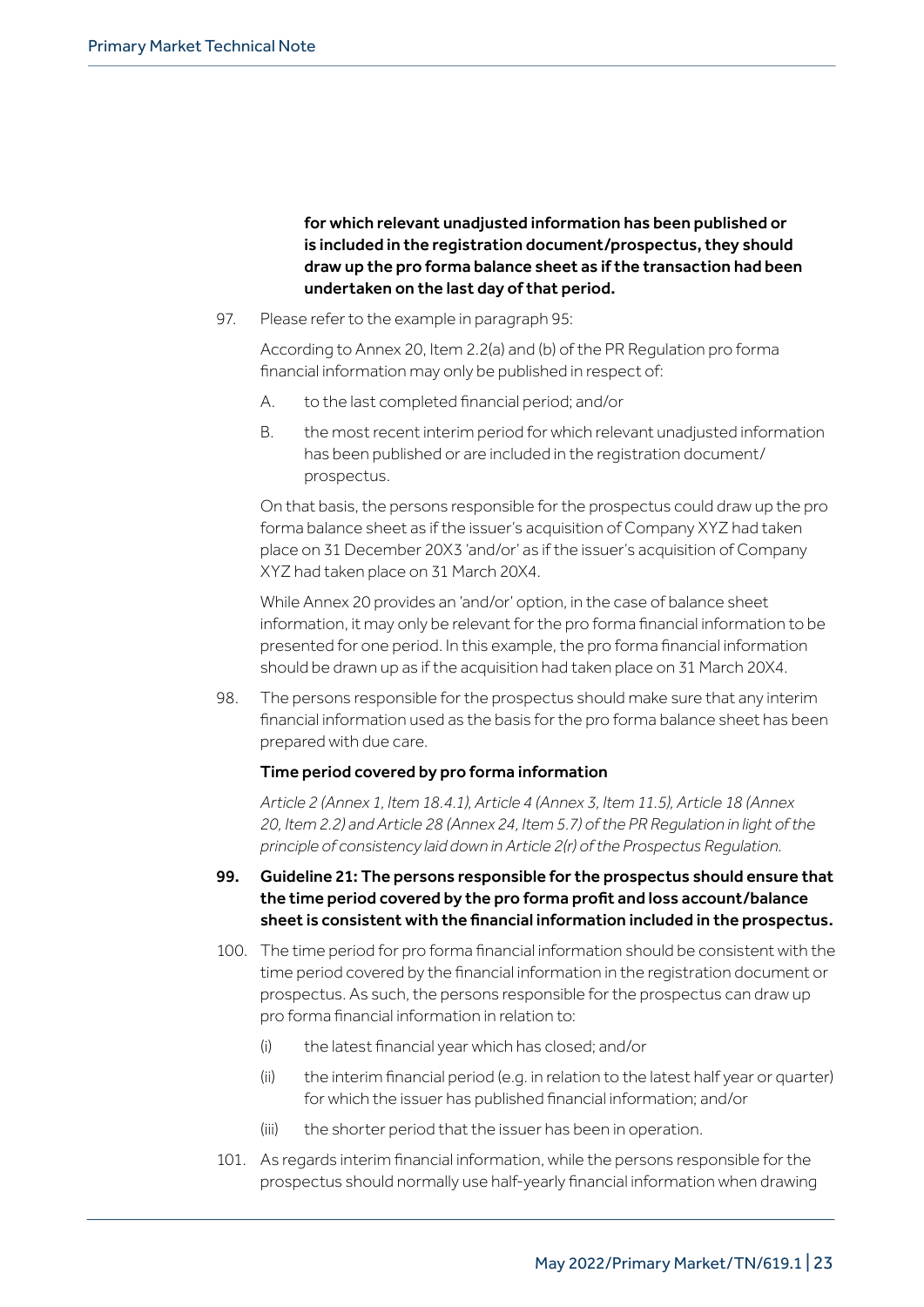up pro forma statements, they may use quarterly financial information where such information has been prepared with the same level of care as the halfyearly information, e.g. by applying the principles of IAS 34. The half-yearly and quarterly financial information will either be information which the issuer has already published, for example, to comply with the requirements of the Disclosure Guidance and Transparency Rules, or which the persons responsible for the prospectus are including in the prospectus.

- 102. Where the prospectus only contains annual financial statements, the pro forma profit and loss account/balance sheet should cover the full year. Where the prospectus contains annual financial statements as well as interim financial information, the persons responsible for the prospectus may decide to cover only the interim period, only the full year, or both the interim period and the full year in the pro forma profit and loss account/balance sheet. However, if the persons responsible for the prospectus only cover the interim period in the pro forma profit and loss account, they should ensure that this will sufficiently describe how the transaction might have affected the earnings of the issuer. For example, where the issuer's business is affected by seasonality it may not be sufficient to only cover the interim period, and the pro forma profit and loss account may need to cover the full year.
- 103. To comply with the requirement to include historical unadjusted information in the pro forma profit and loss account/balance sheet, the persons responsible for the prospectus should normally use the (i) audited historical financial information for the last completed financial period (ii) or the most recent interim financial information (e.g. in relation to the latest half year or quarter) published by the issuer or included in the prospectus before the transaction took place. In specific circumstances, this guidance will not apply, for example, when the issuer has drawn up financial information specifically for the purpose of the prospectus (e.g. a newly incorporated entity without any previous historical financial information).

#### Transaction already covered in historical or interim financial information

*Article 2 (Annex 1, Item 18.4.1), Article 4 (Annex 3, Item 11.5), Article 18 (Annex 20, Item 1.1(b)) and Article 28 (Annex 24, Item 5.7) of the PR Regulation.*

- 104. Guideline 22: The persons responsible for the prospectus are not required to include a pro forma profit and loss account/balance sheet in the prospectus if the transaction is already fully reflected in the profit and loss account/ balance sheet contained in the historical or interim financial information in the prospectus.
- 105. If the transaction is already fully reflected in the profit and loss account/balance sheet in the historical or interim financial information included in the prospectus, there is no need to provide a pro forma profit and loss account/balance sheet, as investors have already been provided with the necessary information. For example, where an issuer underwent a significant gross change in November 20X2 and a prospectus is prepared in March 20X3 containing audited annual financial statements for 20X2, the persons responsible for the prospectus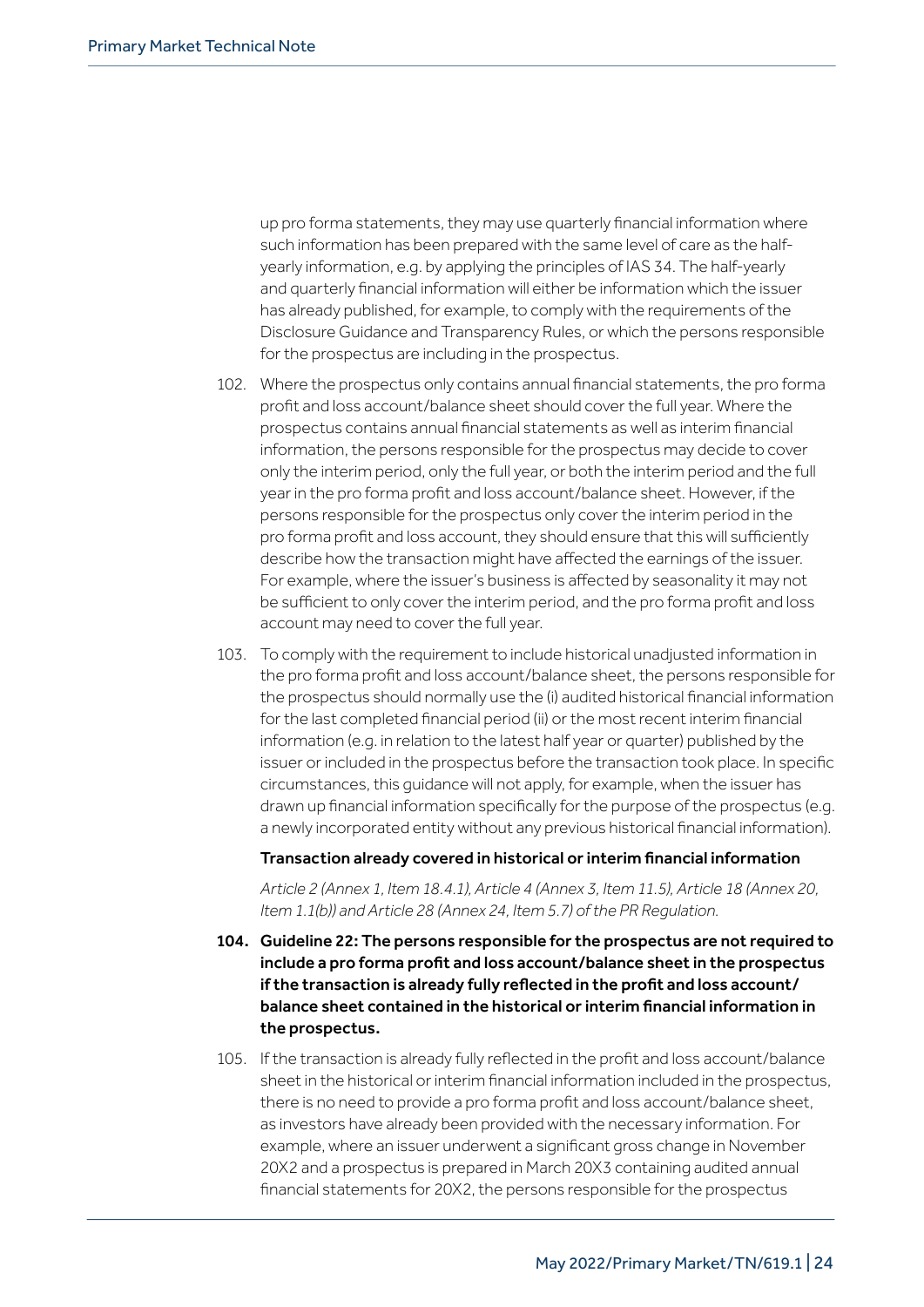should include a pro forma profit and loss account. This is because the profit and loss account in the 20X2 annual financial statement does not fully reflect the impact of the transaction for the entire year. However, the persons responsible for the prospectus do not need to include a pro forma balance sheet in this case, because the balance sheet in the 20X2 annual financial statement fully reflects the transaction.

#### Using other information than pro forma financial information

*Article 2 (Annex 1, Item 18.4.1), Article 4 (Annex 3, Item 11.5) and Article 28 (Annex 24, Item 5.7) of the PR Regulation.*

- 106. Guideline 23: In the case of a significant gross change, the persons responsible for the prospectus may exceptionally, in agreement with the FCA, describe the effect of the transaction other than through pro forma financial information.
- 107. As a rule, the persons responsible for the prospectus should provide pro forma financial information in accordance with Annex 20 of the PR Regulation to reflect a significant gross change. However, in exceptional situations they may be able to describe the effect of the transaction:
	- (i) by providing only a pro forma profit and loss account and no pro forma balance sheet or by providing only a pro forma balance sheet and no pro forma profit and loss account (even if the transaction is not reflected in the profit and loss account/balance sheet contained in the historical or interim financial information in the prospectus, as described in Guideline 22);
	- (ii) by providing some elements of a pro forma profit and loss account which are relevant and not a full pro forma profit and loss account (e.g. a pro forma profit and loss account which might exclude a net result) to facilitate an investor's understanding of certain impacts on items such as turnover or operating profit. In this case, these elements should be covered by an auditors auditor's report and should be unbiased, i.e. it should show pro forma losses as well as gains; or
	- (iii) by providing only narrative information and neither a pro forma profit and loss account nor a pro forma balance sheet.
- 108. These exceptional situations may arise, but are not limited to, where:
	- (i) the issuer will acquire another entity and it is not reasonably possible to obtain the relevant financial information relating to that entity;
	- (ii) the issuer has acquired an asset and insufficient financial information is available;
	- (iii) pro forma financial information would not accurately describe the effect of the transaction.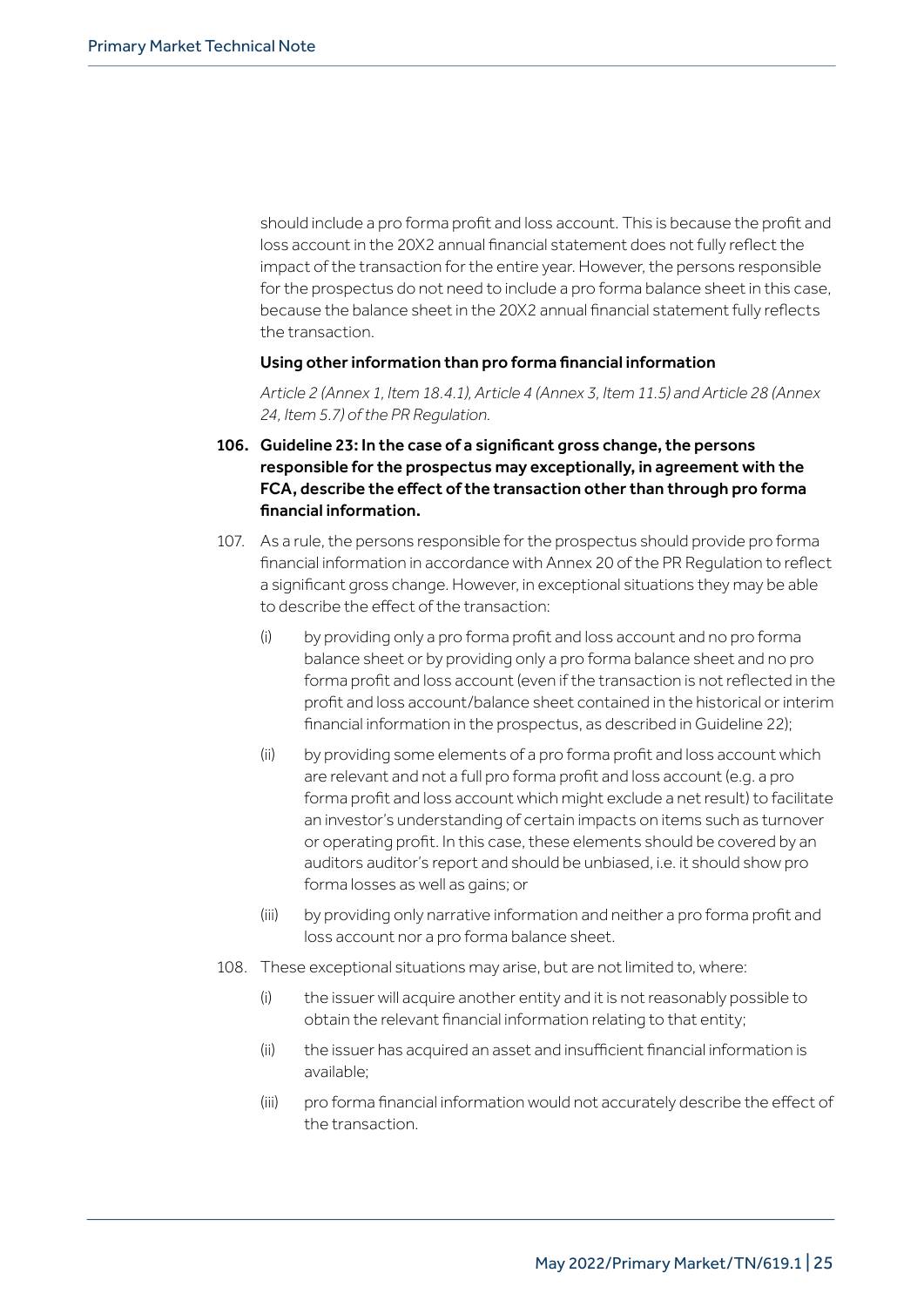- 109. Whenever such an exceptional situation arises, it is important to remember that Article 6 of the Prospectus Regulation is relevant in respect of the effect of the transaction being described.
- 110. The persons responsible for the prospectus should obtain the agreement of the FCA before proceeding with the approach described in paragraph 108. If the persons responsible for the prospectus follow the approach described in paragraph 108 point (iii), they are not required to include a report prepared by the independent accountants or auditors.

## Which events to cover with pro forma financial information/presentation of adjustments

*Article 2 (Annex 1, Item 18.4.1), Article 4 (Annex 3, Item 11.5), Article 18 (Annex 20, Item 2.3(b) and (c)) and Article 28 (Annex 24, Item 5.7) of the PR Regulation.*

- 111. Guideline 24: When preparing pro forma adjustments, the persons responsible for the prospectus should reflect the transaction giving rise to the pro forma financial information regardless of whether the transaction has already occurred or has not yet occurred. In doing so, they should only reflect matters which are:
	- (i) an integral part of the transaction; and
	- (ii) capable of a reasonable degree of objective determination.
- 112. The pro forma adjustments should cover the transaction giving rise to the pro forma financial information regardless of whether the transaction has already occurred (in the case of a significant gross change or a complex financial history) or has not yet occurred (in case of a significant financial commitment).
- 113. For example, an issuer might undertake a capital increase (requiring a prospectus) to raise funds for the acquisition of another entity. The acquisition might constitute a significant financial commitment. If so, this will trigger a need for pro forma financial information to illustrate the impact of the acquisition as if it had taken place at an earlier date. In addition to illustrating the impact of the acquisition, the persons responsible for the prospectus should also cover the impact of the capital increase and/or any other financial consideration involved, e.g. any debt issuance or other financial contracts needed to complete the acquisition. If there is much uncertainty regarding subscriptions for the offer, the persons responsible for the prospectus should consider adding a risk factor in that regard.

## *Presentation of adjustments in pro forma information*

114. Pro forma adjustments must present all significant effects directly attributable to the transaction. However, the persons responsible for the prospectus should not include future effects which are very uncertain, as this could give a misleading picture of the transaction. In particular, pro forma financial information should generally not include adjustments which are dependent on actions to be taken once the transaction has been completed, even where such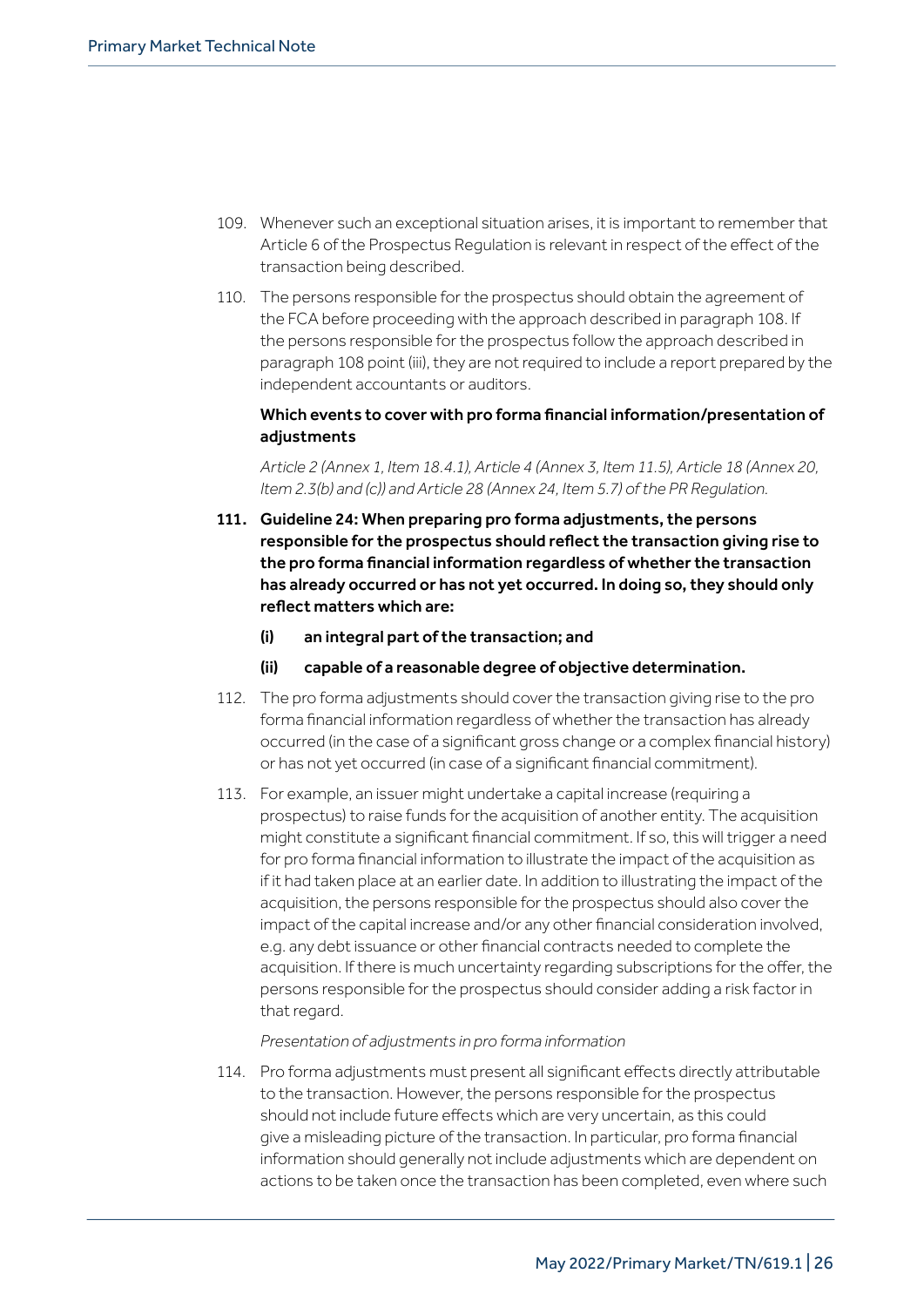actions are central to the issuer's purpose in entering into the transaction, e.g. synergies. In addition, the persons responsible for the prospectus should not, as a rule, include deferred or contingent consideration, other than consideration that is recognised as part of the consideration transferred in exchange for the acquiree under the applicable accounting framework, if that consideration is not directly attributable to the transaction but to a future event. If deferred or contingent consideration is capable of a reasonable degree of objective determination it may be included on a case-by-case basis, depending on the use of the pro forma information and after discussion with the FCA.

115. The persons responsible for the prospectus should always base pro forma adjustments on reliable and documented evidence. Such evidence will typically consist of published accounts, management accounts, other financial information and valuations contained in the documentation relating to the transaction, purchase and sale agreements and other agreements to the transaction covered by the prospectus. For instance, in relation to management accounts, the interim figures for an undertaking being acquired may be derived from the consolidation schedules underlying that undertaking's interim statements.

#### Accountant/auditor report

*Article 2 (Annex 1, Item 18.4.1), Article 4 (Annex 3, Item 11.5), Article 18 (Annex 20, Section 3) and Article 28 (Annex 24, Item 5.7) of the PR Regulation.*

- 116. Guideline 25: Where the persons responsible for the prospectus prepare pro forma financial information in accordance with Annex 20 of the PR Regulation, they should ensure that they do so in a manner that permits the independent accountants or auditors to prepare their report in accordance with the exact wording set out in Section 3 of that Annex.
- 117. The purpose of the report prepared by the independent accountants or auditors is to express an opinion that the pro forma financial information was properly compiled by the persons responsible for the prospectus, i.e. properly compiled on the basis stated and that the basis is consistent with the accounting policies of the issuer.
- 118. The persons responsible for the prospectus should therefore compile the pro forma financial information in a manner which permits the independent accountants/auditors to say that, in their opinion, the pro forma financial information has been properly compiled on the basis stated, and that this basis is consistent with the accounting policies of the issuer.
- 119. Section 3 of Annex 20 implies that qualifications or emphases of matter should not arise in respect of how the pro forma information was compiled. If, however, the independent accountant or auditor wants to draw an investor's attention to the fact that qualifications or emphases of matter had arisen in respect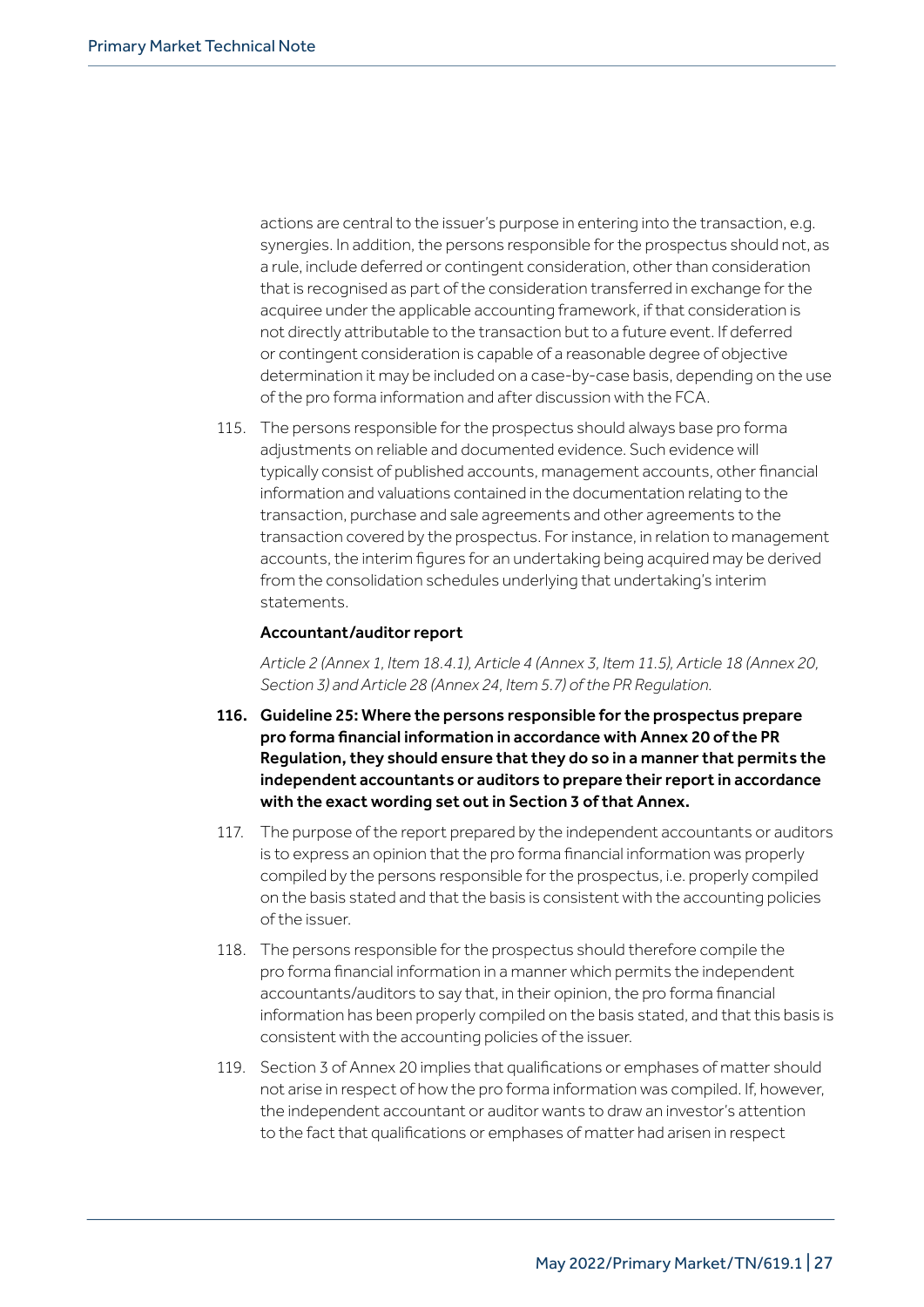of the underlying unadjusted historical financial information used to prepare the pro forma financial information, they are not prohibited from doing so. If qualifications or emphases of matter are included in that context, they should be presented separately in the report from the opinion concerning how the pro forma information was compiled.

#### Voluntary pro forma financial information

*Article 6 of the Prospectus Regulation read in conjunction with Article 2 (Annex 1, Item 18.4.1), Article 4 (Annex 3, Item 11.5), Article 18 (Annex 20) and Article 28 (Annex 24, Item 5.7) of the PR Regulation.*

- 120. Guideline 26: The persons responsible for the prospectus should comply with the requirements of Annex 20 of the PR Regulation if pro forma financial information is included in a prospectus on a voluntary basis.
- 121. Even in the absence of a significant gross change, a significant financial commitment or a complex financial history, the persons responsible for the prospectus may decide to voluntarily include pro forma financial information in the prospectus. The same applies to issuers of non-equity securities.
- 122. The fact that pro forma financial information is included in the prospectus on a voluntary basis should not imply that it is possible for this information to be provided with less care than when included on a mandatory basis. Pro forma financial information, if not prepared with due care, might confuse or even mislead investors. Therefore, the persons responsible for the prospectus should apply the requirements of Annex 20 if they decide to include pro forma financial information on a voluntary basis.

## II.7. Interim financial information

## Compilation of interim financial information

*Article 2 (Annex 1, Item 18.2), Article 7 (Annex 6, Item 11.2.1), Article 28 (Annex 24, Item 5.2.1) and Article 29 (Annex 25, Item 5.2.1) of the PR Regulation.*

- 124. Guideline 27: Where the most recent financial information published by the issuer is the half-yearly financial report prepared in accordance with the Disclosure Guidance and Transparency Rules, the persons responsible for the prospectus should include in the registration document at least the condensed set of financial statements included in that half-yearly financial report.
- 125. Where the most recent financial information published by an issuer is the quarterly financial report, the persons responsible for the prospectus should include in the registration document at least the condensed set of financial statements included in that quarterly financial report.
- 126. Two different situations can be envisaged:
	- (i) An issuer submits a prospectus for approval on 30 July. The issuer has published half-yearly financial information (30 June) and financial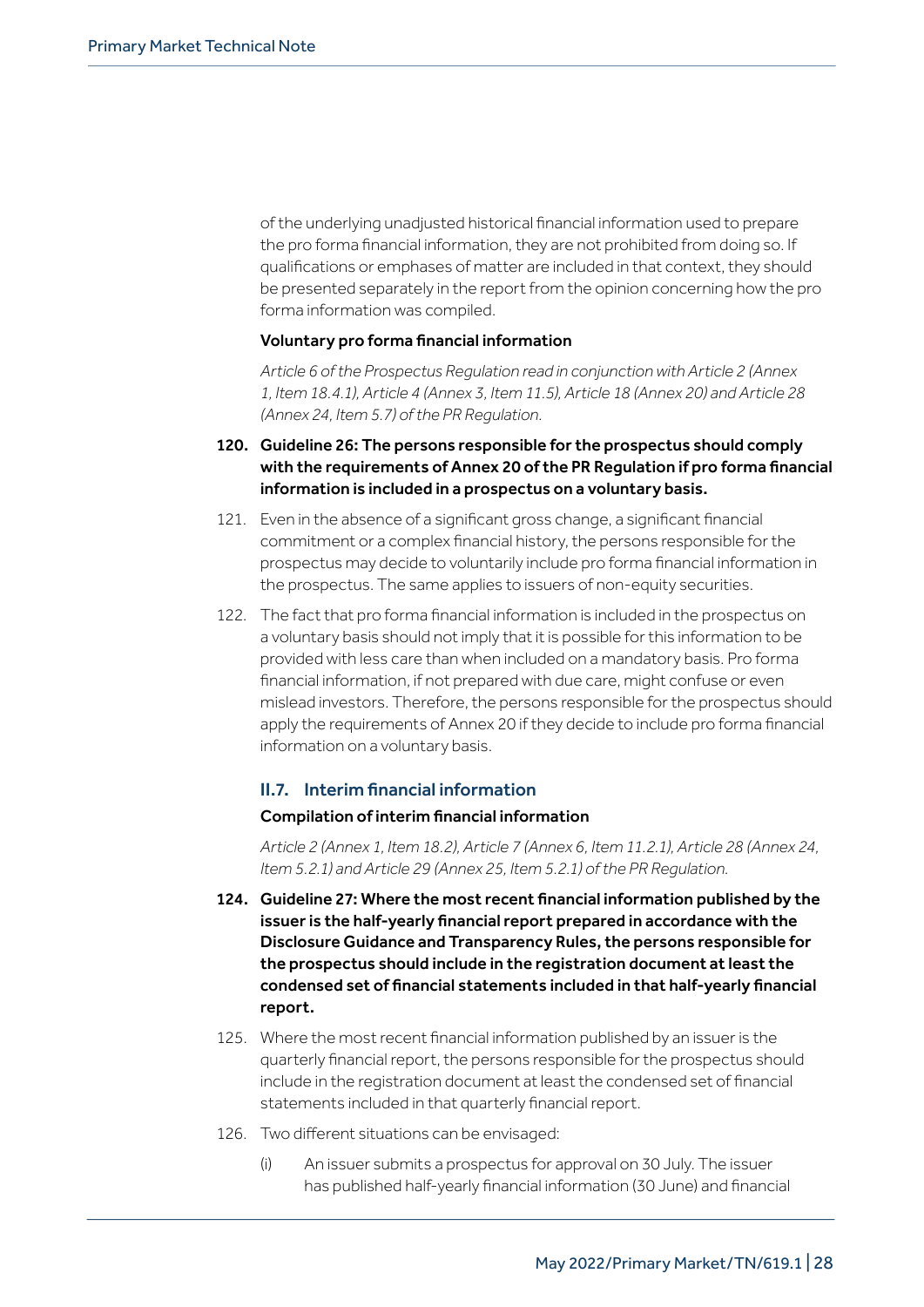information on the first quarter. In that case the latest interim financial information is sufficient (half-yearly).

(ii) An issuer submits a prospectus for approval on 30 October. The issuer has published financial information on the third quarter and half-yearly financial information (30 June). In that case the latest interim financial information is not sufficient, and the issuer should include in its prospectus both quarterly (Q3) and half-yearly financial information provided that there is no duplication of information. When interim financial information for the third quarter also covers the first nine months of the year, and is prepared in accordance with the same interim accounting standard (e.g. IAS 34) as the half-yearly financial information, the half-yearly financial information does not need to be disclosed.

## Relevant accounting policies and principles

*Article 2 (Annex 1, Item 18.2), Article 7 (Annex 6, Item 11.2.1), Article 28 (Annex 24, Item 5.2.1) and Article 29 (Annex 25, Item 5.2.1) of the PR Regulation, should be read in conjunction with the principle of consistency laid down in Article 2(r) of the Prospectus Regulation.*

127. Guideline 28: When the issuer has published quarterly or half-yearly financial information, the persons responsible for the prospectus should present the interim financial information according to the issuer's accounting framework.

## II.8. Working capital statements

## Determining whether the working capital statement should be clean or qualified

*Article 12 (Annex 11, Item 3.1), Article 13 (Annex 12, Item 3.3), Article 14 (Annex 13, Item 1.1) and Article 30 (Annex 26, Item 2.1) of the PR Regulation, which stipulate that the working capital statement can either reflect that the issuer has sufficient working capital to meet its present requirements or that it does not have sufficient working capital to do so, read in light of the duration of the validity of the prospectus established in Article 12 of the Prospectus Regulation.*

- 128. Guideline 29: Where an issuer can state without qualifying wording that it has sufficient working capital to meet its present requirements, it should provide a 'clean' working capital statement. Where the issuer cannot state without qualifying wording that it has sufficient working capital to meet its present requirements, it should provide a 'qualified' working capital statement.
- 129. The persons responsible for the prospectus can meet the requirement to include a working capital statement in the prospectus either: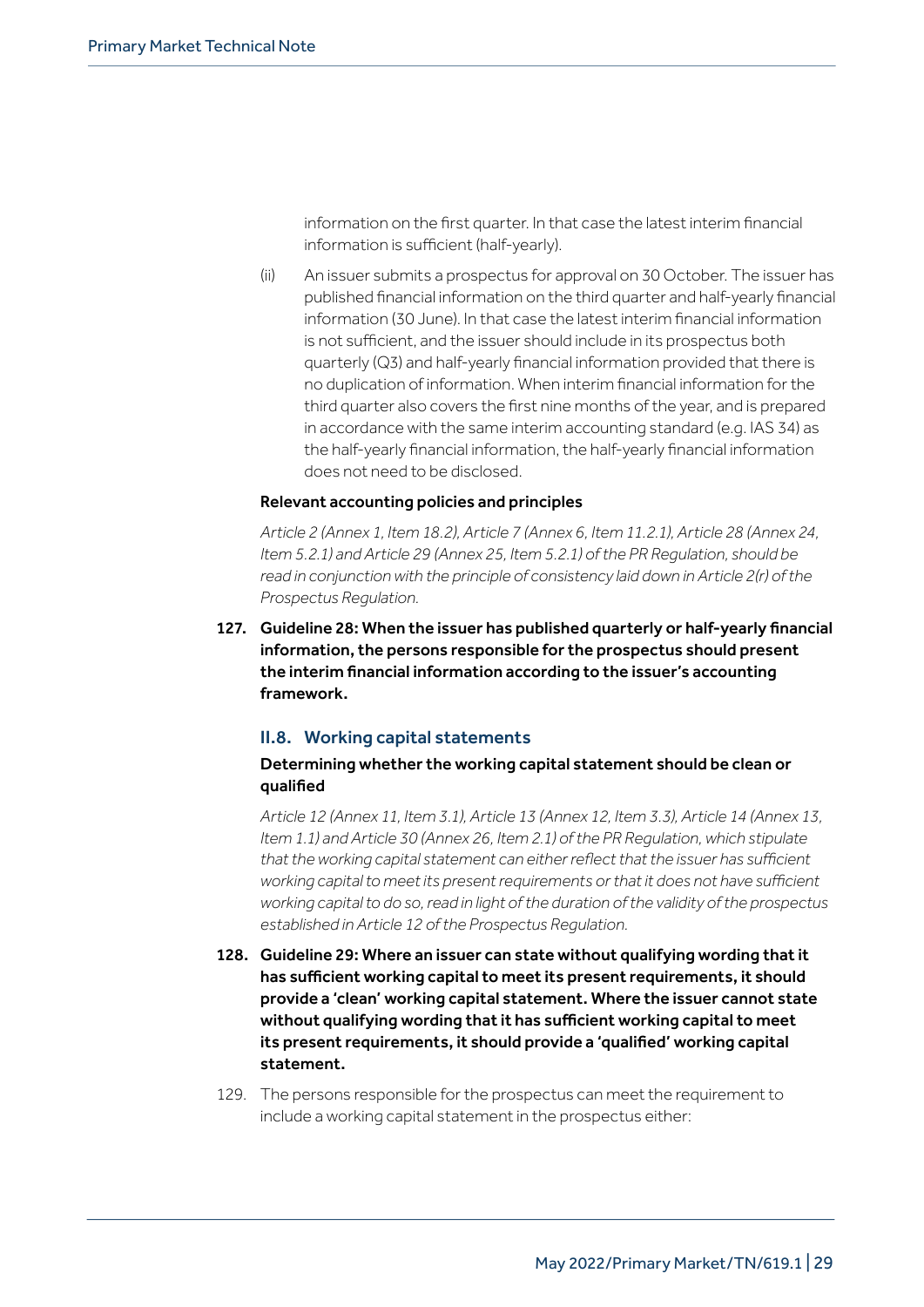- (i) by including a clean working capital statement, stating that the issuer, in its own opinion and in line with the duration of the validity of the prospectus established in Article 12 of the Prospectus Regulation, has sufficient working capital for a period of at least 12 months; or
- (ii) by including a qualified working capital statement, stating that the issuer, in its own opinion, does not have sufficient working capital and explaining how it proposes to provide the additional working capital needed.
- 130. When considering whether its working capital statement should be clean or qualified, the issuer should assess whether it is able to access cash and other available liquid resources in order to meet its liabilities as they fall due.
- 131. The working capital statement should be consistent with the other parts of the prospectus. Where other parts of the prospectus, for example the risk factors, describe elements that could adversely impact the issuer's ability to meet its present requirements, the issuer should not make a clean working capital statement. Where the auditor's report is modified, contains an emphasis of matter, or other disclosure on a material uncertainty in relation to going concern, and the working capital statement is clean, the persons responsible for the prospectus should provide an explanation for this in the prospectus.
- 132. An issuer may consider that it has sufficient working capital and that its working capital statement should therefore be clean, but at the same time wish to include qualifying wording such as assumptions, sensitivities, risk factors or potential caveats in the statement. If an issuer finds it necessary to include such qualifying wording, this implies that it cannot firmly state that it has sufficient working capital to meet its present requirements, and it should therefore provide a qualified working capital statement instead of a clean one.
- 133. When providing a clean working capital statement, an issuer should disclose whether the proceeds of the offer have been included in the calculation of its working capital. For the avoidance of doubt, such disclosure is not considered a qualification or a caveat, but information on the basis of preparation of the working capital statement that is necessary for an investor to make an informed assessment.
- 134. It is not acceptable for the issuer to state that it is unable to confirm whether it has sufficient working capital. In such cases, the issuer should provide a qualified working capital statement.

## Robust procedures

*Article 12 (Annex 11, Item 3.1), Article 13 (Annex 12, Item 3.3), Article 14 (Annex 13, Item 1.1) and Article 30 (Annex 26, Section 2 and Item 2.1) of the PR Regulation.*

135. Guideline 30: The issuer should prepare its working capital statement based on robust procedures such that there is very little risk that the statement is challenged.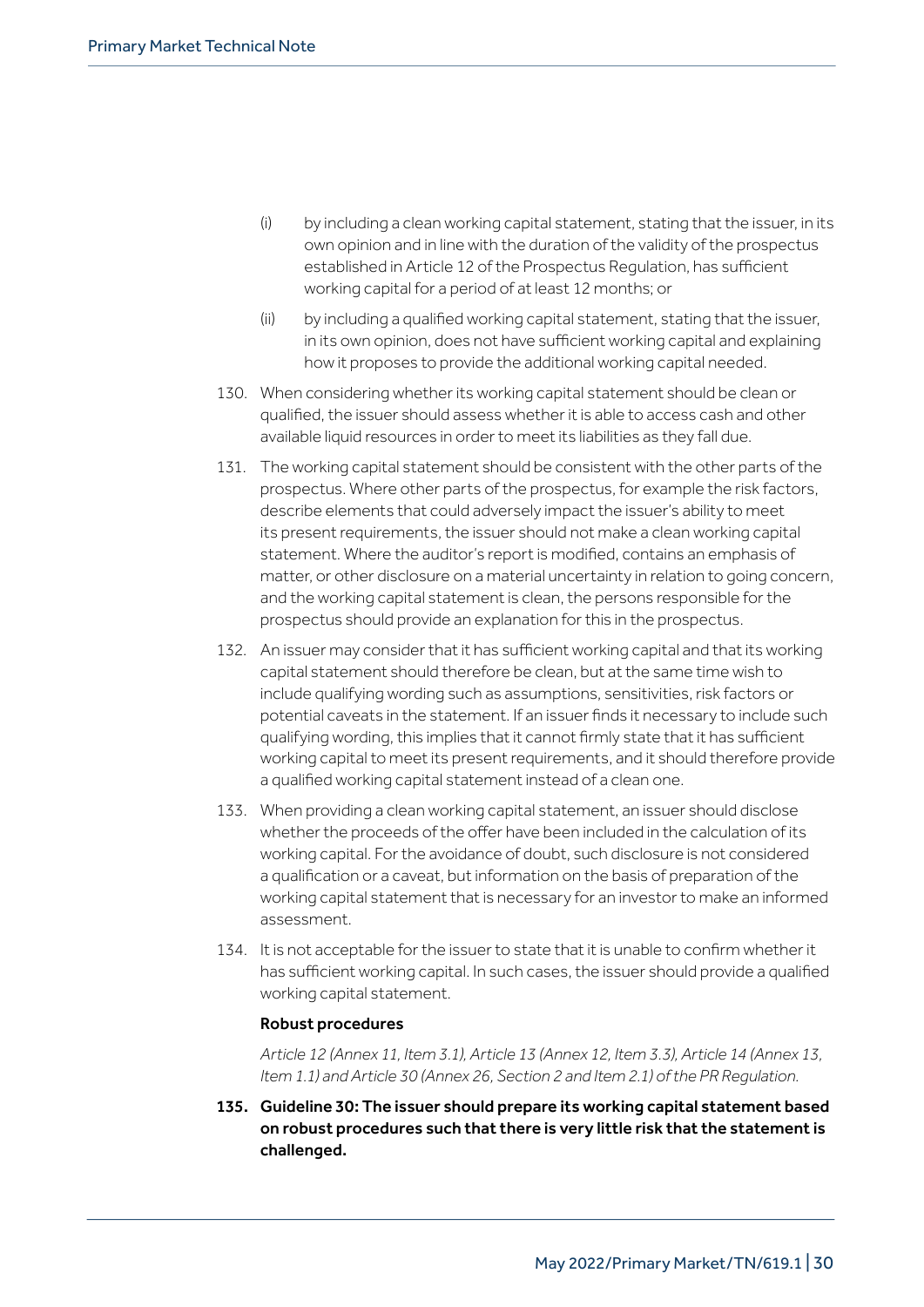- 136. The issuer should follow procedures appropriate to ensure the robustness of the statement. Such procedures will normally include:
	- (i) preparing unpublished supporting prospective financial information in the form of internally consistent cash flow, profit and loss and balance sheet information;
	- (ii) conducting business analysis covering both the issuer's cash flows and the terms and conditions and commercial considerations associated with banking and other financing relationships;
	- (iii) considering the issuer's strategy and plans and the related implementation risks together with checks against evidence and analysis; and
	- (iv) assessing whether there are sufficient resources to cover a reasonable worst case scenario (sensitivity analysis). Where there is insufficient headroom between required and available funding to cover reasonable alternative scenarios, the issuer will need to reconsider its business plans or arrange additional financing if it wishes to provide a clean working capital statement.

## Not open to more than one interpretation

*Article 12 (Annex 11, Item 3.1), Article 13 (Annex 12, Item 3.3), Article 14 (Annex 13, Item 1.1) and Article 30 (Annex 26, Section 2 and Item 2.1) of the PR Regulation.*

## 137. Guideline 31: The issuer should ensure that the working capital statement is not open to more than one interpretation.

- 138. Regardless of whether the working capital statement is clean or qualified, the issuer should make sure it sends a clear message, so that it is obvious to investors whether in the issuer's opinion there is sufficient working capital.
- 139. In a clean working capital statement, issuers should say that their working capital 'is sufficient'. They should avoid saying that they 'will' or 'may have' sufficient working capital or that they 'believe' they have sufficient working capital, as these latter terms could create confusion regarding when the working capital will be sufficient and which events would have to occur for the working capital to be sufficient. A clean working capital statement could for example have the following wording: 'In the company's opinion, its working capital is sufficient to meet its present requirements over at least the next twelve months.'

## Content of a qualified working capital statement

*Article 12 (Annex 11, Item 3.1), Article 13 (Annex 12, Item 3.3), Article 14 (Annex 13, Item 1.1) and Article 30 (Annex 26, Item 2.1) of the PR Regulation.*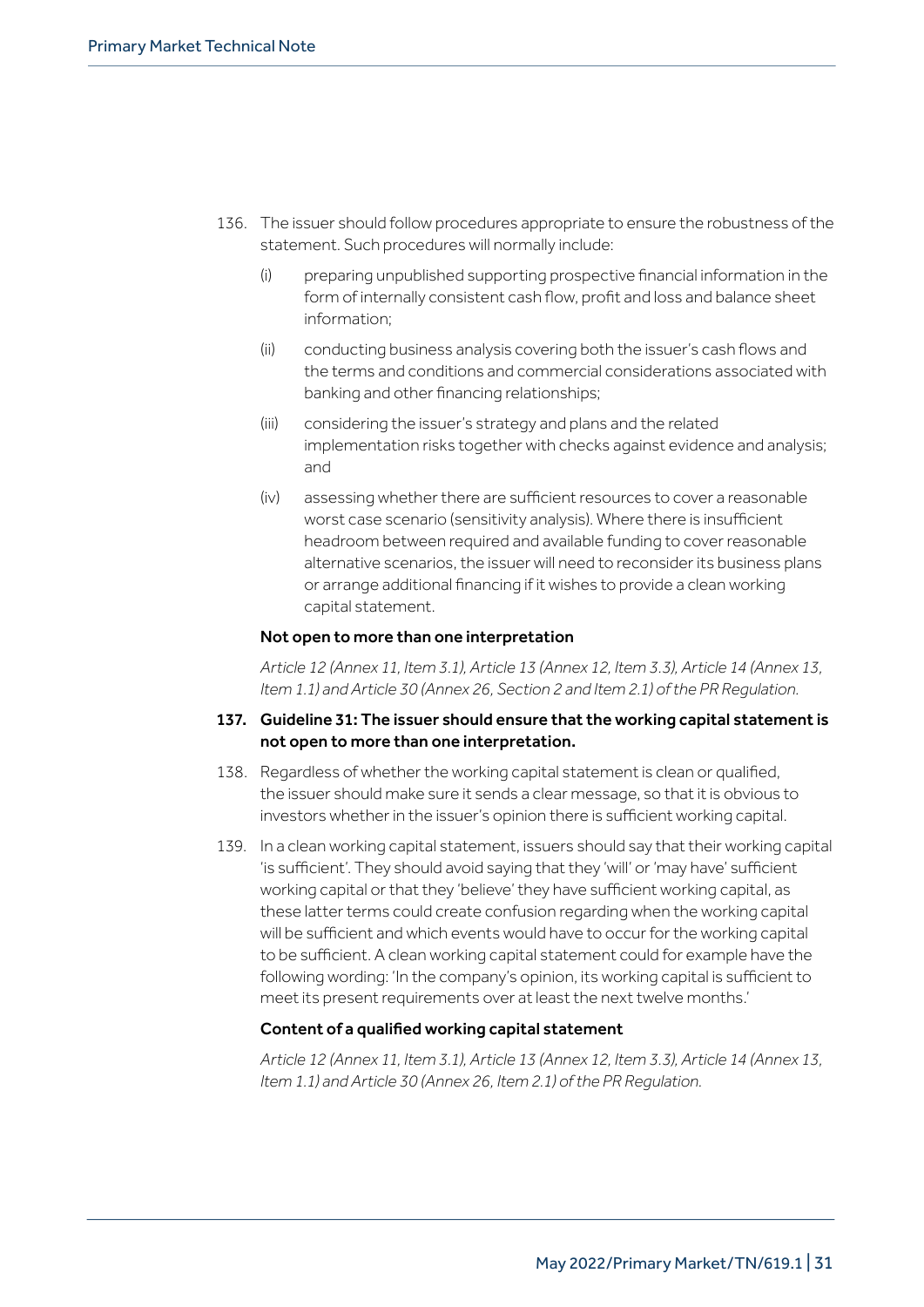- 140. Guideline 32: In a qualified working capital statement, the issuer should state that it does not have sufficient working capital for its present requirements. Furthermore, it should describe the following factors:
	- (i) timing;
	- (ii) shortfall;
	- (iii) action plan; and
	- (iv) implications.
- 141. The issuer should explicitly state that it does not have sufficient working capital to meet its present requirements. After this statement, it should provide information on the factors listed in paragraph 140 in order to ensure that investors are fully informed as regards the issuer's actual working capital position.
- 142. Timing: The working capital shortfall could arise immediately or sometime in the future, and investors need information on the timing to assess the urgency of the problem. The issuer should therefore state when it expects to run out of working capital.
- 143. Shortfall: To allow investors to understand the magnitude of the problem, the issuer should state the approximate amount of the working capital shortfall.
- 144. Action plan: The issuer should describe how it plans to rectify the working capital shortfall. The description should include details of specific proposed actions, for example refinancing, renegotiation of or new credit terms/facilities, decrease in discretionary capital expenditure, revised strategy/acquisition programme or asset sales. The issuer should explain the timing of the proposed actions and how confident it is that they will be successful.
- 145. Implications: Where relevant, the issuer should state the consequences of any of the actions proposed in the action plan being unsuccessful (for example whether the issuer is likely to enter into administration or receivership and, if so, when).

#### Guidance for calculation of working capital

*Article 12 (Annex 11, Item 3.1), Article 13 (Annex 12, Item 3.3), Article 14 (Annex 13, Item 1.1) and Article 30 (Annex 26, Section 2 and Item 2.1) of the PR Regulation.*

146. Guideline 33: When the issuer calculates its working capital, it should only count the proceeds of an offering if the offering is underwritten on a firm commitment basis or if irrevocable undertakings have been given. If only a portion of an offering is underwritten or covered by irrevocable undertakings, only that portion of the offering may be included in the calculation of the working capital. The issuer should not count such proceeds when calculating its working capital if investors will be exposed to the risk that the issuer continues with an offer after the underwriting agreement has been cancelled or the irrevocable undertakings are withdrawn.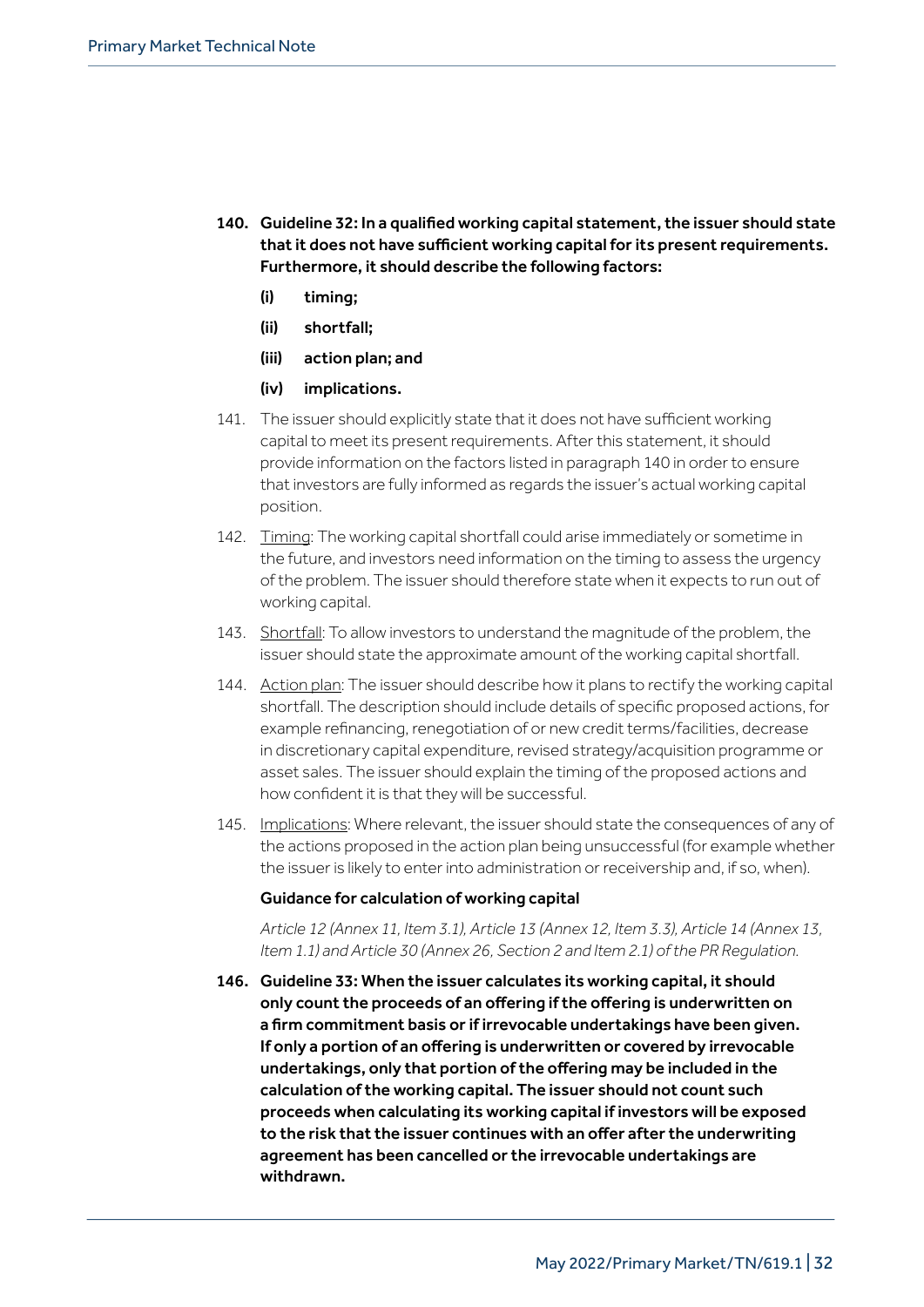- 147. Investors should not be confronted with uncertainty about the quality of the underwriting when subscribing for their shares. This is particularly the case when the issuer counts proceeds of the offering when calculating its working capital. As such, the issuer should consider any conditionality in the underwriting agreement or irrevocable undertakings that would allow the cancellation of the underwriting agreement or the irrevocable undertakings.
- 148. The issuer should not include the proceeds of an offer when calculating its working capital if it is necessary to make any significant assumptions concerning whether the offering will be underwritten or whether any irrevocable undertakings will be withdrawn. Furthermore, if an issuer includes any of the proceeds of an offering in the calculation of its working capital, it should be clear in the disclosure provided in accordance with Item 5.1.4 of Annex 11 to the PR Regulation that the offer will not continue if it is no longer underwritten or the irrevocable undertakings are withdrawn.
- 149. As mentioned above, investors should also not be confronted by any uncertainty in relation to the quality of the underwriting and any irrevocable undertakings. Such uncertainty also includes any credit risk in relation to any party underwriting the offering or providing irrevocable undertakings. In order to limit such uncertainty, the issuer should assess the credit risk associated with the parties underwriting the offering or providing irrevocable undertakings. If the outcome of this assessment is that there is a material risk that one or more of the parties underwriting the offering or providing irrevocable undertakings will not be able to meet its obligations, the issuer should not include the proceeds of the offering in the calculation of its working capital.
- 150. Only offerings that are underwritten on a firm commitment basis and irrevocable undertakings should be included in the calculation of an issuer's working capital. This ensures that there is certainty about the proceeds of an offering. For the avoidance of doubt, an intention or agreement to subscribe to an offering of securities is not a firm commitment or an irrevocable undertaking.
- 151. In order to take the proceeds of an offering into account in the calculation of an issuer's working capital, the issuer should know the minimum amount of proceeds of the offering that will be underwritten or placed via irrevocable undertakings. The proceeds of the offering should not be included in the calculation of the issuer's working capital if the issuer cannot calculate the net proceeds of the offer (for example under the circumstances that there is no minimum price or the underwriting agreement does not guarantee a minimum amount of proceeds).
- 151A. Notwithstanding the guidance set out in paragraphs 146-151 above, new issuers that are closed-ended investment funds may count the minimum net proceeds of an offer that is not underwritten when calculating their working capital, but only if: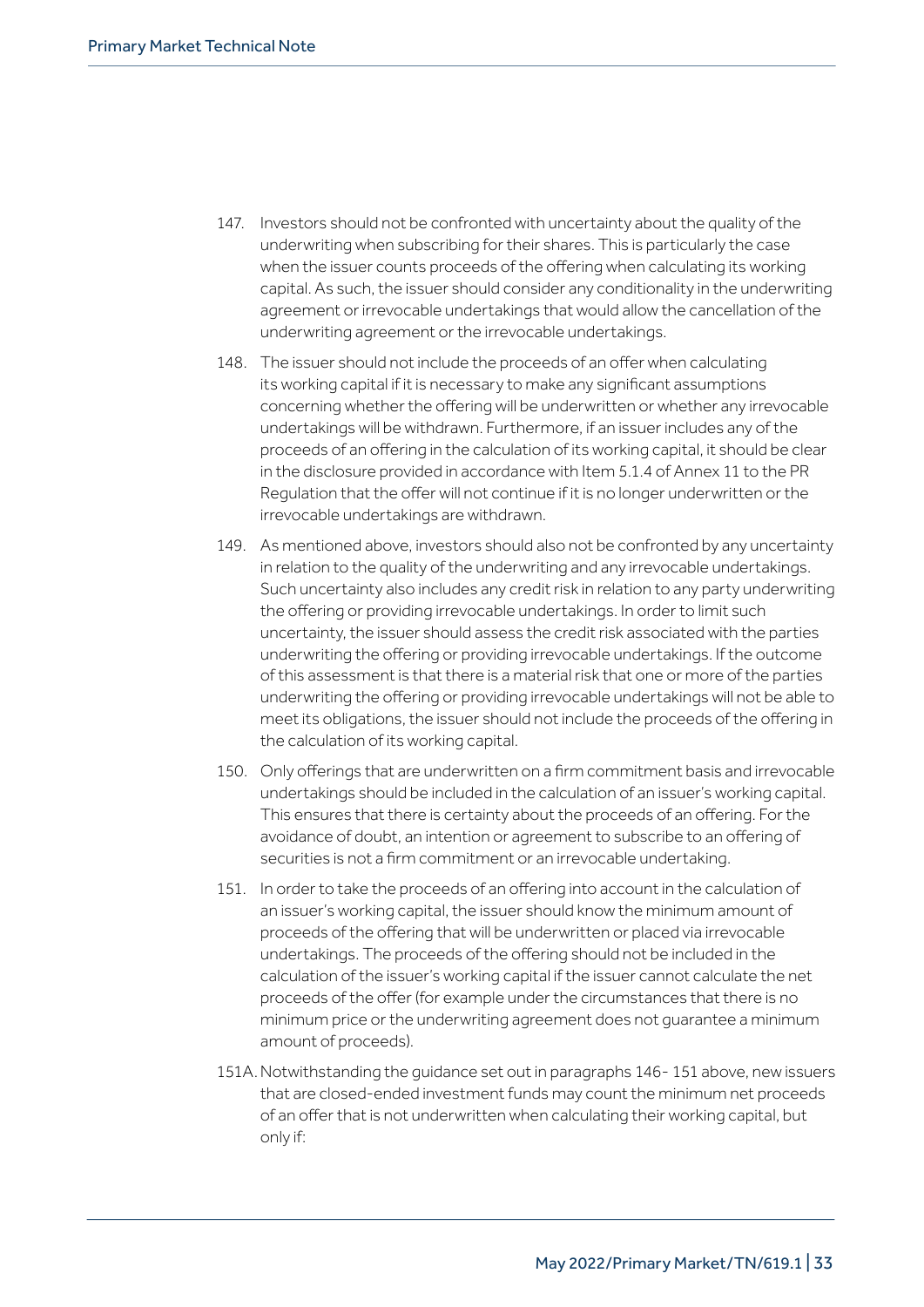- it is an explicit condition of the offer that the minimum net proceeds are raised, and
- if that condition is not met, the offer will lapse, admission will not take place and the proceeds will be returned to investors.

#### Guidance for calculation of present requirements

 *Article 12 (Annex 11, Item 3.1), Article 13 (Annex 12, Item 3.3), Article 14 (Annex 13, Item 1.1) and Article 30 (Annex 26, Section 2 and Item 2.1) of the PR Regulation.*

- 152. Guideline 34: For the purpose of the working capital statement and in line with the duration of the validity of the prospectus established in Article 12 of the Prospectus Regulation, the issuer should count in its working capital all amounts which are reasonably expected to be received or fall due to be paid for a minimum of the next 12 months from the date of approval of the prospectus when calculating its present requirements. If it has made a firm commitment to acquire another entity within the 12 months following the date of approval of the prospectus, it should include the impact of the acquisition when calculating its present requirements.
- 153. When calculating its present requirements, the issuer should take into account the actions foreseen in its strategy (for example, the issuer's strategy foresees expenditures relating to research and development or equipment).
- 154. Where the issuer is aware of working capital difficulties that may arise more than 12 months after the date of approval of the prospectus, the persons responsible for the prospectus should consider including supplementary disclosure in the prospectus.

## Preparation on a consolidated basis

 *Article 12 (Annex 11, Item 3.1), Article 13 (Annex 12, Item 3.3), Article 14 (Annex 13, Item 1.1) and Article 30 (Annex 26, Section 2 and Item 2.1) of the PR Regulation, read in light of the principle of including consolidated information in the prospectus in Article 2 (Annex 1, Item 18.1.6), Article 7 (Annex 6, Item 11.1.6), Article 8 (Annex 7, Item 11.1.5), Article 28 (Annex 24, Item 5.1.6) and Article 29 (Annex 25, Item 5.1.6) of the PR Regulation.*

## 155. Guideline 35: In line with the requirement to include consolidated financial statements in the prospectus where such statements are prepared, when an issuer prepares its working capital statement, it should determine the working capital and the present requirements on a consolidated basis.

156. For an issuer which is the parent company of a group, the investor is in substance investing in the business of the whole group and this is the basis on which information in the prospectus is presented. As such, financial information in the prospectus is presented on a consolidated basis, and this principle should also apply to the working capital statement. When determining its working capital and present requirements, the issuer should consider, among other things, the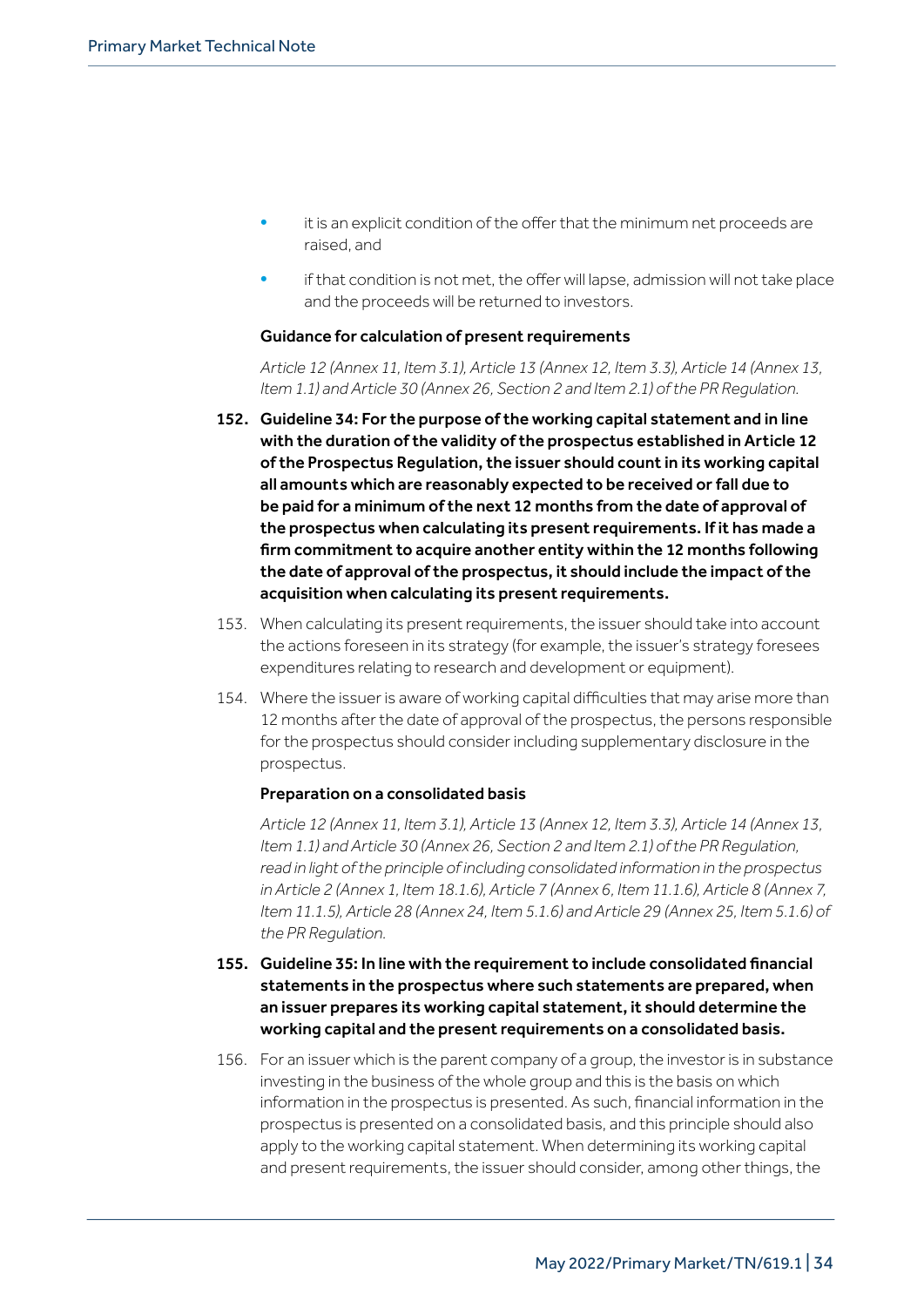nature of group arrangements and any restrictions on the transfer of funds between subsidiaries (for example, where overseas subsidiaries are involved).

#### Credit institutions

*Article 12 (Annex 11, Item 3.1), Article 13 (Annex 12, Item 3.3), Article 14 (Annex 13, Item 1.1) and Article 30 (Annex 26, Section 2 and Item 2.1) of the PR Regulation.*

- 157. Guideline 36: When determining its working capital, an issuer which is a credit institution<sup>19</sup> should take its liquidity metrics and relevant applicable prudential requirements as the starting point. The issuer should take into account all available information which may have a material impact on its liquidity risk and its projected capital adequacy ratios.
- 158. Issuers which are credit institutions should provide a working capital statement in line with the guidance set out in Guidelines 29-35 when issuing equity securities. However, this statement should be drawn up on a basis that reflects the specificities of their business model by relying on the relevant applicable prudential requirements, except where relying on such requirements would render the working capital statement misleading. UK credit institutions should use the applicable ratios required by UK legislation<sup>20</sup> to calculate liquidity. In particular, these institutions should consider the use of the Liquidity Coverage Ratio and Net Stable Funding Ratio (or any applicable national stable funding provisions before the Net Stable Funding Ratio is required by UK legislation) to calculate liquidity. The same applies to third country credit institutions which calculate those ratios. Third country credit institutions which do not calculate those ratios should instead use ratios consistent with the applicable legal framework within their jurisdictions to calculate liquidity.
- 159. Additionally, UK credit institutions should consider their projected capital adequacy ratios. In particular, these institutions should consider their projected ratios at the CET 1 and TCR levels and projected leverage ratios under a base case and reasonable worst case scenario. The same applies to third country credit institutions which calculate those ratios. Third country credit institutions which do not calculate those ratios should instead use ratios consistent with the applicable legal framework within their jurisdictions.
- 160. When taking its metrics as the starting point for determining its working capital, the issuer should make use of the most recently calculated ratio(s). Where a ratio is calculated several months before the date of approval of the prospectus, the issuer should take into account all events since the date of calculation which could have affected its liquidity and its regulatory capital requirements. The issuer should also take into account the effect of any expected change to the applicable liquidity metrics and prudential requirements during the period covered by the working capital statement.

<sup>19</sup> As defined in Article 2(g) of the Prospectus Regulation.

<sup>20</sup> Capital Requirements Regulation; Commission Delegated Regulation (EU) 2015/61; Commission Implementing Regulation (EU) No 680/2014.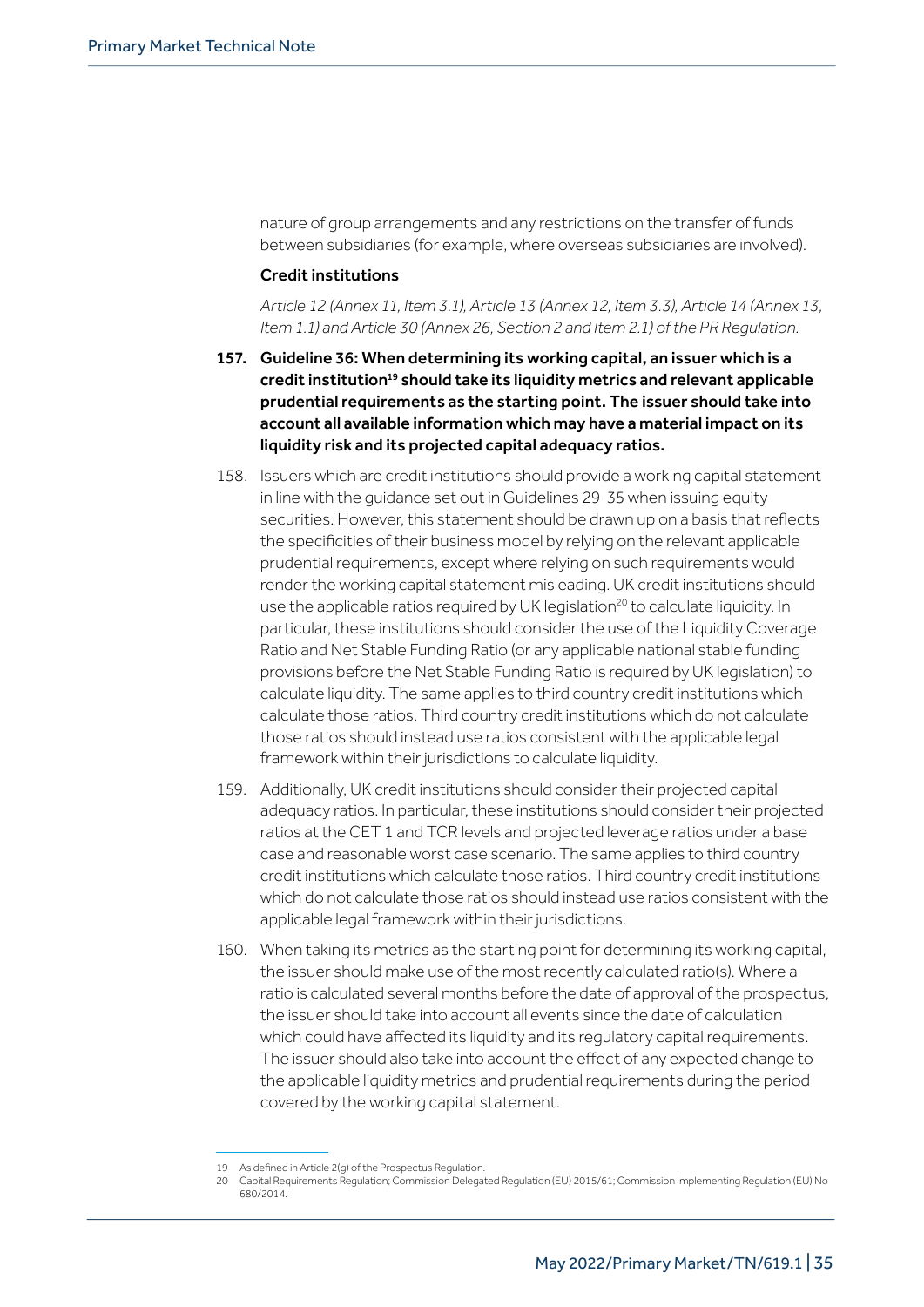161. The requirement to use applicable prudential ratios for preparing the working capital statement does not in and of itself mean that credit institutions are required to disclose these ratios in the prospectus.

## Insurance and reinsurance undertakings

*Article 12 (Annex 11, Item 3.1), Article 13 (Annex 12, Item 3.3), Article 14 (Annex 13, Item 1.1) and Article 30 (Annex 26, Section 2 and Item 2.1) of the PR Regulation.*

- 162. Guideline 37: When determining its working capital, an issuer which is an insurance or reinsurance undertaking<sup>21</sup> should take the liquidity metrics (if applicable, those that were agreed with the supervisory authority) and regulatory capital requirements as the starting point.
- 163. Issuers which are insurance or reinsurance undertakings should provide a working capital statement in line with the guidance set out in Guidelines 29- 35 when issuing equity securities. However, this statement should be drawn up on a basis that reflects the specificities of their business model by relying on the relevant applicable prudential requirements, except where relying on such requirements would render the working capital statement misleading. UK insurance or reinsurance undertakings should use the metrics which they have adopted and submitted to the supervisory authority for monitoring their liquidity risk pursuant to the Solvency II regime,<sup>22</sup> including Minimum Capital Requirement, as well as its capital adequacy ratios. Third country insurance and reinsurance undertakings should use metrics consistent with the applicable legal framework on prudential supervision within their jurisdictions.
- 164. The issuer should make use of the most recently calculated metrics when determining its working capital. Where a metric is calculated several months before the date of approval of the prospectus, the issuer should take into account all events since the date of calculation which could have affected its liquidity risk and regulatory capital requirements. The issuer should also take into account the effect of any expected change to the applicable liquidity metrics and prudential requirements during the period covered by the working capital statement.
- 165. The requirement to use applicable prudential metrics for preparing the working capital statement does not in and of itself mean that insurance and reinsurance undertakings are required to disclose these metrics in the prospectus.

<sup>21</sup> As defined in Article 13(1) and (4) of the Solvency II Directive.

<sup>22</sup> Solvency II Directive; the UK version of Commission Delegated [Regulation](http://eur-lex.europa.eu/legal-content/EN/TXT/?uri=OJ:L:2015:012:TOC) (EU) 2015/35 [a](http://eur-lex.europa.eu/legal-content/EN/TXT/?uri=OJ:L:2015:012:TOC)nd related implementing measures.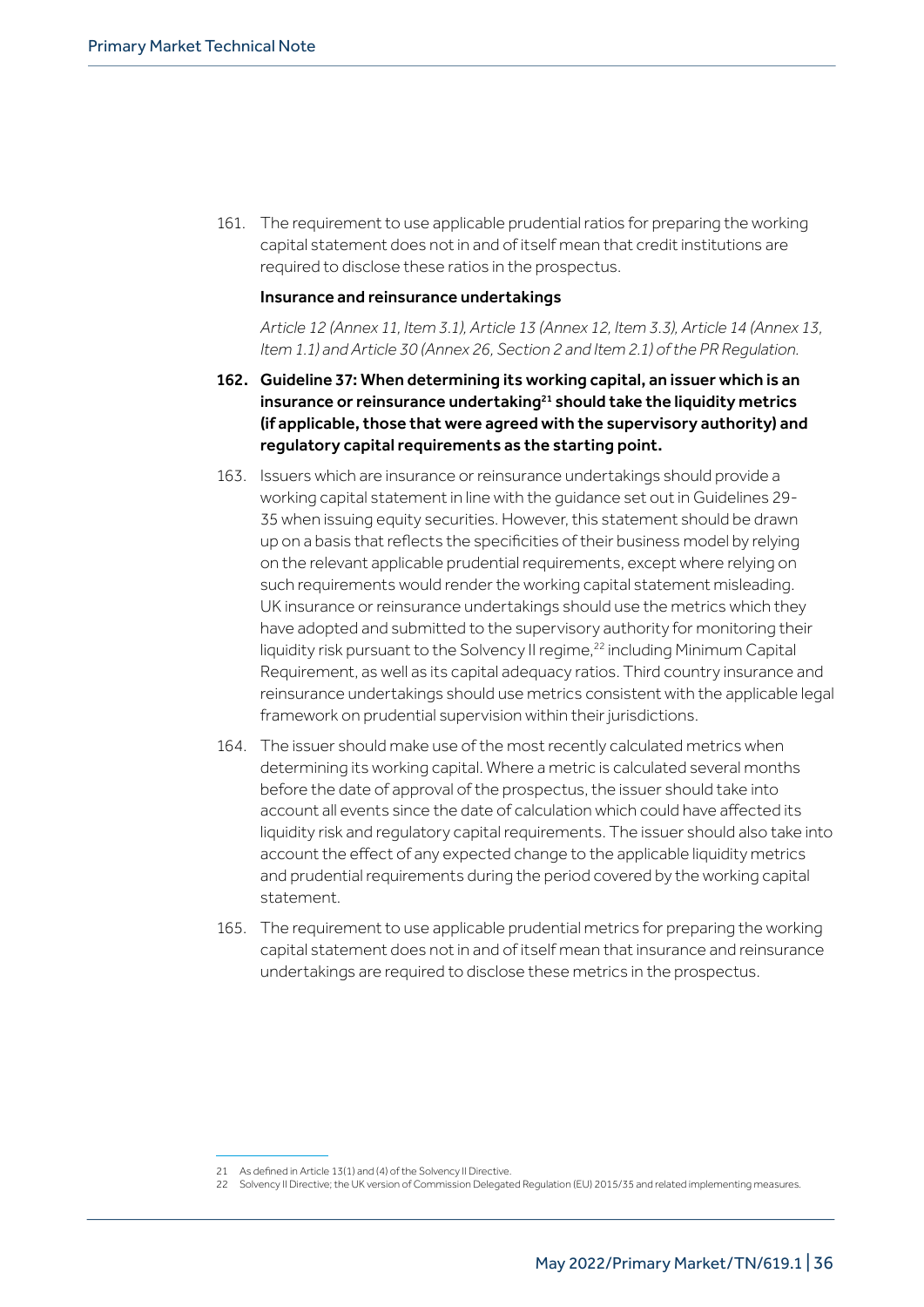## II.9. Capitalisation and indebtedness

#### Statement of capitalisation

*Article 12 (Annex 11, Item 3.2), Article 13 (Annex 12, Item 3.4), Article 14 (Annex 13, Item 1.2) and Article 30 (Annex 26, Item 2.2) of the PR Regulation.*

## 166. Guideline 38: The persons responsible for the prospectus should include the content set out below when preparing the statement of capitalisation:

Total current debt (including current portion of non-current debt)

- Guaranteed
- Secured
- Unguaranteed/unsecured

Total non-current debt (excluding current portion of non-current debt)

- Guaranteed
- Secured
- Unguaranteed/unsecured

#### Shareholder equity

- Share capital
- Legal reserve(s)
- Other reserves

#### Total

- 167. If a line item in the above table is not applicable under the accounting standards under Art 23a of the PR Regulation under which the issuer has drawn up its financial information, for instance because the issuer's legal framework does not require it, the persons responsible for the prospectus should adapt the statement of capitalisation upon discussion with the FCA.
- 168. When the issuer has *current or non-current debt which is guaranteed by another entity*, i.e. the debt obligation is assumed by a third party in the event the issuer defaults, the persons responsible for the prospectus should describe which types of guarantees apply. When the issuer has *secured current* or *secured noncurrent debt*, i.e. the debt is backed by collateral, the persons responsible for the prospectus should describe the types of assets used to secure the debt.
- 169. *Legal reserve(s) and Other reserves* should not include the profit and loss reserve. The persons responsible for the prospectus are therefore not expected to calculate the profit and loss for the purpose of the capitalisation statement.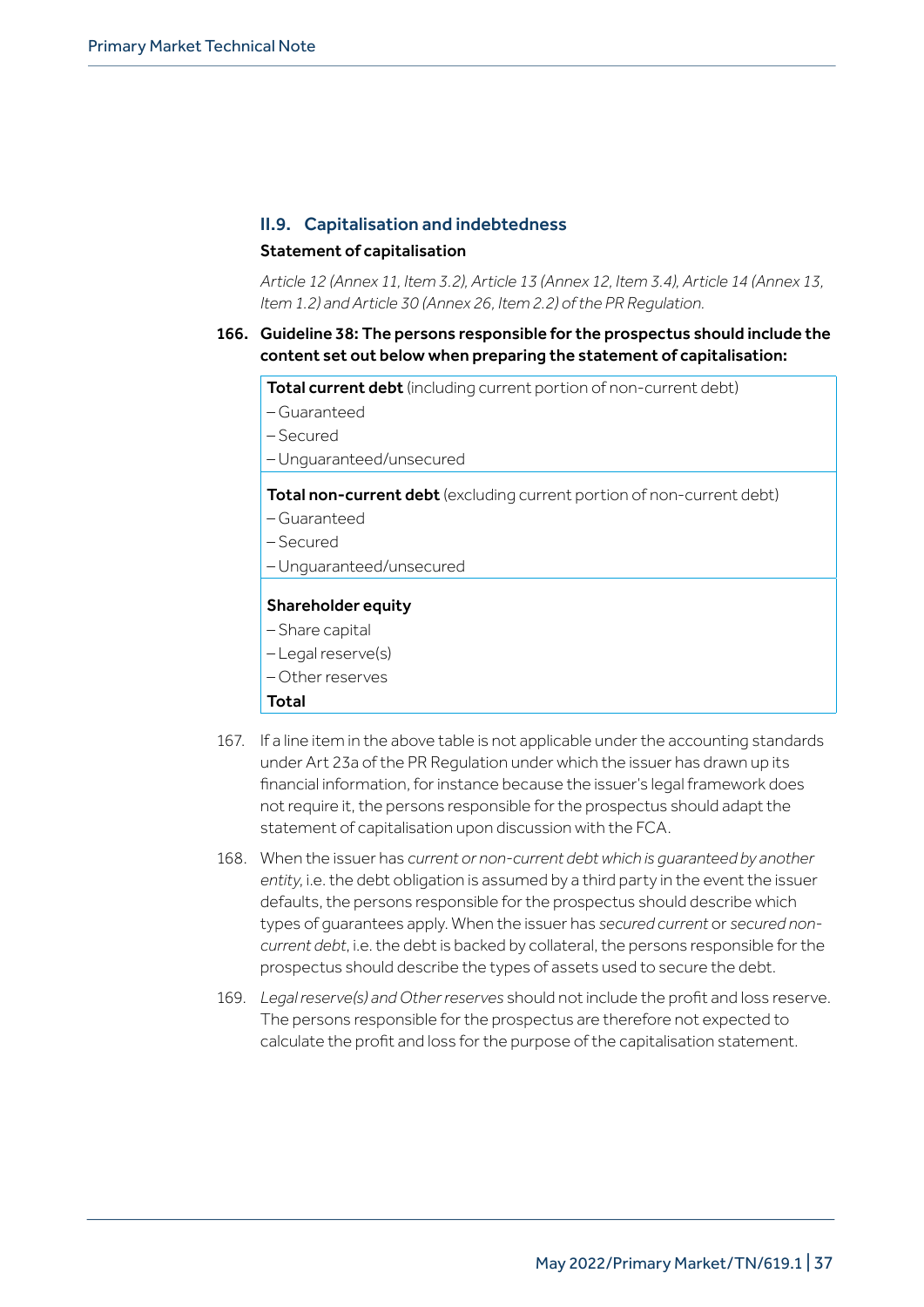- 170. Credit institutions and insurance and reinsurance undertakings should adapt the table provided above to their business model by focusing on their prudential requirements related to regulatory capital. This does not mean that credit institutions and insurance and reinsurance undertakings are required to disclose prudential information which they are not already required to disclose according to Pillar 3 requirements.
- 171. When the issuer's business has recently undergone a change, the persons responsible for the prospectus may wish to illustrate this change by presenting an additional column in the capitalisation statement. When determining whether this is permissible, they should apply the following:
	- a. when the change has triggered the requirement to include pro forma financial information in the prospectus, the persons responsible for the prospectus may present an additional column in the capitalisation statement. The additional column should be consistent with the pro forma financial information presented elsewhere in the prospectus and adjustments may be explained by referring to that information;
	- b. when the change has not triggered the requirement to include pro forma financial information in the prospectus:
		- $(1)$  when the change was complex (e.g. an acquisition which does not constitute a significant gross change):
			- (a) if the persons responsible for the prospectus include pro forma financial information in the prospectus on a voluntary basis in accordance with Guideline 26, they may present an additional column accordingly;
			- (b) if the persons responsible for the prospectus do not include pro forma financial information in the prospectus, they may only present an additional column if it is comprehensible and easily analysable;
		- (2) when the change was straightforward (e.g. conversion of debt into equity), the persons responsible for the prospectus may normally present an additional column. If the additional column consists of illustrative figures, e.g. figures covering the first six months of a year adjusted by a capital conversion which was undertaken in July, the persons responsible for the prospectus should pay special attention to the comprehensibility of the figures and explain adjustments in detail.
- 172. Recent changes may also be presented through the inclusion of the actual figures in the statements of capitalisation.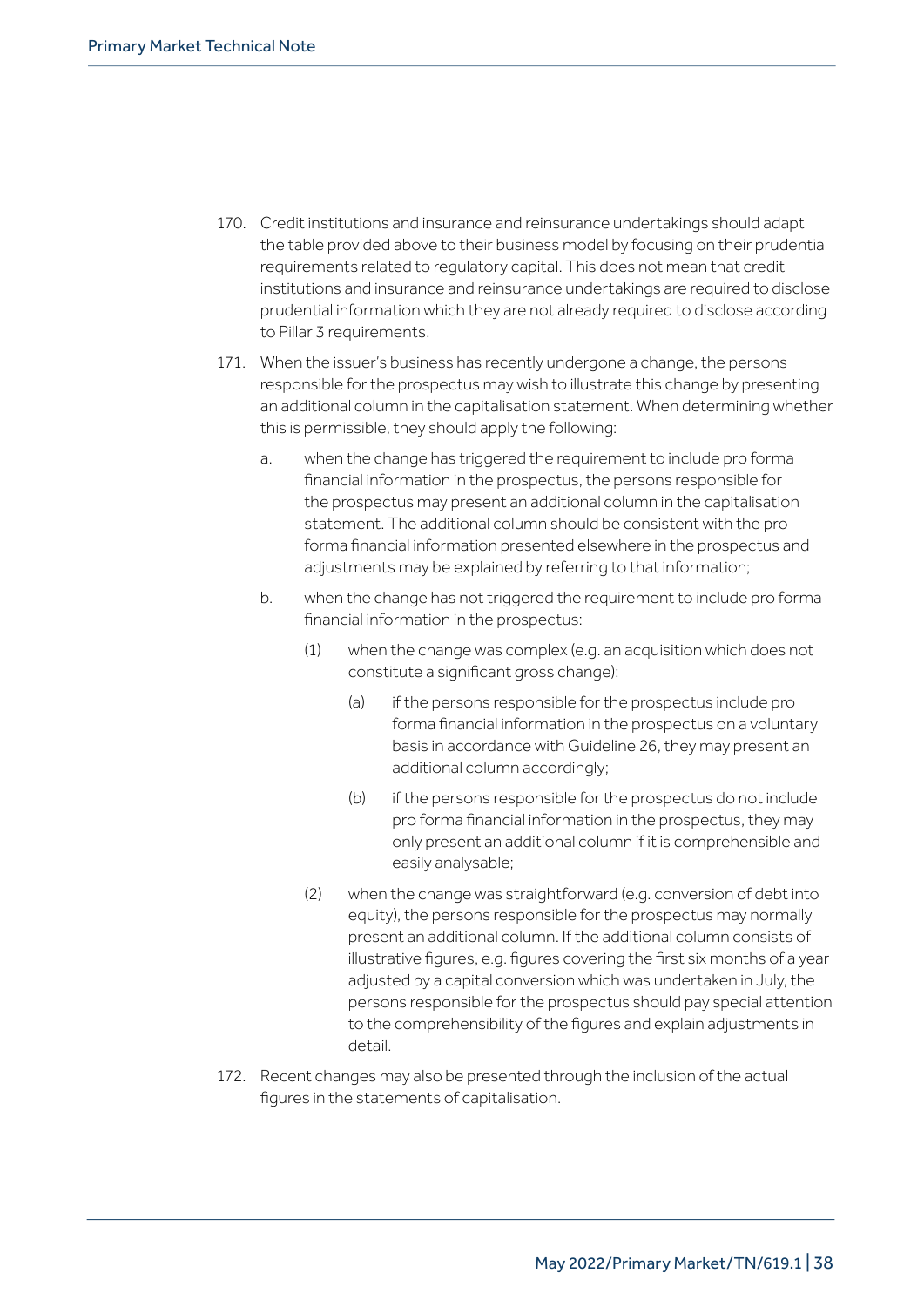- 173. Similarly, when the issuer stands before a future change, the persons responsible for the prospectus may wish to illustrate this change by presenting an additional column in the capitalisation statement. When determining whether this is permissible, they should apply the following:
	- a. when the change has triggered the requirement to include pro forma financial information in the prospectus, the persons responsible for the prospectus may present an additional column in the capitalisation statement. The additional column should be consistent with the pro forma financial information presented elsewhere in the prospectus and adjustments may be explained by referring to that information;
	- b. when the change has not triggered the requirement to include pro forma financial information in the prospectus (e.g. a binding agreement to undertake an acquisition which does not constitute a significant financial commitment, financed by a capital increase):
		- (1) the persons responsible for the prospectus may present an additional column to illustrate the possible outcome of the capital increase, provided that they ensure that the column does not give the impression that the outcome is certain, unless it truly is. The persons responsible for the prospectus should describe the adjustments made and their underlying assumptions. If shares are offered at a price range, the persons responsible for the prospectus should use the minimum price when calculating the possible offer proceeds, unless there are special grounds for using a different price. They should also take transaction costs into account;
		- (2) the persons responsible for the prospectus should only present other potential future changes than the outcome of the capital increase if they are factually supportable. If the future outcome is uncertain, such as where an issuer wishes to present a future change in its debt structure even though negotiations with the credit institution(s) are incomplete, presenting an additional column reflecting the potential outcome may endanger the comprehensibility and analysability of the prospectus and is therefore normally not allowed.
- 174. Due to its limited effects, the mere inclusion of an additional column in the capitalisation statement to present recent or future changes does not normally trigger the requirement to include pro forma financial information in the prospectus according to Annex 20 of the PR Regulation.

## Statement of indebtedness

*Article 12 (Annex 11, Item 3.2), Article 13 (Annex 12, Item 3.4), Article 14 (Annex 13, Item 1.2) and Article 30 (Annex 26, Item 2.2) of the PR Regulation.*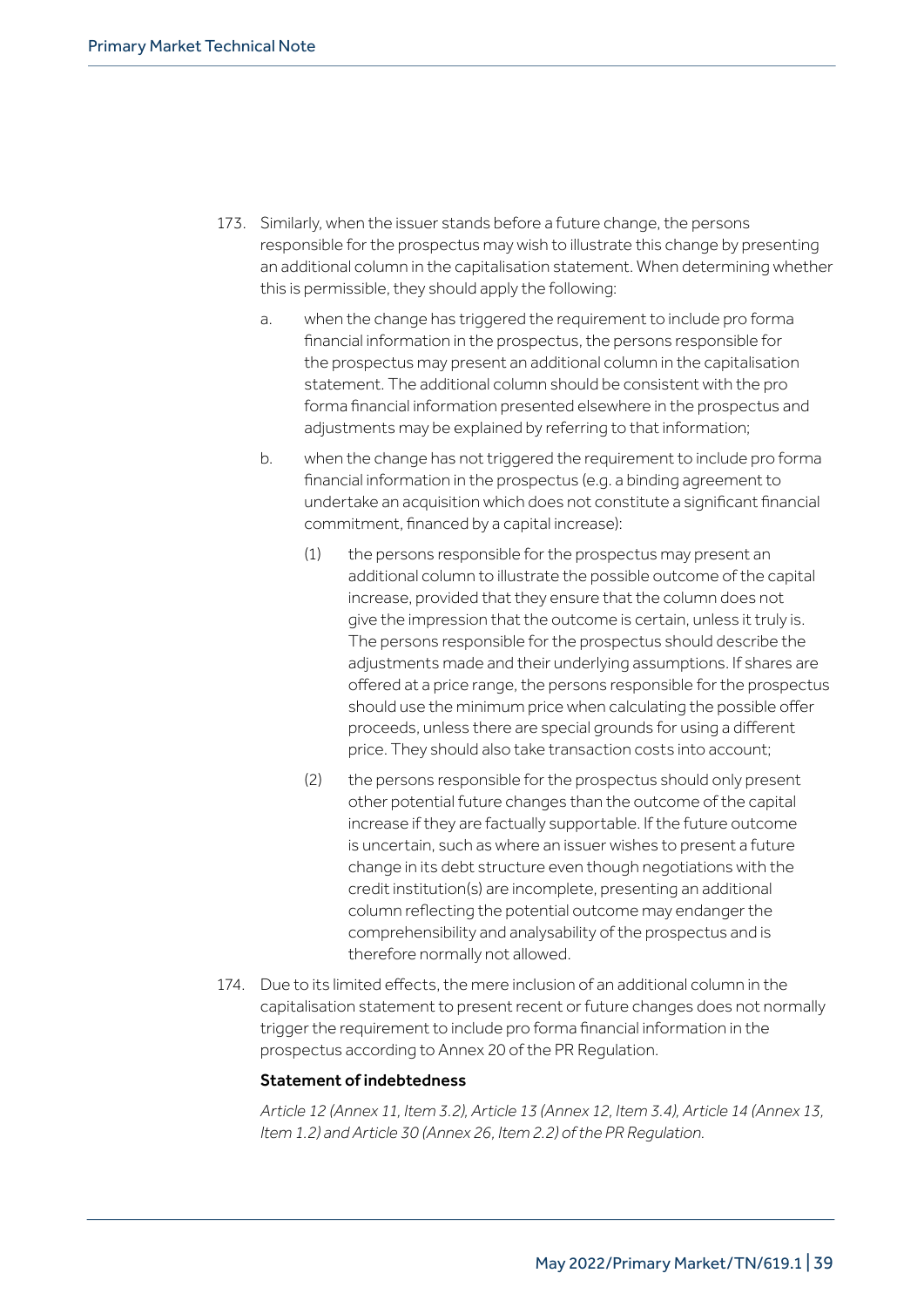- 175. Guideline 39: The persons responsible for the prospectus should include the content set out below when preparing the statement of indebtedness.
	- A Cash
	- B Cash equivalents
	- C Other current financial assets
	- **D** Liquidity  $(A + B + C)$
	- E Current financial debt (including debt instruments, but excluding current portion of non-current financial debt)
	- F Current portion of non-current financial debt
	- G Current financial indebtedness  $(E + F)$
	- H Net current financial indebtedness  $(G D)$
	- I Non-current financial debt (excluding current portion and debt instruments)
	- J Debt instruments
	- K Non-current trade and other payables
	- L Non-current financial indebtedness  $(I + J + K)$
	- M Total financial indebtedness  $(H + L)$
- 176. If a line item in the above table is not applicable under the accounting standards under Art 23a of the PR Regulation under which the issuer has drawn up its financial information, for instance because the issuer's legal framework does not require it, the persons responsible for the prospectus should adapt the statement of indebtedness upon discussion with the FCA.
- 177. Where the issuer is required to prepare consolidated financial statements, the persons responsible for the prospectus should calculate indebtedness on a consolidated basis.
- 178. Where the issuer has *cash equivalents*, the persons responsible for the prospectus should provide detail on what they consist of. The persons responsible for the prospectus should disclose any restrictions on the availability of cash and cash equivalents.
- 179. *Other current financial assets* should cover financial assets (for example securities held for trading) that are not (i) cash, (ii) cash equivalent or (iii) derivatives used for hedging purposes.
- 180. *Financial debt* should cover debt which is remunerated (i.e. interest-bearing debt) which comprises, amongst others, financial liabilities related to short- and/or long-term leases. The persons responsible for the prospectus should clarify in a paragraph after the indebtedness statement whether *financial debt* includes any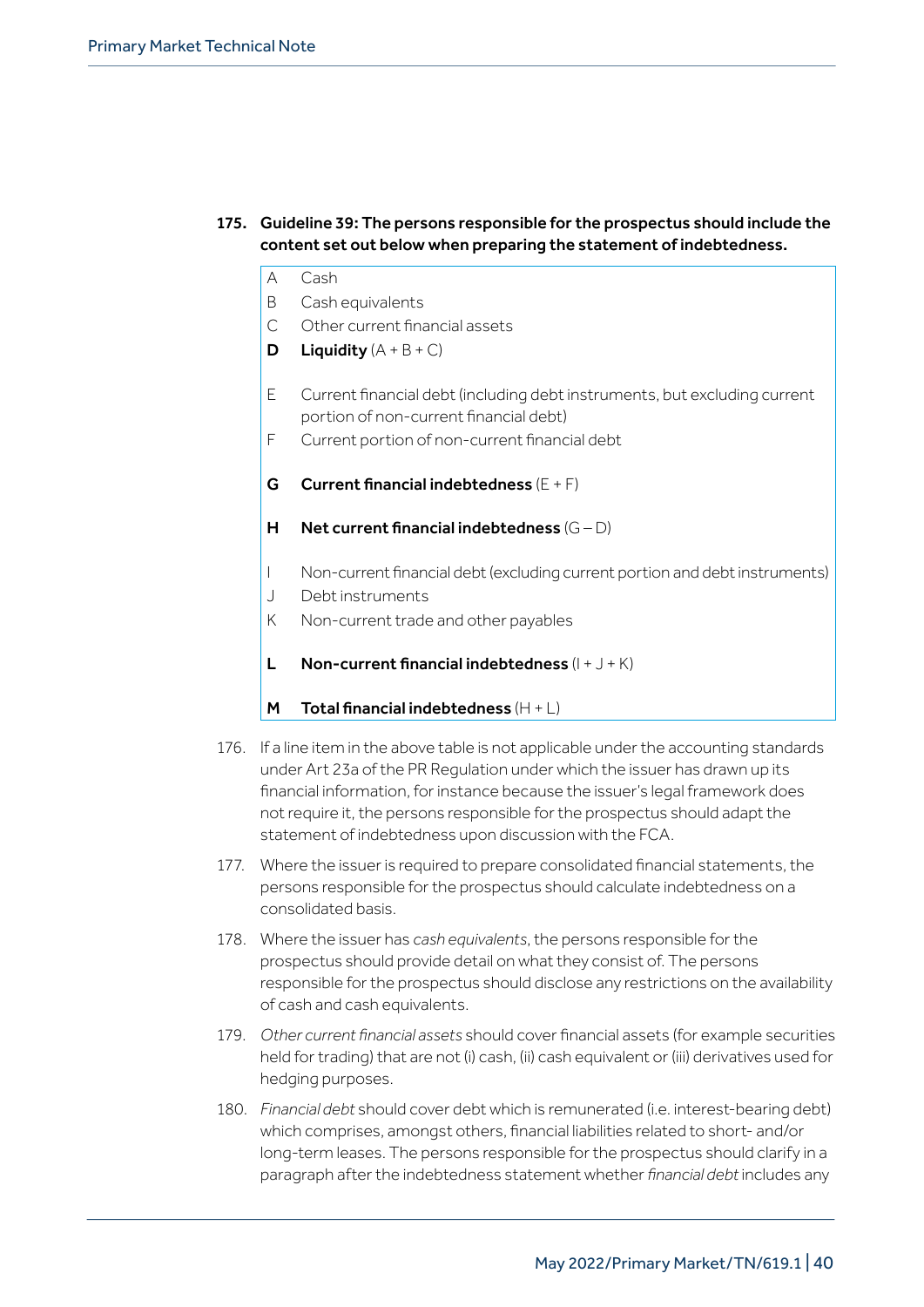liabilities related to leases, and when it does, they should provide the amount of short- and/or long-term lease liabilities.

- 181. *Current financial debt* should include debt instruments which are redeemable within the coming 12 months.
- 182. *Current portion of non-current financial debt* means the portion of the noncurrent financial debt which is to be repaid within 12 months of the date of approval of the prospectus.
- 183. *Non-current trade and other payables* should include non-remunerated debt for which there is a significant financing component, either implicitly or explicitly, for example debt to *suppliers beyond a period of 12 months*. Any non-interest bearing loans should also be included in this line item.
- 184. When assessing whether non-current trade payables have a significant financing component, the persons responsible for the prospectus should consider (by analogy) the guidance provided in paragraphs 59 to 62 of IFRS 15 *Revenue from Contracts with Customers*.
- 185. Indirect and contingent indebtedness is intended to provide investors with an overview of any material indebtedness that is not reflected in the statement of indebtedness. As such, unless already included in the statement of indebtedness (because it is recognised in the financial statement as a financial liability), indirect and contingent indebtedness should not be included in the indebtedness statement itself, but as a narrative in a separate paragraph after the statement. The narrative should contain information on the amount of indirect and contingent indebtedness and analyse the nature of these items.
- 186. The persons responsible for the prospectus should consider any material obligation that has not been directly recognised by the issuer considered on a consolidated basis, but which the issuer may have to meet in certain circumstances, as indirect or contingent indebtedness. Furthermore, indirect indebtedness also includes the maximum total amount payable in relation to any obligation which has been incurred by the issuer, but which has yet to have its final amount assessed with certainty, irrespective of the likely actual amount payable under that obligation at any one moment in time. Examples of material indirect or contingent indebtedness include:
	- (i) provisions recognised in the financial statements (such as provisions for pension liabilities or for onerous contracts);
	- (ii) a guarantee to honour a bank loan to an entity which is not in the issuer's group, if this entity defaults on repayments on the loan;
	- (iii) a firm commitment to acquire or to build an asset in the next 12 months. For example, the entity signed a contract on which it commits to acquire a tangible asset;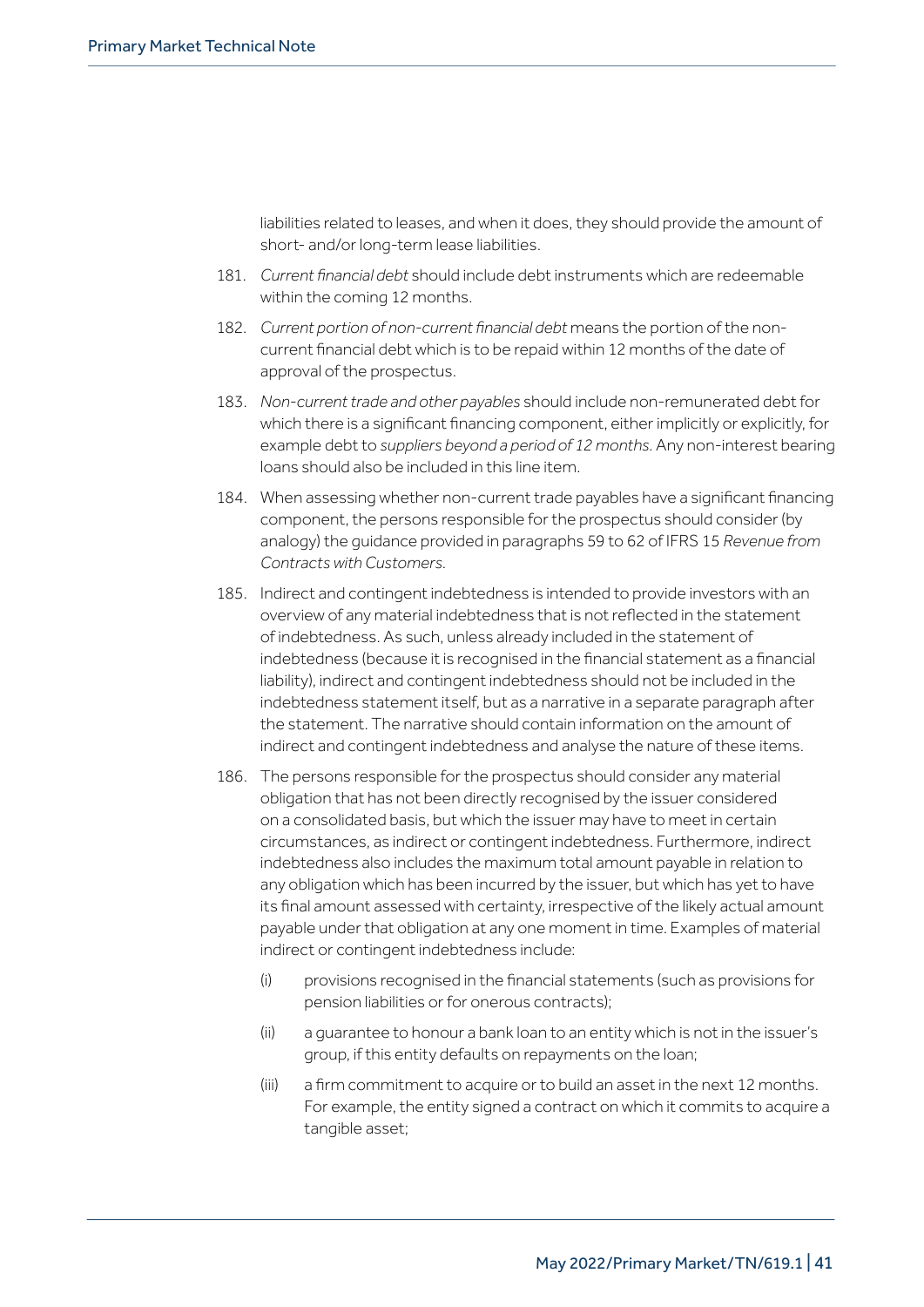- (iv) break-up fees or any compensations that must be paid by the issuer in the following 12 months if the issuer expects to fail any contractual commitments;
- (v) lease commitments which are not recognised as liabilities in the issuer's financial statements and thus included in the statement of indebtedness;
- (vi) amounts related to reverse factoring to the extent that such amounts are not already included in the statement of indebtedness.
- 187. The examples above of what qualifies as indirect or contingent indebtedness is not exhaustive. The persons responsible for the prospectus should assess whether additional disclosure should be included in the prospectus relating to firm commitments that will result in material outflows from the issuer.
- 188. Credit institutions and insurance and reinsurance undertakings should adapt the table provided above to their business model by focusing on their prudential requirements. This does not mean that credit institutions and insurance and reinsurance undertakings are required to disclose prudential information which they are not already required to disclose according to Pillar 3 requirements.
- 189. The recommendations set out in paragraphs 171-174 of Guideline 38 apply *mutatis mutandis* to inclusion of an additional column in the indebtedness statement.

## II.10. Remuneration

## Types of remuneration

*Article 2 (Annex 1, Item 13.1) and Article 28 (Annex 24, Item 4.2.1) of the PR Regulation. Please also note that when applying Annex 2 (Universal Registration Document) or Annex 5 (Depository Receipts) of the PR Regulation, Article 2 (Annex 1, Item 13.1) is also relevant.*

- 190. Guideline 40: The persons responsible for the prospectus should disclose in the prospectus whether the issuer paid any remuneration pursuant to a bonus or profit-sharing plan, via share-based payments or any other benefit in kind.
- 191. Where remuneration has been provided pursuant to a bonus or profit-sharing plan, the persons responsible for the prospectus should provide a description of the plan and the basis upon which any persons participated in the plan. For the purpose of this Guideline a plan includes any type of arrangement for remuneration, even if the terms of the plan are not contained in a formal document.
- 192. Where remuneration has been provided using share-based payments (e.g. stock options, phantom shares, share warrants, share appreciation rights) the persons responsible for the prospectus should provide details concerning:
	- $(i)$  the total amount of securities covered;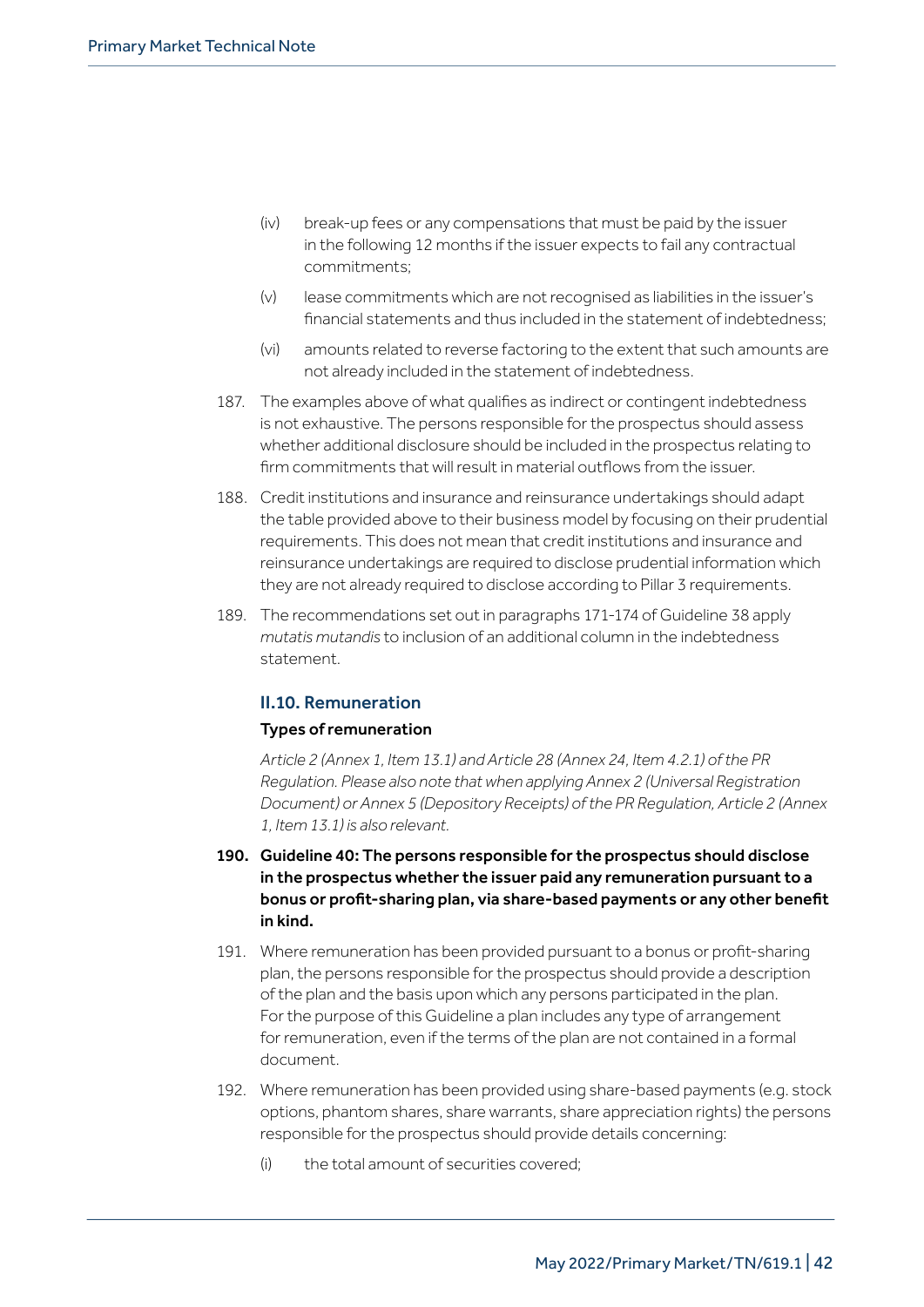- (ii) the exercise price;
- (iii) the consideration for which the share-based payments were or will be created (if any);
- (iv) the period during which they can be exercised; and
- (v) the date on which they expire.
- 193. If any other benefits in kind were granted, such as medical healthcare or transportation, the persons responsible for the prospectus should provide details in this regard. In the case of non-cash benefits, the total estimated value should be mentioned.
- 194. Where available, the persons responsible for the prospectus may include or cross-refer to the remuneration report, as required by the Shareholder Rights Directive, in the prospectus.

## II.11. Related party transactions

#### Issuers not applying IAS 24

*Article 2 (Annex 1, Item 17.1), Article 4 (Annex 3, Item 10.1) and Article 28 (Annex 24, Item 6.4.1) of the PR Regulation.*

- 195. Guideline 41: If the issuer does not apply IAS 24 and has entered into related party transactions during (i) the period covered by the historical financial information which is included in the prospectus and (ii) the period up to the date of the registration document, the persons responsible for the prospectus should provide information on the nature and extent of any such transactions which are material to the issuer - either as a single transaction or in their entirety.<sup>23</sup>
- 196. Where a registration document is prepared for a secondary issuance of equity securities, the same information as set out above should be provided. For secondary issuances of equity securities, the period concerned is from the date of the last financial statements.<sup>24</sup>
- 197. In both cases the disclosure should include, but not be limited to, the amount or the percentage to which related party transactions form part of the turnover of the issuer and the amount or the percentage to which related party transactions form part of the assets and liabilities of the issuer.
- 198. A related party transaction has the same meaning as in IAS 24. If an issuer does not apply IAS 24, it should consult IAS 24 to understand the meaning of a related party transaction.

<sup>23</sup> For a registration document concerning equity securities or an UK Growth registration document concerning equity securities, the Annex Item refers to "*the period covered by the historical financial information included in the prospectus*" and "*the period up to the date of the registration document*".

<sup>24</sup> In the case of a registration document for a secondary issuance of equity securities, the Annex Item refers to the period "since the date of the last financial statements".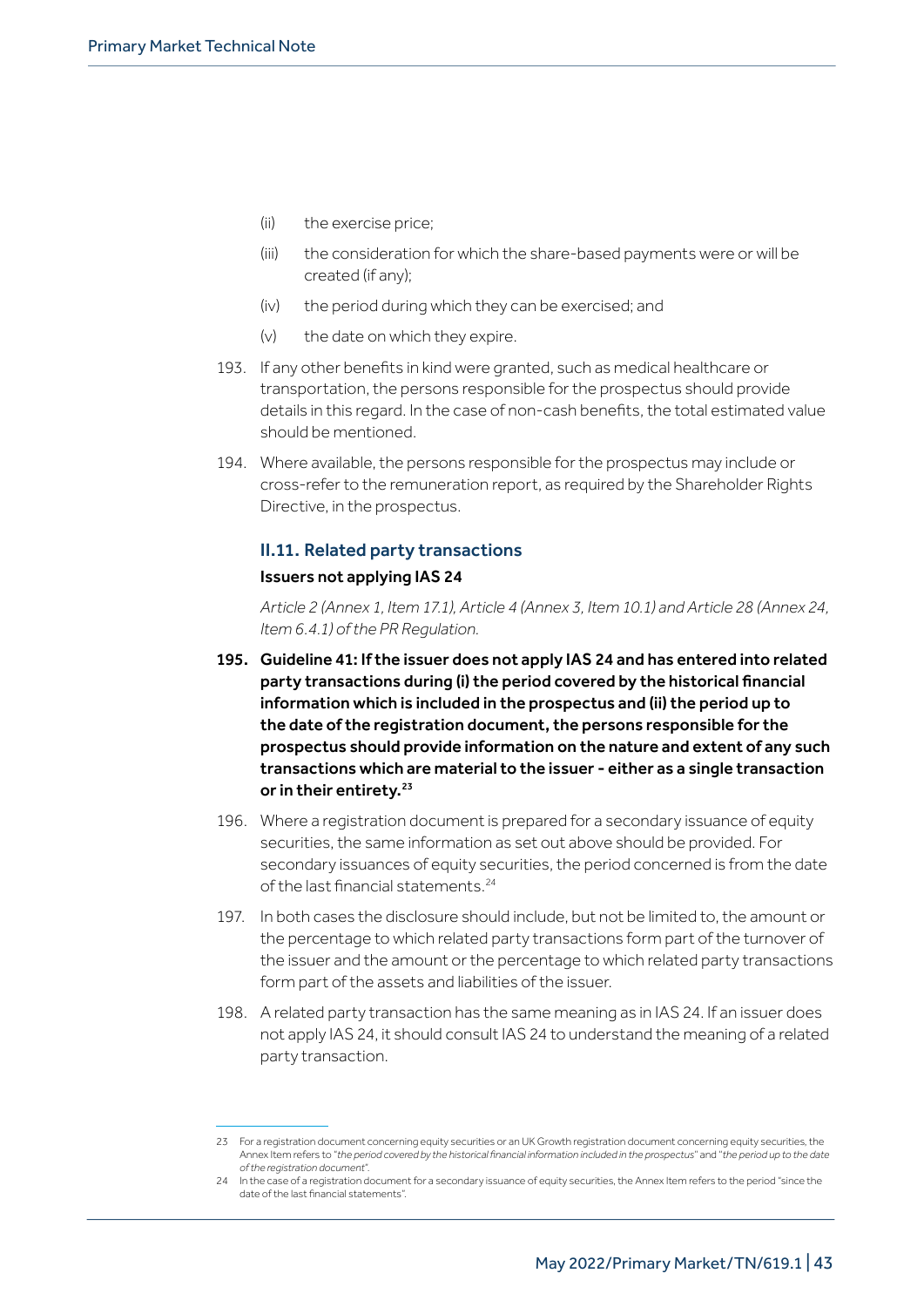- 199. For issuers who use an equivalent third country accounting framework to IFRS,<sup>25</sup> if their accounting framework provides details on related party transactions, they should consult the definition of related party transactions therein. The use of this equivalent accounting standard to IAS 24 should be sufficient.
- 200. Where relevant, an issuer should state if it has followed the approval process for related party transactions and should provide disclosure as per Article 9(c) of the Shareholder Rights Directive.

## II.12. Acquisition rights and undertakings to increase capital Acquisition rights and undertakings to increase capital

*Article 2 (Annex 1, Item 19.1.5), Article 4 (Annex 3, Item 12.1.2) and Article 28 (Annex 24, Item 6.5.6) of the PR Regulation.*

- 201. Guideline 42: If there is either authorised but unissued capital or an undertaking to increase the capital of the issuer, the persons responsible for the prospectus should provide the following information in the prospectus:
	- (i) the amount of all outstanding securities giving access to share capital and the amount of the authorised capital/capital increase and, where appropriate, the duration of the authorisation;
	- (ii) the categories of persons having preferential subscription rights for the additional portions of capital; and
	- (iii) the terms, arrangements and procedures for the share issue corresponding to those portions.
- 202. The following are examples of where there could be authorised but unissued capital or an undertaking to increase the capital: warrants, convertible bonds or other outstanding equity-linked securities, or subscription rights granted.

## II.13. Options agreements

## Compiling information on options agreements

*Article 2 (Annex 1, Item 19.1 and 19.1.6) and Article 28 (Annex 24, Item 6.5.1 and 6.5.7) of the PR Regulation.*

- 203. Guideline 43: Where any entity of the issuer's group has capital which is under option, or which is agreed conditionally or unconditionally to be put under option, the persons responsible for the prospectus should include the following information:
	- (i) title and amount of the securities covered by the options;
	- (ii) the exercise price;
	- (iii) the consideration for which the options were/will be created;

<sup>25</sup> In accordance with Art 23a of the PR Regulation.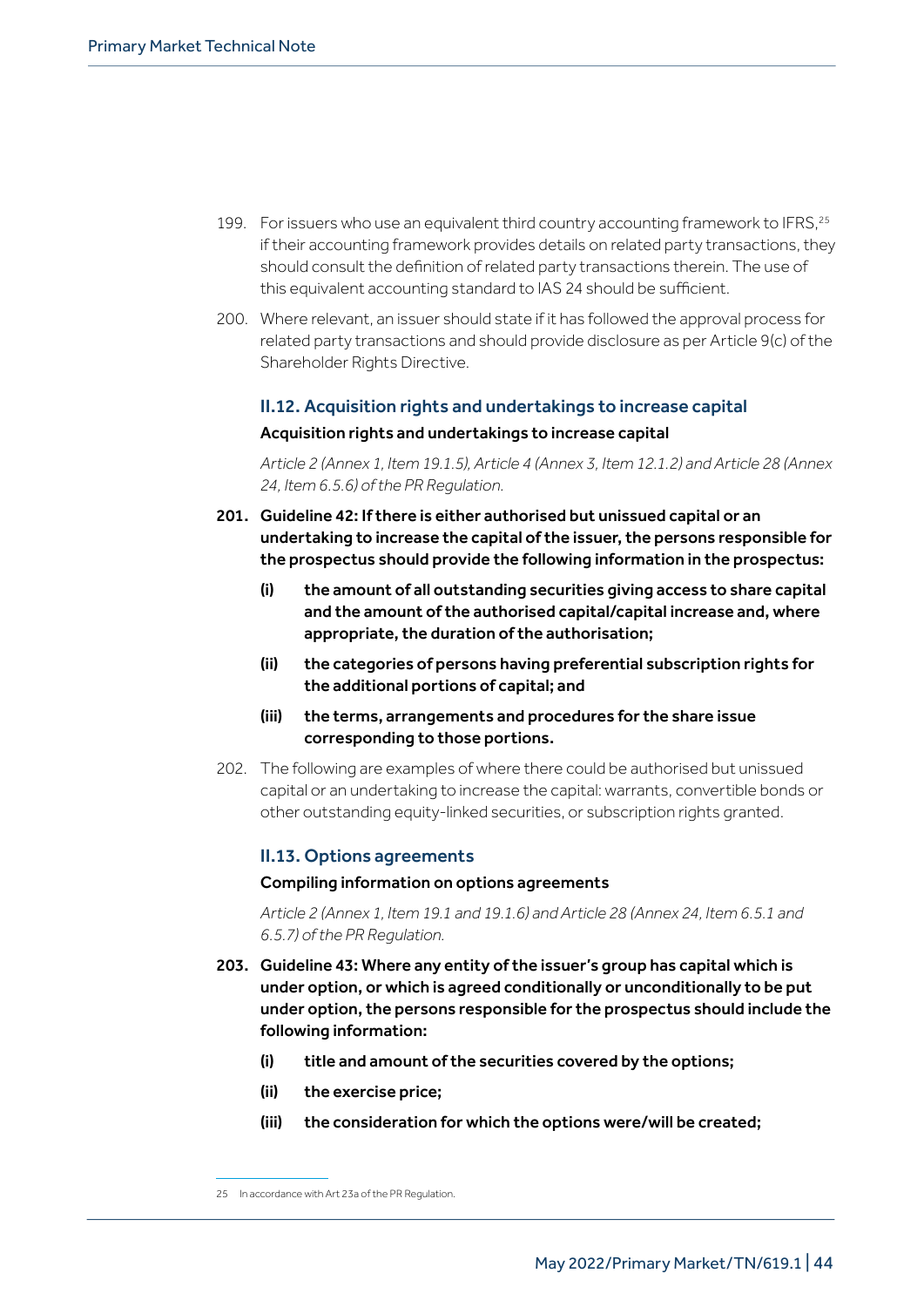- (iv) the period during which the options can be exercised and the expiry date; and
- (v) the potential dilution connected to the exercise of the options, unless the effect is immaterial.<sup>26</sup>
- 204. Where options have been granted, or have been agreed to be granted, to all the holders of shares or non-equity securities or of any class thereof, or to employees under an employee share scheme, the persons responsible for the prospectus may:
	- i. disclose that fact in the prospectus without giving the names of the persons to whom the options relate; and
	- ii. provide a range of exercise prices, exercise periods and expiry dates.

## II.14. History of share capital

#### Changes related to share capital

*Article 2 (Annex 1, Items 19.1 and 19.1.7) of the PR Regulation.*

- 205. Guideline 44: For the period covered by historical financial information included in the prospectus, the persons responsible for the prospectus should provide the following information:
	- (i) changes related to issued share capital; and
	- (ii) the price of the shares and other material details relating to the shares.
- 206. Changes related to issued share capital: This should include information on the events which have changed the amount of issued share capital, and the number and classes of shares of which it is composed should be described. Additionally, there should be a description of changes in voting rights attached to the various classes of shares during that time.
- 207. Price of the shares and other material details relating to the shares: Price relates to the price of shares which have been issued, whereas material details could be information on consideration where this is other than in cash (e.g. information regarding discounts, special terms or instalment payments).
- 208. Where there is a reduction of the amount of share capital, for instance due to share repurchases or share cancellations, the persons responsible for the prospectus should disclose the reasons for such a reduction and the ratio of capital reduction.

<sup>26</sup> Materiality in this context should be assessed by reference to Article 6 of the Prospectus Regulation. Furthermore, persons responsible for the prospectus should consider reporting standards such as IAS 33 (or similar requirements in the applicable accounting framework) as an aid when complying with this Guideline.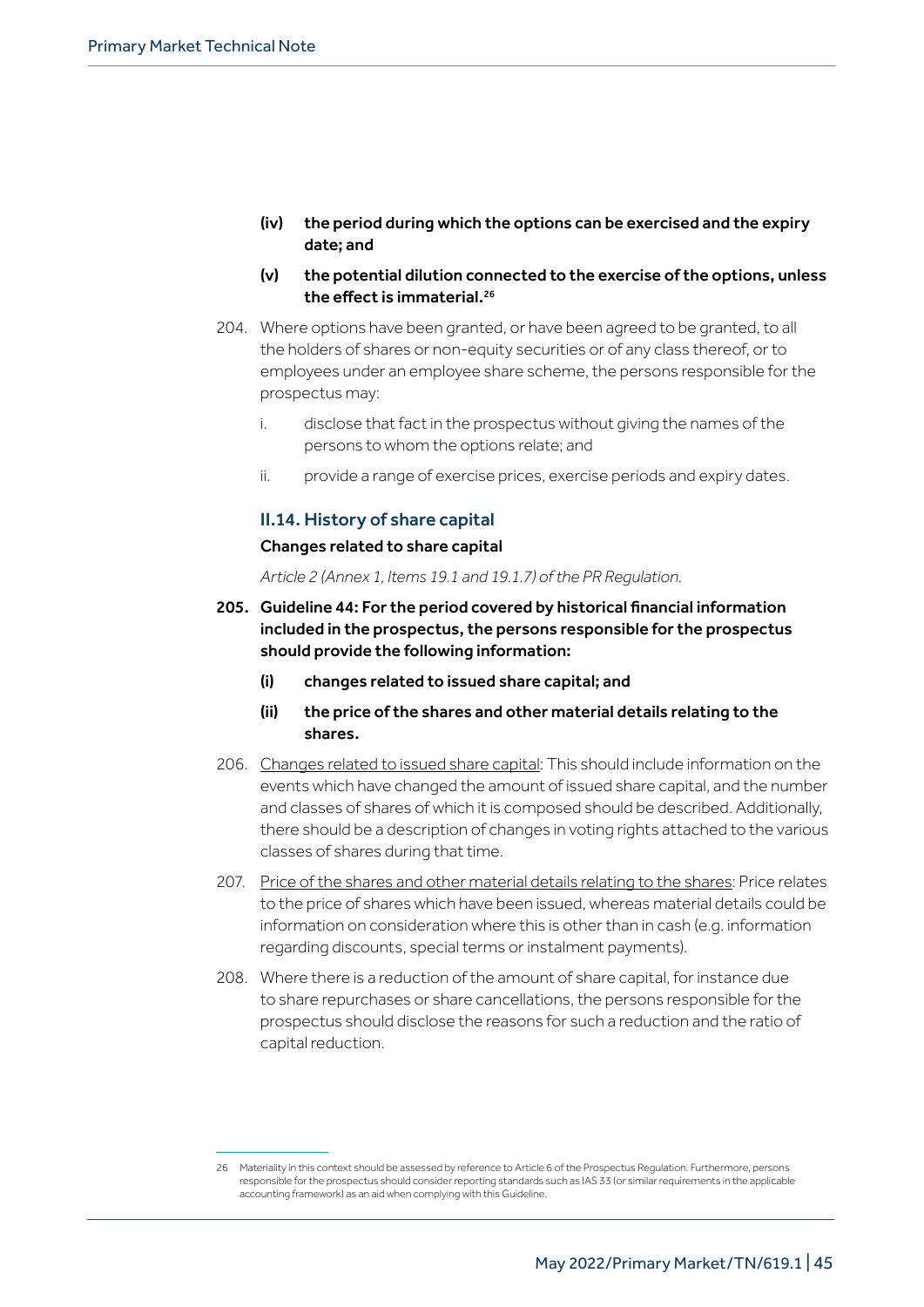## II.15. Description of the rights attaching to the issuer's shares Rights attached to the issuer's shares

*Article 2 (Annex 1, Item 19.2 and Item 19.2.2) of the PR Regulation.*

- 209. Guideline 45: The persons responsible for the prospectus should, where relevant, provide a description of at least the following:
	- (i) dividend rights, including the time limit after which dividend entitlement lapses and an indication of the party in whose favour this entitlement operates;
	- (ii) voting rights;
	- (iii) rights to a share in the issuer's profit;
	- (iv) rights to a share in any surplus in the event of liquidation;
	- (v) redemption provisions;
	- (vi) reserves or sinking fund provisions;
	- (vii) liability to further capital calls by the issuer; and
	- (viii) any provisions discriminating against, or favouring, existing or prospective holders of such securities, as a result of the shareholder owning a substantial number of shares.

## II.16. Statements by experts

#### Material interest

*Article 2 (Annex 1, Item 1.3(d), Article 4 (Annex 3, Item 1.3(d), Article 7 (Annex 6, Item .3(d), Article 8 (Annex 7, Item 1.3(d), Article 9 (Annex 8, Item 1.3(d), Article 10 (Annex 9, Item 1.3(d), Article 12 (Annex 11, Item 1.3(d), Article 13 (Annex 12, Item 1.3(d), Article 15 (Annex 14, Item 1.3(d), Article 16 (Annex 15, Item 1.3(d), Article 17 (Annex 16, Item 1.3(d), Article 28 (Annex 24, Item 1.3(d), Article 29 (Annex 25, Item 1.3(d), Article 30 (Annex 26, Item 1.3(d) and Article 31 (Annex 27, Item 1.3(d) of the PR Regulation.*

- 210. Guideline 46: Where a statement or report is included in the registration document or securities note and is attributed to an expert, the persons responsible for the prospectus should determine whether that expert has a material interest in the issuer by considering the following factors:
	- (i) ownership of securities;
	- (ii) former employment or compensation;
	- (iii) membership; and
	- (iv) connections to financial intermediaries involved in the offering or listing of the securities.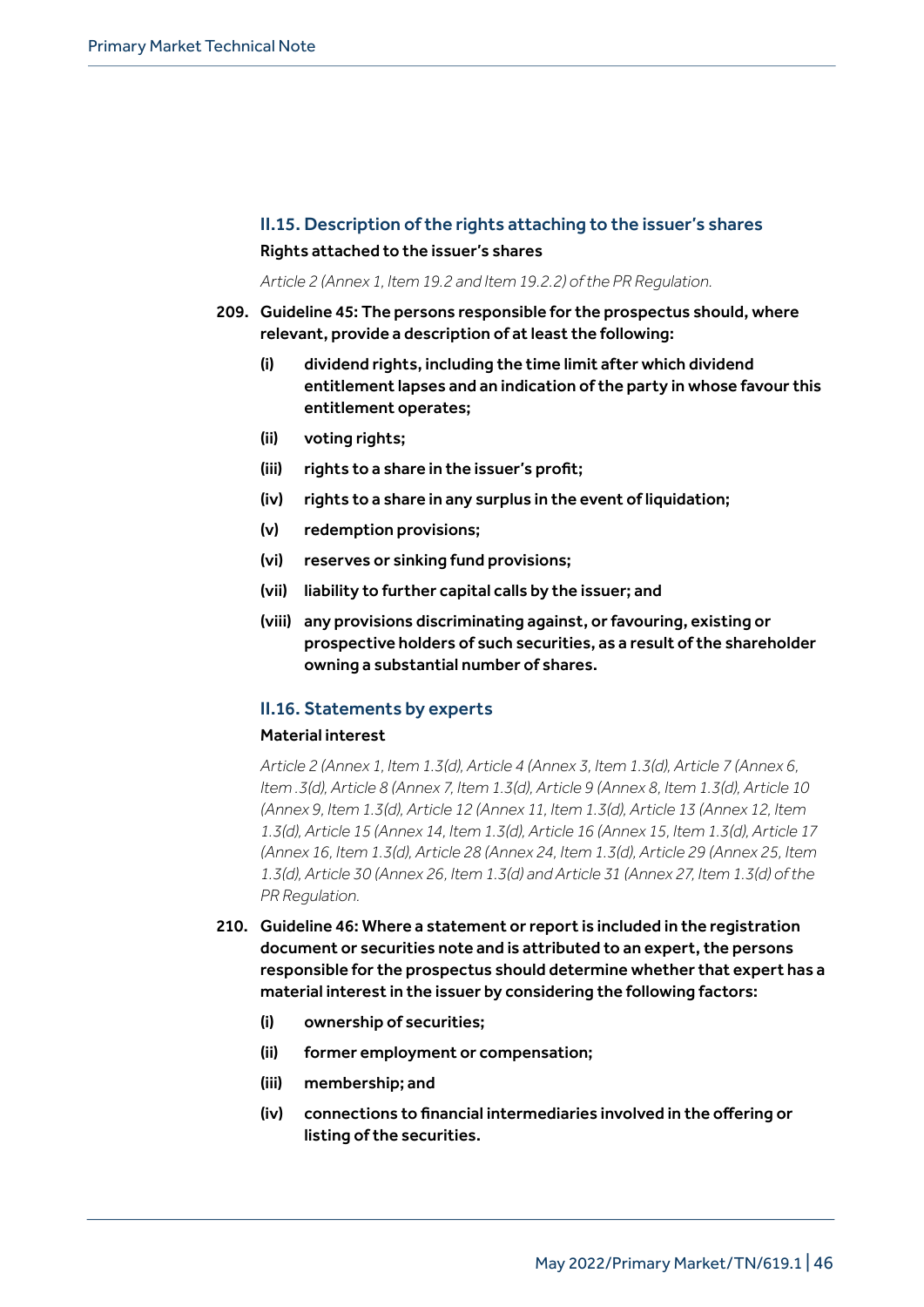- 211. If one or more of these criteria are fulfilled, the persons responsible for the prospectus should consider if this will result in a material interest taking into account the type of securities being offered.
- 212. The persons responsible for the prospectus should clarify in the prospectus that, to the best of their knowledge, these criteria (or, if any, other relevant criteria) have been taken into account in order to fully describe the material interest of the expert, if any.
- 213. Ownership of securities: This should relate to securities issued by the issuer, or by any company belonging to the same group, or options to acquire or subscribe for securities of the issuer.
- 214. Former employment or compensation: This should relate to any previous employment with the issuer or any form of compensation previously received from the issuer.
- 215. Membership: This should relate to any past or current membership in any of the issuer's bodies.
- 216. Connections to financial intermediaries involved in the offering or listing of the securities: This should relate to connections with any financial intermediaries involved in the offering or listing of the securities of the issuer.
- 217. An 'expert' may be a natural or legal person.

## II.17. Information on holdings

## Compiling information on holdings

*Article 2 (Annex 1, Item 5.7.3) of the PR Regulation.*

- 218. Guideline 47: The persons responsible for the prospectus should ensure that the information in the prospectus enables investors to evaluate the nature, extent and financial effects of holdings. For each joint venture, or undertaking, in which the issuer holds a proportion of the capital, which is likely to have a significant effect on the assessment of the issuer's assets, liabilities, financial position and/or profits and losses, the following information should be provided:
	- (i) name, registered office, field of activity and, if available, an LEI;
	- (ii) proportion of capital and voting power if different held by the issuer;
	- (iii) reserves;
	- (iv) issued capital;
	- (v) net profit or loss for the last financial year;
	- (vi) value at which the issuer shows shares held in its accounts;
	- (vii) amount still to be paid on shares held;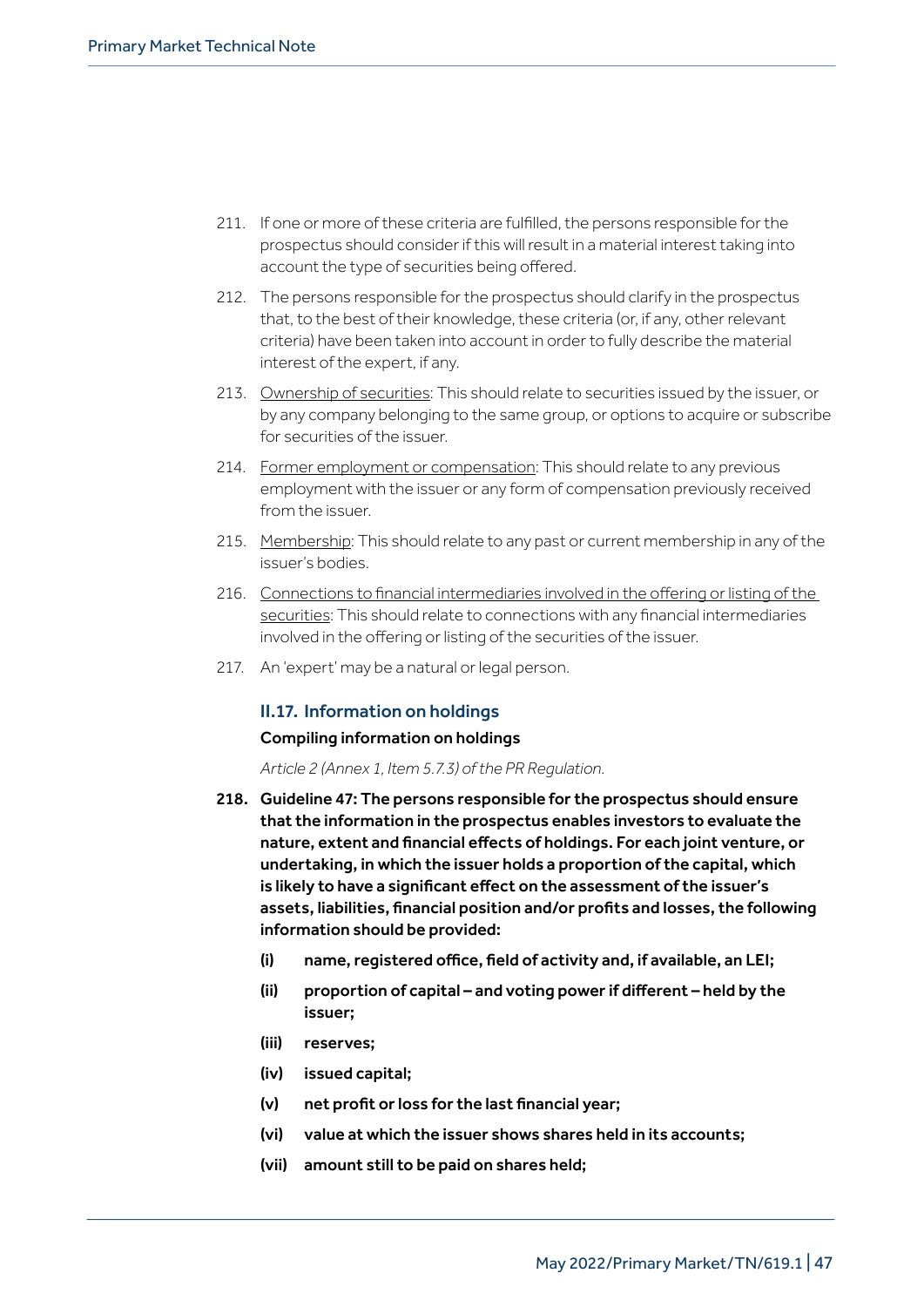- (viii) amount of dividends received during the last financial year for shares held; and
- (ix) amount of debt owed to the issuer by the joint venture or undertaking and amount of debt owed to the joint venture or undertaking by the issuer.
- 219. If the issuer has provided the information set out in this Guideline in its consolidated or separate financial statements (which are prepared in accordance with the requirements of Art 23a of the PR Regulation) the disclosure requirements will have been addressed.
- 220. An undertaking, in which the issuer holds a proportion of the capital, which is likely to have a significant effect on the assessment of the issuer's assets, liabilities, financial position and/or profits and losses can be, for example, an associate (i.e. undertaking in which the issuer has a significant influence), an unconsolidated subsidiary (i.e. the issuer is an investment entity) or a holding in which the issuer holds less than 20% of capital accounted as a financial investment.
- 221. The persons responsible for the prospectus should consider that a joint venture or undertaking is likely to have a significant effect on the issuer's assessment of its own assets, liabilities, financial position and/or profits and losses in the following cases:
	- (i) the issuer has a direct or indirect holding in the joint venture or undertaking, and the book value (or purchase value in case of a recent acquisition whose book value is not yet reflected in the most recent historical financial information) of that holding represents at least 10% of the issuer's net assets, or the interest generates at least 10% of the issuer's net profit or loss at the end of the most recent reporting period; or
	- (ii) where the issuer is the parent of a group and the issuer has a direct or indirect holding in the joint venture or undertaking, and the book value of that holding represents at least 10% of the group's consolidated net assets, or the holding generates at least 10% of the group's consolidated net profit or loss.
- 222. In relation to holdings in which the issuer holds at least 10% of the capital points (i) and (ii) of paragraph 218 should be disclosed. Unless the omission of that information is unlikely to mislead investors in making an informed assessment of the assets, liabilities, financial position, profits and losses and prospects of the issuer or its group or of the rights attaching to the securities.
- 223. The persons responsible for the prospectus may omit points (iii) and (v) of paragraph 218 if the joint venture or undertaking does not publish its annual accounts.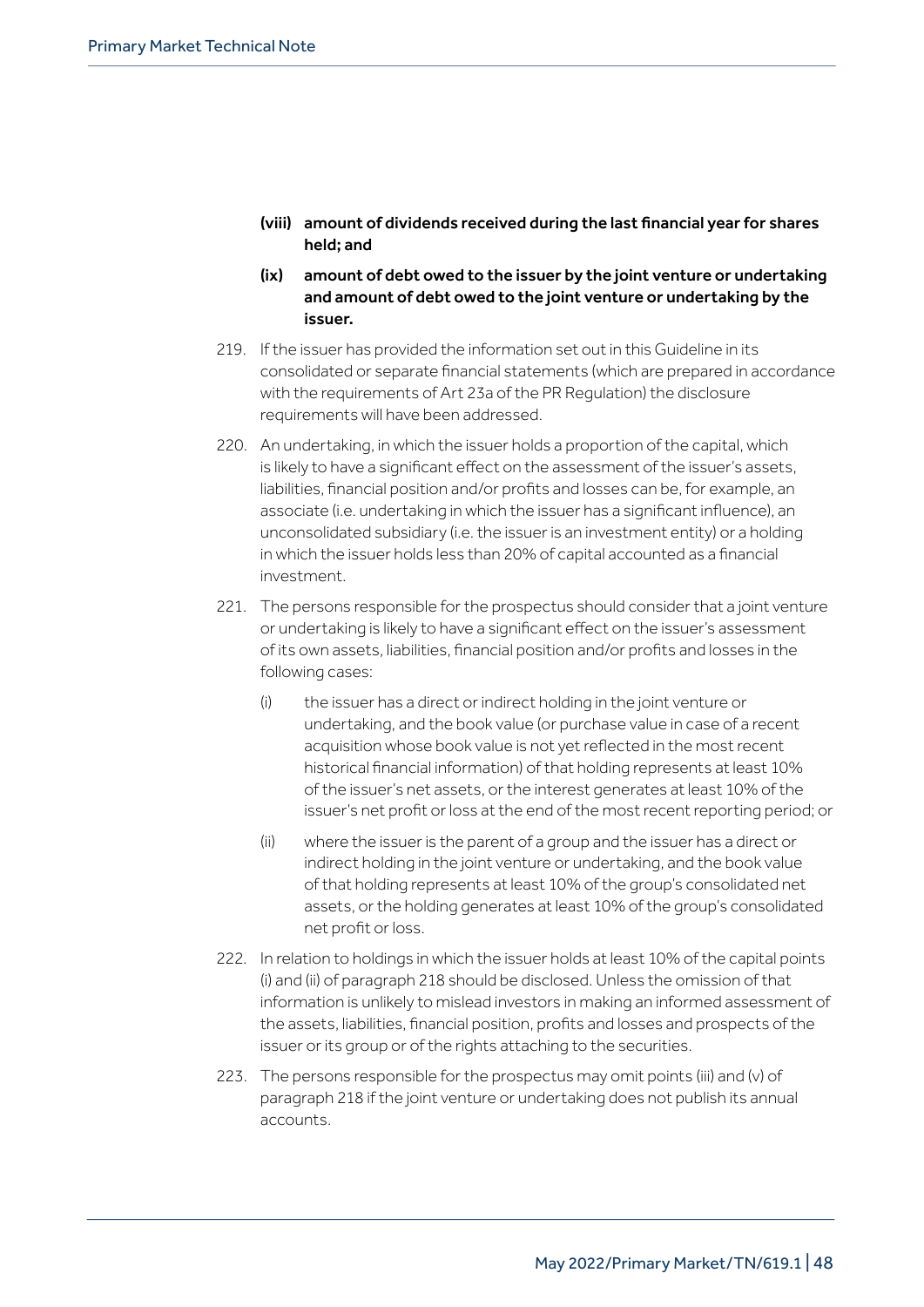## II.18. Interest of natural and legal persons involved in the issue/offer Interests

*Article 12 (Annex 11, Item 3.3), Article 13 (Annex 12, Item 3.1), Article 14 (Annex 13, Item 5.2), Article 15 (Annex 14, Item 3.1), Article 16 (Annex 15, Item 3.1), Article 17 (Annex 16, Item 3.1), Article 30 (Annex 26, Item 1.6) and Article 31 (Annex 27, Item 1.6) of the PR Regulation.*

- 224. Guideline 48: For the disclosure of interests in the prospectus, the persons responsible for the prospectus should consider the parties involved in the issue or offer and the nature of their interests, and in particular any conflicts of interests.
- 225. For example, when including disclosure on interests, the persons responsible for the prospectus should consider parties such as advisors, financial intermediaries and experts (even if no statement produced by an expert(s) is included in the prospectus).
- 226. When considering the nature of the interests, the persons responsible for the prospectus should consider whether the parties involved in the issue or offer hold equity securities of the issuer, or equity securities of any subsidiaries of the issuer, or have a direct or indirect economic interest that depends on the success of the issue, or have any understanding or arrangement with major shareholders of the issuer.

## II.19. Collective investment undertakings

## Investment strategy

*Article 5 (Annex 4, Item 1.1 (a) of the PR Regulation.*

- 227. Guideline 49: Where the persons responsible for the prospectus include a description of the investment strategy in the prospectus, they should provide information on the methodology to be employed in pursuing that strategy and indicate whether the investment manager intends to apply an active or a passive strategy.
- 228. The information should specify, for example, whether the investment strategy will be focusing on growth opportunities or whether the intention is to target mature companies paying out regular dividends.

## Description of the assets

*Article 5 (Annex 4, Item 1.1(c)) of the PR Regulation.*

- 229. Guideline 50: When the persons responsible for the prospectus include a description of the types of assets in which the collective investment undertaking may invest, they should provide at least the following information regarding the investment portfolio:
	- (i) geographical areas of investment;
	- (ii) industry sectors;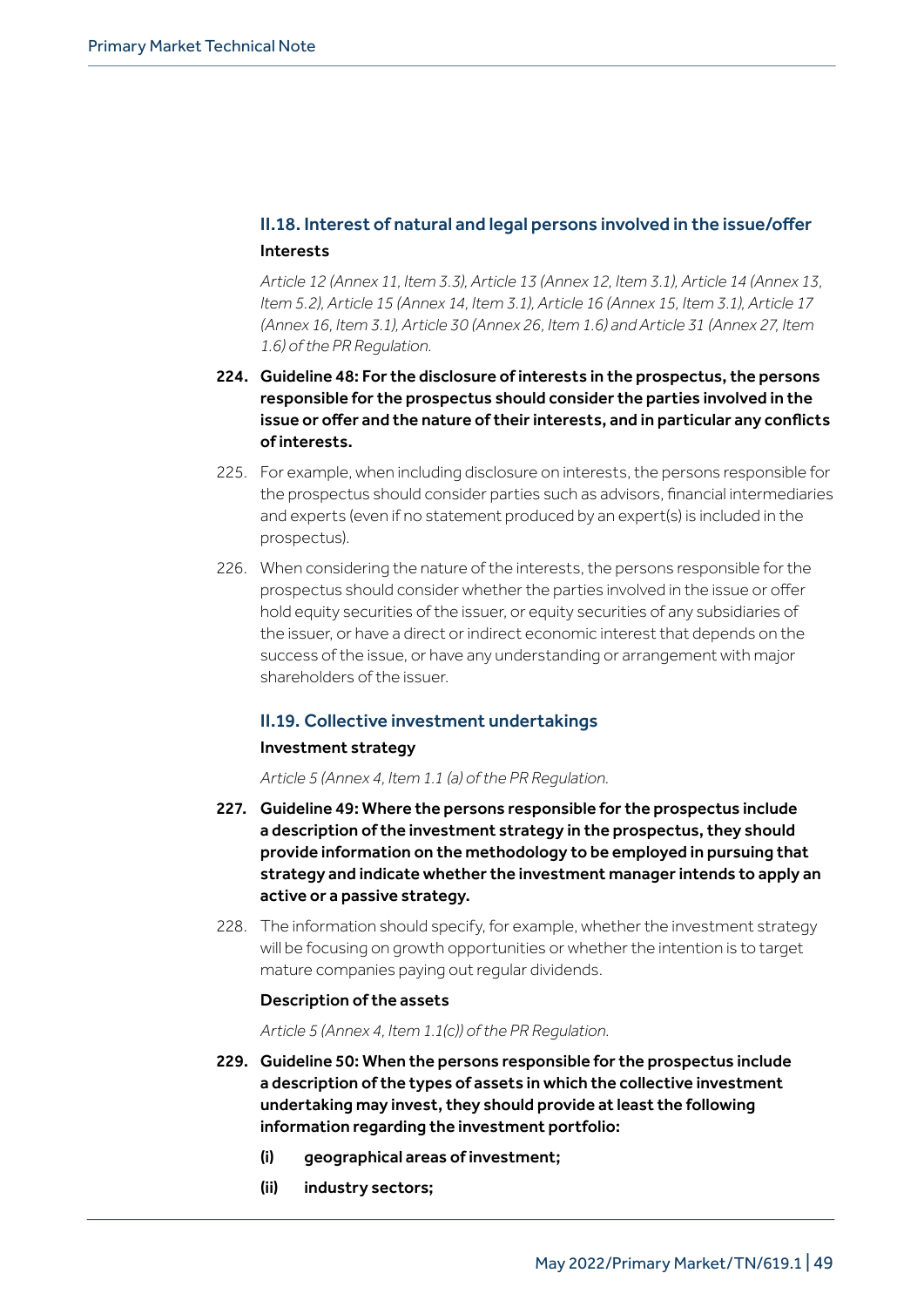- (iii) market capitalisation;
- (iv) credit ratings/investment grades; and
- (v) whether the assets are admitted to trading on a regulated market.

#### Securities financing transactions (SFTs)

*Article 5 (Annex 4, Item 2.8) of the PR Regulation.*

- 230. Guideline 51: When a collective investment undertaking uses SFTs and total return swaps, other than for the purposes of efficient portfolio management, the persons responsible for the prospectus should provide the following information in the prospectus:
	- (i) general description;
	- (ii) the criteria used to select counterparties;
	- (iii) acceptable collateral;
	- (iv) risks; and
	- (v) custody and safe keeping.
- 231. The above information items are aligned with information requirements in the Annex (Section B) to the SFT Regulation. Accordingly, the terms 'securities financing transactions' and 'total return swap' should be understood to have the meanings set out in Articles 3(11) and 3(18) of that Regulation.
- 232. General description: This should provide a general description of the SFTs and total return swaps, including the rationale for their use. For each type of SFT and total return swap, this information should cover:
	- (i) the types of assets that can be subject to them; and
	- (ii) the maximum proportion of assets under management that can be subject to them, and the expected proportion of assets under management that will be subject to each of them.
- 233. Criteria used to select counterparties: This should include information on the criteria applied by the issuer to select counterparties, including legal status, country of origin and minimum credit rating.
- 234. Acceptable collateral: This information should cover asset types, issuer, maturity, liquidity as well as the collateral diversification and correlation policies.
- 235. Risks: This should comprise of a description of the risks linked to SFTs and total return swaps as well as risks linked to collateral management and, where applicable, arising from its reuse. The disclosure may relate to operational, liquidity, counterparty, custody and/or legal risks.
- 236. Custody and safe keeping: This should include a specification of how assets subject to SFTs and total return swaps and collateral received are safe-kept (e.g. with a fund custodian).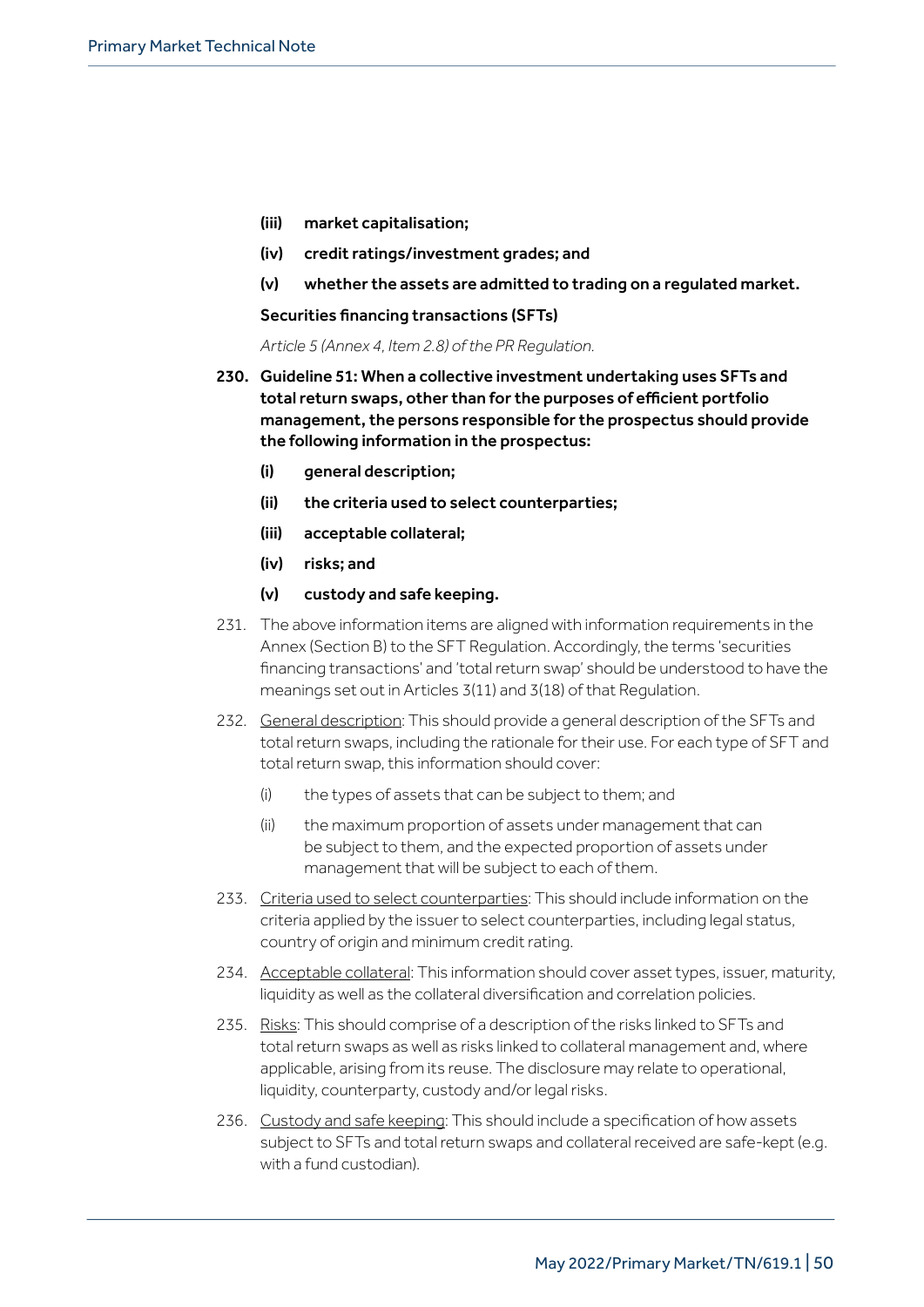## Broadly based index

#### *Article 5 (Annex 4, Item 2.10) of the PR Regulation.*

- 237. Guideline 52: The persons responsible for the prospectus should consider a broadly based and recognised published index as one which possesses the following characteristics:
	- (i) adequately diversified and representative of the market it refers to;
	- (ii) calculated with sufficient frequency to ensure appropriate and timely pricing and information on the constituents of the index;
	- (iii) published widely to ensure its dissemination to the relevant user/ investor base; and
	- (iv) compiled and calculated by a party independent of the collective investment undertaking and available for purposes other than the calculation of the return of the collective investment undertaking.

#### Fees

*Article 5 (Annex 4, Item 3.2) of the PR Regulation.*

- 238. Guideline 53: When referring to fees, in addition to fees paid to service providers the persons responsible for the prospectus should consider the following non-exhaustive items:
	- (i) subscription fees;
	- (ii) redemption fees;
	- (iii) distribution fees;
	- (iv) placement fees;
	- (v) variable management fees;
	- (vi) fees associated with changes in the composition of the portfolio:
		- (1) transaction fees;
		- (2) brokerage service fees;
		- (3) advertising fees; and
		- (4) compliance and reporting fees.
- 239. Subscription fees and redemption fees: These items relate to both fees that are guaranteed by the collective investments undertaking or negotiable.
- 240. Variable management fees: These items could for example relate to performance fees.
- 241. Fees associated with changes in the composition of the portfolio: These are fees which may seem immaterial individually but can be material when grouped together.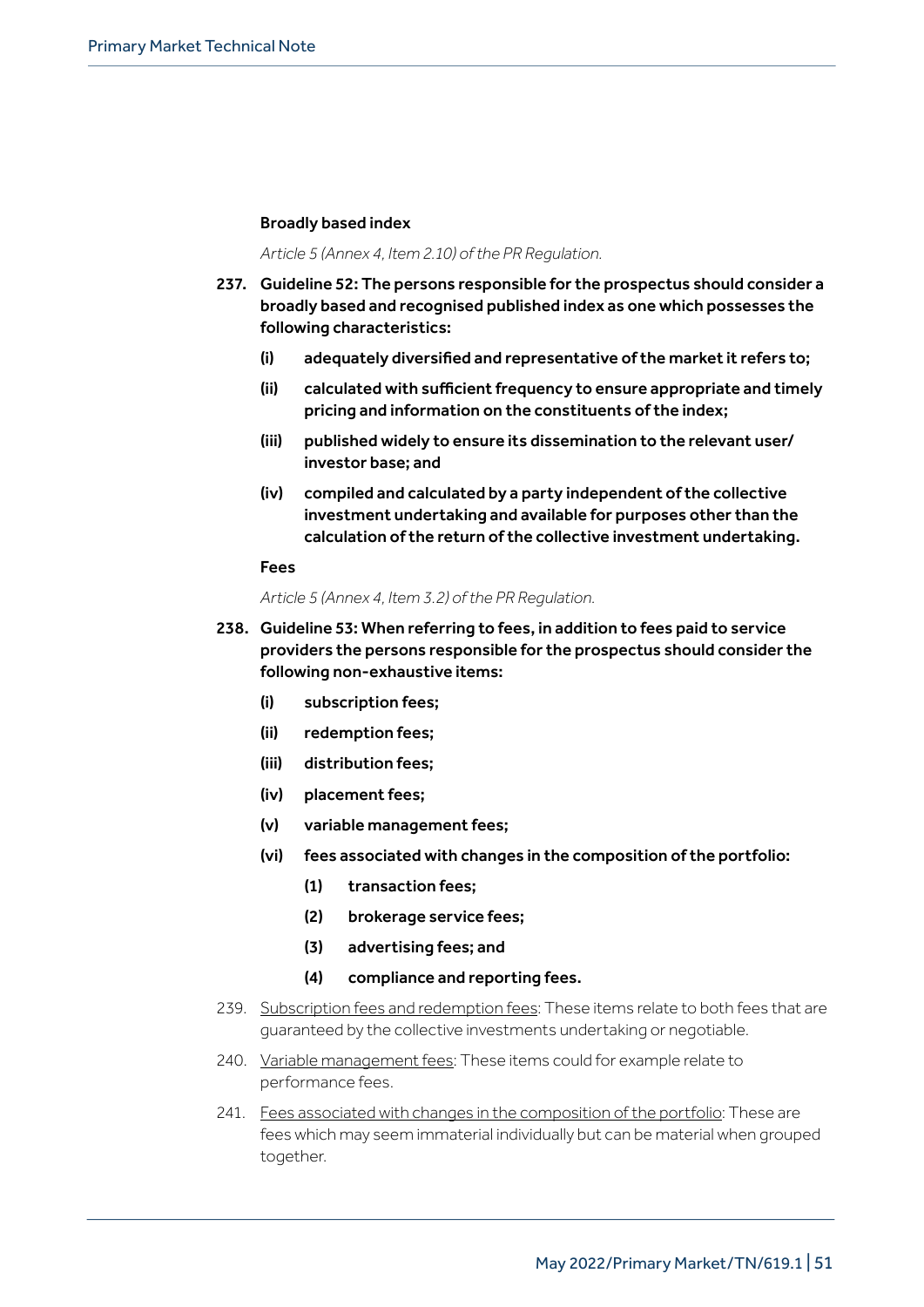#### Regulatory status of the investment manager

*Article 5 (Annex 4, Item 4.1) of the PR Regulation.*

- 242. Guideline 54: When providing a description of the investment manager's regulatory status, the persons responsible for the prospectus should provide the name of the regulatory authority by which the investment manager is regulated or, if the investment manager is not regulated, a negative statement.
- 243. The reference to the regulatory authority should not create the impression that the investment is in any way endorsed, approved or guaranteed by such authority.

#### Experience of the investment manager

*Article 5 (Annex 4, Item 4.1) of the PR Regulation.*

- 244. Guideline 55: When providing a description of the investment manager's experience, the persons responsible for the prospectus should provide the following information in the prospectus:
	- (i) an indication of the number of funds (including sub-funds) which the investment manager is managing under delegation;
	- (ii) the relevance of the investment manager's experience to the investment objective of the collective investment undertaking; and
	- (iii) if material to investors' assessment of the investment manager, the experience of the specific personnel who will be involved in the investment management of the collective investment undertaking.

## Description of the entity responsible for advice

*Article 5 (Annex 4, Item 4.2) of the PR Regulation.*

- 245. Guideline 56: When providing a brief description of the entity providing investment advice, the persons responsible for the prospectus should include the following information in the prospectus:
	- (i) address;
	- (ii) country of incorporation;
	- (iii) legal form;
	- (iv) regulatory status;
	- (v) the nature of the entity's business; and
	- (vi) information on the entity's experience.
- 246. Information on the entity's experience: In relation to this item, the persons responsible for the prospectus should provide information on the number of funds in relation to which advice is currently being, or has previously been, given.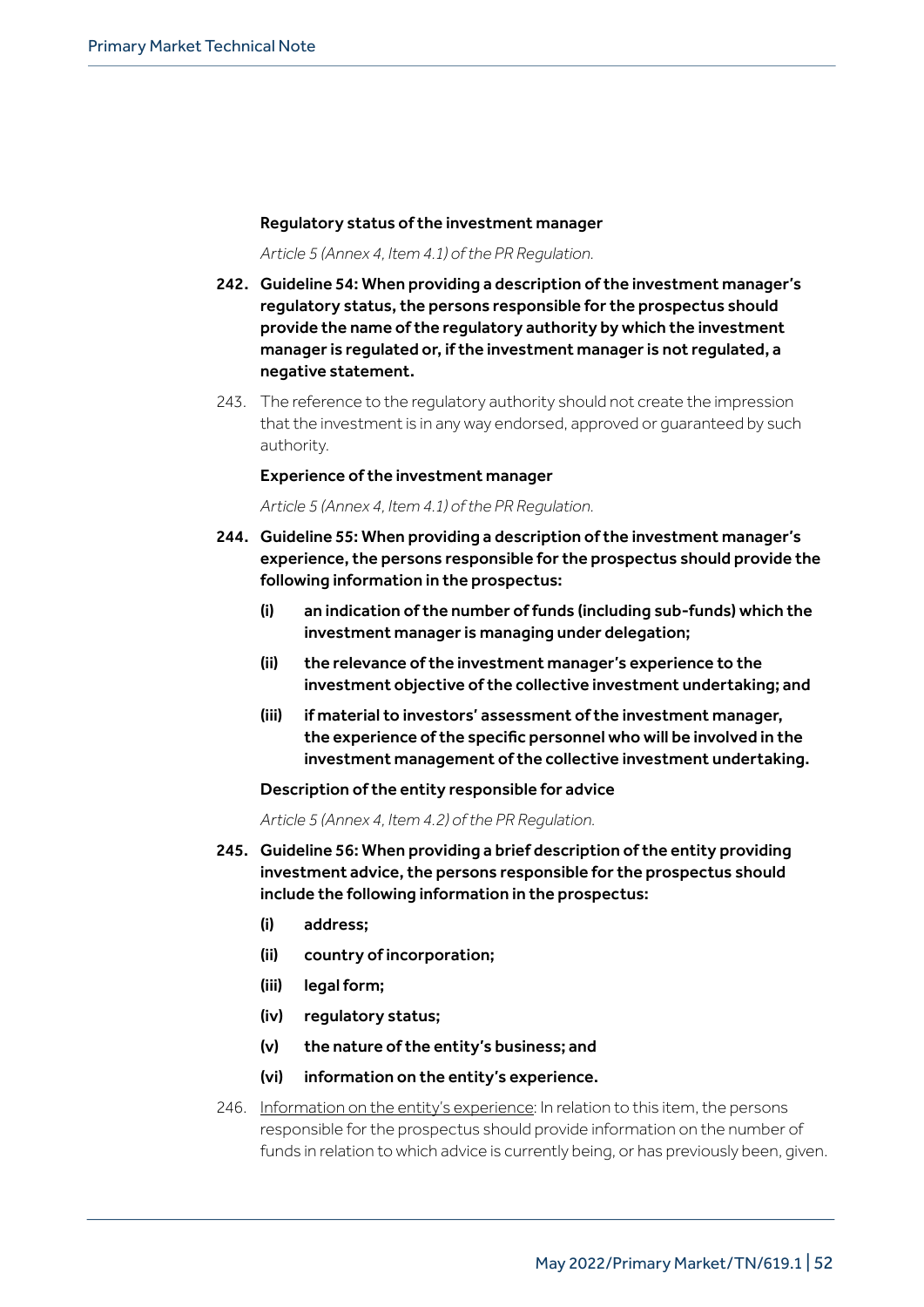They should also explain the relevance of the experience to the investment objective of the collective investment undertaking.

#### Portfolio analysis

*Article 5 (Annex 4, Item 8.2) of the PR Regulation.*

- 247. Guideline 57: When providing a comprehensive and meaningful analysis, in line with Item 8.2 of the PR Regulation, the persons responsible for the prospectus should include the following information in the prospectus where material to the assessment of the investment portfolio:
	- (i) details of the main instruments in which the collective investment undertaking is trading, including a breakdown of financial instruments, and its geographical and sectoral focus;
	- (ii) an analysis between equity shares, convertible securities, fixed income securities, types or categories of derivative products, currencies and other investments, distinguishing between securities which are listed and unlisted and traded on or off a regulated market in the case of derivatives; and
	- (iii) an analysis by currency type stating the market value of each section of the portfolio.

## III. Guidance on specialist issuers

#### Article 39 of the PR Regulation

## Scrutiny of the information contained in the prospectus of specialist issuers

The competent authority may require additional information to be included in the prospectus based on the activities of the specialist issuers falling under one of the categories set out in Annex 29.

## Recital 23

Some issuers are involved into very specific business activities that require a profound knowledge of the activities concerned to have a full understanding of the securities issued by those issuers. That would apply for example in the case of a property company that could be required to disclose a valuation report providing all relevant details in respect of material properties necessary for the purposes of the valuation. Competent authorities should therefore be able to take a proportionate approach and require, where appropriate, that those specialist issuers include in the prospectus specific and adapted information about those activities that goes beyond the information required from nonspecialist issuers.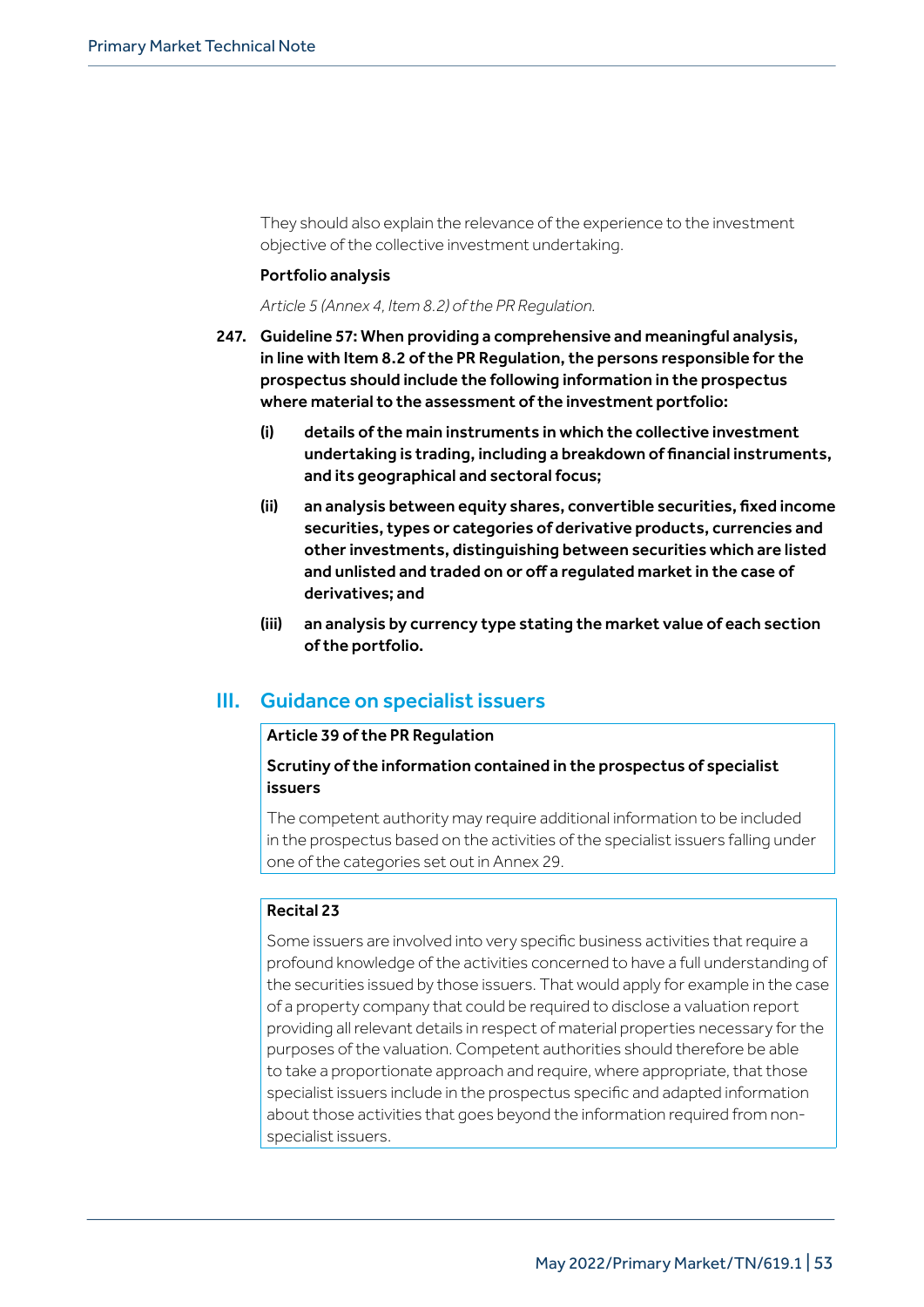## III.1. Property companies

- 128. Considering the specific features of property companies and Article 39 of the PR Regulation, property companies, when preparing a prospectus for a public offer or admission to trading of shares, debt securities with a denomination of less than EUR 100.000 secured by the properties (including convertible debt securities) and depository receipts issued over shares with a denomination of less than EUR 100.000, include a valuation report. Only a condensed report needs to be included in the prospectus.
- 129. Property companies are those issuers whose principal activity is holding of properties, both directly and indirectly and development of properties for letting and retention as an investment, the purchase or development of properties for retention as investment. For the purpose of this definition, property means freehold, heritable or leasehold property or any equivalent.
- 130. This valuation report must:
	- (i) be prepared by an independent expert;
	- (ii) give the date or dates of inspection of the property;
	- (iii) provide all the relevant details in respect of material properties necessary for the purposes of the valuation;
	- (iv) be dated and state the effective date of valuation for each property, which must not be more than 1 year prior to the date of publication of the prospectus provided that the issuer affirms in the prospectus that no material changes have occurred since the date of valuation;
	- (v) include a summary showing separately the number of freehold and leasehold properties together with the aggregate of their valuations (negative values must be shown separately and not aggregated with the other valuations; separate totals should be given for properties valued on different bases);
	- (vi) include an explanation of the differences of the valuation figure and the equivalent figure included in the issuer's latest published individual annual accounts or consolidated accounts, if applicable.

## III.2. Mineral companies

131. Considering the specific features of minerals and Article 39 of the PR Regulation, mineral companies, when preparing a prospectus for a public offer or admission to trading of equity securities, debt securities with a denomination of less than EUR 100,000, depository receipts issued over shares with a denomination of less than EUR 100,000 or derivative securities with a denomination of less than EUR 100,000, should include the information set out in paragraphs 132-133.

For the purposes of these recommendations:

a) imineral companies' means companies with material mineral projects.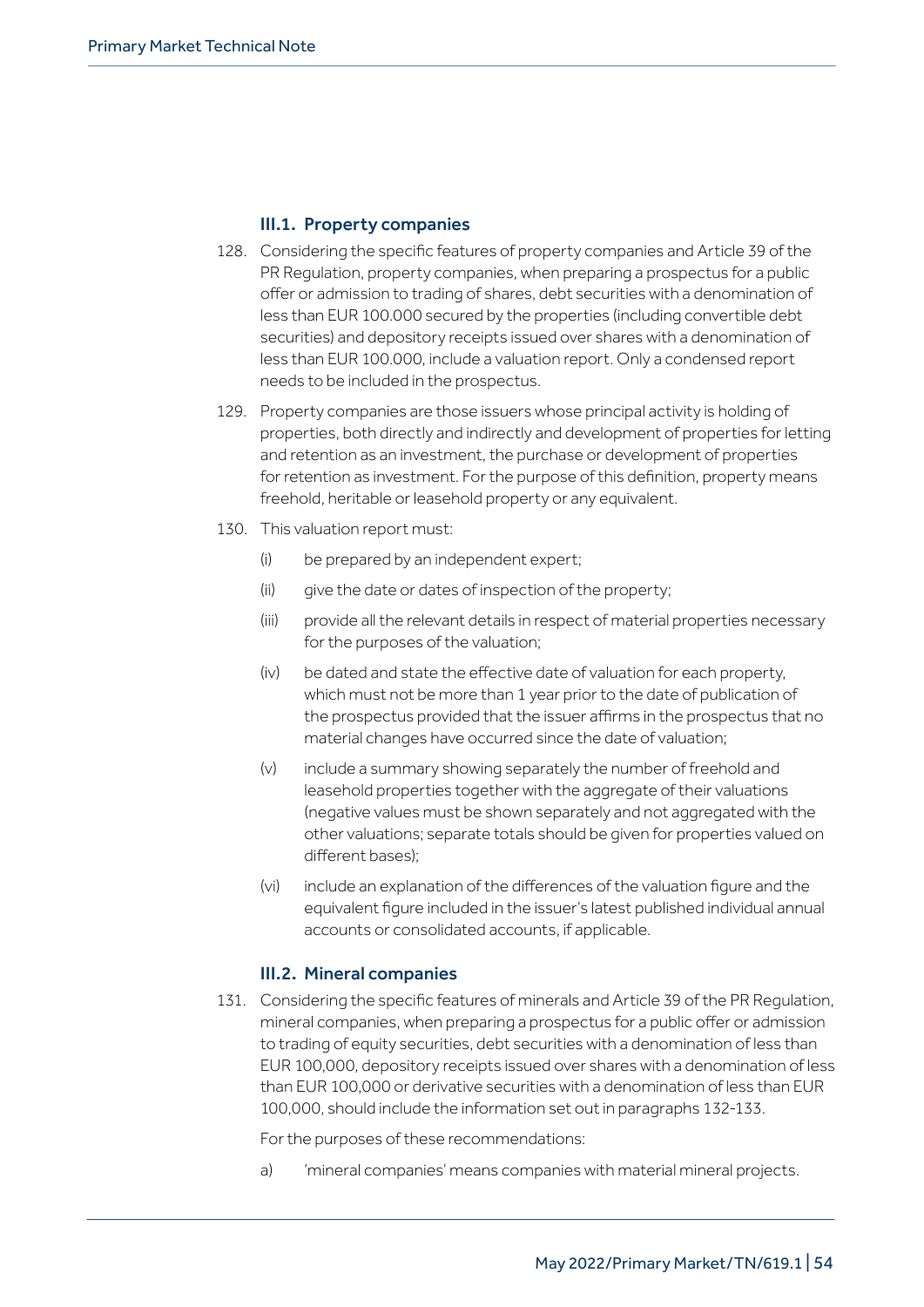- b) imineral projects' means exploration, development, planning or production activities (including royalty interests) in respect of minerals including: metallic ore including processed ores such as concentrates and tailings; industrial minerals (otherwise known as non-metallic minerals) including stone such as construction aggregates, fertilisers, abrasives, and insulants; gemstones; hydrocarbons including crude oil, natural gas (whether the hydrocarbon is extracted from conventional or unconventional reservoirs, the latter to include oil shales, oil sands, gas shales and coal bed methane), oil shales; and solid fuels including coal and peat.
- c) Materiality should be assessed from an investor point of view: such projects will be material where evaluation of the resources (and, where applicable, the reserves and/or exploration results) the projects seek to exploit is necessary to enable investors to make an informed assessment of prospects of the issuer.

Evaluation of mineral projects is presumed to be necessary for an informed assessment of the prospects of the issuer in a number of instances:

- where the projects seek to extract minerals for their re-sale value as commodities and there exists uncertainty as to the quantities of economically recoverable resources or the technical feasibility of their recovery; or
- where the minerals are extracted to supply (without re-sale to third parties) an input into an industrial production process and there exists uncertainty as to either the existence of the resources in the quantities required or the technical feasibility of their recovery.

The materiality of mineral projects should be assessed having regard to all the company's mineral projects relative to the issuer and its group taken as a whole.

- d) Gequivalent third country market' is defined in Article 1(b) of the PR Regulation<sup>27</sup>.
- 132. Все проспекты в рамках области, указанной в параграфе 131, подготовленные компаниями, занимающимися добычей полезных ископаемых, должны включать следующую актуальную информацию, сегментированную с использованием единицы учета, соответствующей масштабам их деятельности:
	- a) подробную информацию о минеральных ресурсах и, если применимо, запасах (представленных отдельно) и результатах/перспективах

<sup>27</sup> Reg 71(2) of SI 2019/1234, as amended by SI 2020/1301, amended Art 1(b) of the PR Regulation to read: j

<sup>&</sup>quot;(b) equivalent third country market" means a third country market which has been

deemed equivalent to a requlated market by the Commission, in accordance with the third and fourth subparagraphs of Article 25(4) of Directive 2014/65/EU of the European Parliament and of the Council of 15 May 2014 on markets in financial instruments and amending Directive 2002/92/EC and Directive 2011/61/EU, before IP completion day in retained EU law, or

specified as equivalent to a regulated market in regulations made by the Treasury under paragraph 8 of Schedule 3 to Regulation (EU) No 600/2014 of the European Parliament and of the Council of 15 May 2014 on markets in financial instruments and amending Regulation (EU) No 648/2012;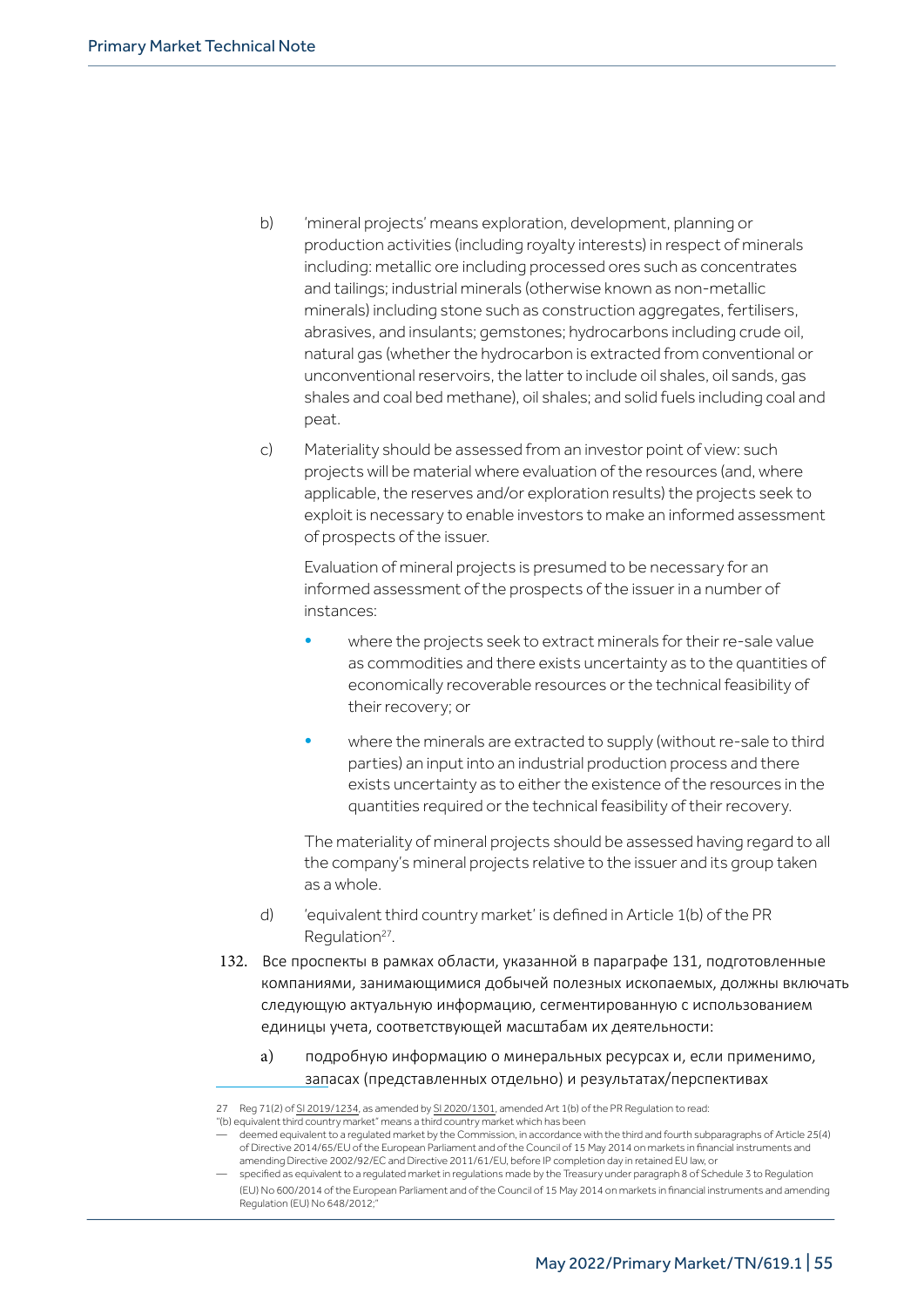геологоразведки в соответствии с одним или несколькими стандартами отчетности, приемлемыми в соответствии с правилами и/или организациями, указанными в Приложении I;

- b) предполагаемый срок службы рудника и потенциал разведки или аналогичная продолжительность коммерческой деятельности по извлечению запасов;
- c) указание срока действия и основных условий любых лицензий или концессий, а также правовых, экономических и экологических условий для разведки и разработки этих лицензий или концессий;
- d) указания на текущий и ожидаемый прогресс в разведке и/или добыче и переработке полезных ископаемых, включая обсуждение доступности месторождения;
- e) объяснение любых исключительных факторов, повлиявших на пункты (а)-(г) выше;

Если описываемая в проспекте операция включает приобретение компании по добыче полезных ископаемых или запасов и/или ресурсов и приобретение (или приобретения в совокупности) представляет собой значительное валовое изменение (как определено в статье 1(e) Регламента), то эмитент должен дополнительно включить приведенную выше информацию о требуемых активах. Новые активы должны быть четко отделены от существующих активов.

Если информация включена в соответствии с настоящим пунктом и она не соответствует соответствующей информации, уже размещенной эмитентом в открытом доступе, это несоответствие должно быть объяснено в проспекте.

- 133. i). Кроме того, все проспекты публичного предложения или допуска к торгам долевых ценных бумаг, а также депозитарные расписки, выпущенные горнодобывающими компаниями на акции с номиналом менее 100 000 евро за единицу в рамках условий, изложенных в пункте 131, должны (за исключением случаев, когда применяются положения параграфа 133(ii)) содержать отчёт компетентного лица, который должен:
	- a) быть подготовленным лицом, которое:
		- i) либо:
			- (1) обладает требуемой квалификацией, установленной соответствующими кодексами/организациями (перечисленными в Приложении I); или же
			- (2) если такие требования не установлены кодексом/ организацией, то:
				- (a) имеет профессиональную квалификацию и является членом соответствующей признанной профессиональной ассоциации, учреждения или органа, имеющего отношение к осуществляемой деятельности, и на которого распространяются обязательные к исполнению правила поведения;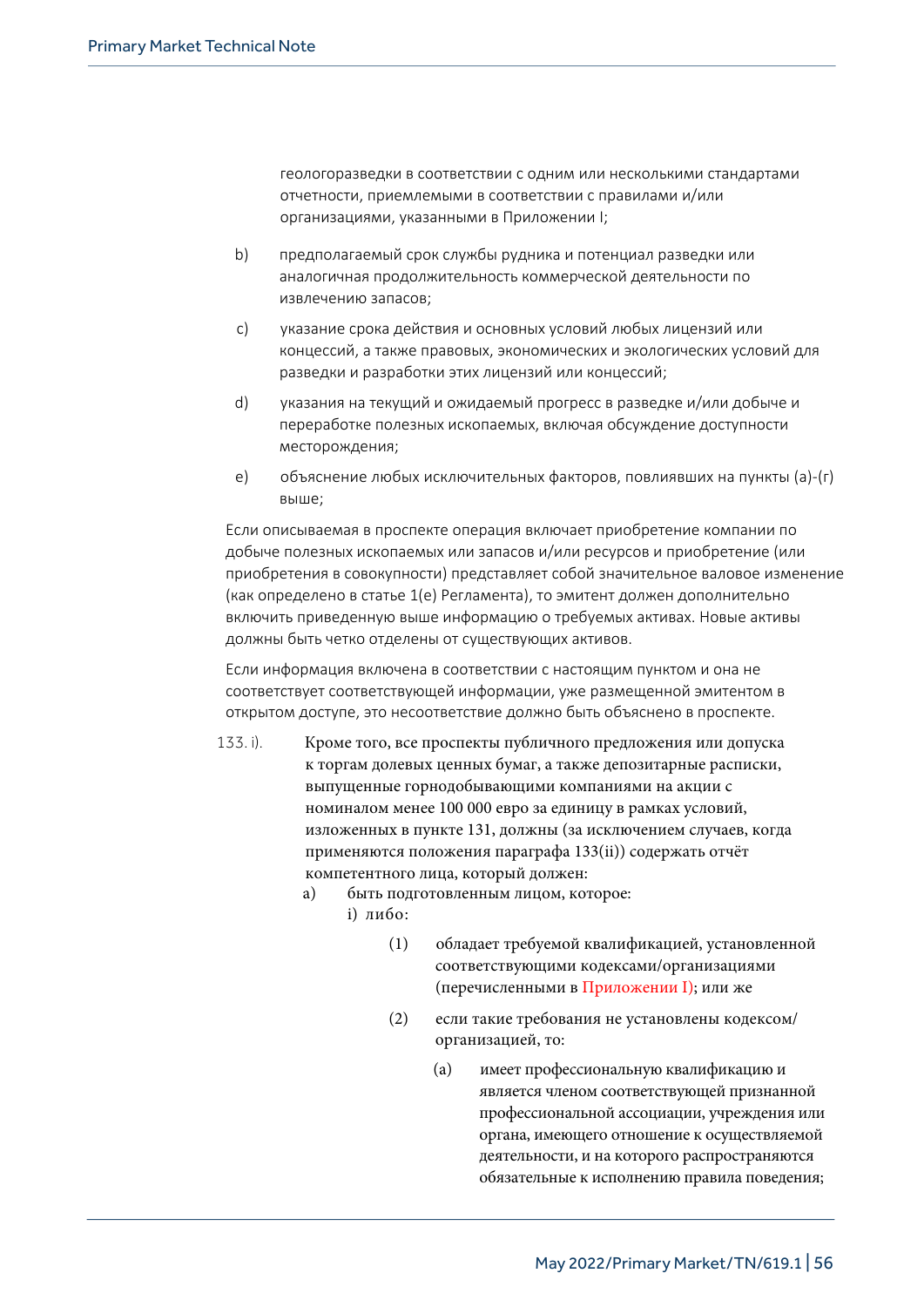- (b) имеет не менее пяти лет соответствующего профессионального опыта в оценке, анализе акций и оценке типа месторождений полезных ископаемых (в твёрдом или жидком состоянии), разрабатываемых или подлежащих разработке компанией, и деятельности, которую осуществляет это лицо; а также
- ii) независим от компании, ее директоров, высшего руководства других ее советников; не имеет экономического или бенефициарного интереса (настоящего или условного) в компании или в любом из оцениваемых минеральных активов и не получает вознаграждения в виде вознаграждения, связанного с допуском или стоимостью акций эмитента;
- b) его отчёт датирован не позднее 6 месяцев с даты выпуска проспекта при условии, что эмитент подтверждает в проспекте, что с даты отчёта компетентного лица не произошло никаких существенных изменений, игнорирование которых могло бы ввести отчёт компетентного лица в заблуждение;
- c) сообщает о минеральных ресурсах и, где это применимо, об их запасах и результатах разведки/перспективах в соответствии с одним или несколькими стандартами отчётности, приемлемыми в соответствии с кодами и/или организациями, указанными в Приложении I (Отчётность по добыче полезных ископаемых или Отчётность по нефти и газу);
- d) содержит информацию о проектах по добыче полезных ископаемых компании, сегментированную на разделы с использованием единицы учета, соответствующей масштабу ее деятельности, и подготовленную:
	- i) в случае компании с проектами по добыче полезных ископаемых с учётом Приложения II;
	- ii) в случае компании с нефтегазовыми проектами с учётом Приложения III;
- ii) Эмитент освобождается от включения отчёта компетентного лица, требуемого параграфом 133(i), если эмитент может продемонстрировать, что:
	- a) его долевые ценные бумаги уже допущены к торгам либо на регулируемом рынке, либо на эквивалентном рынке третьей страны, либо на растущем рынке МСП (малых и средних предприятий) а также
	- b) он ежегодно отчитывался и публиковал подробные сведения о своих минеральных ресурсах и, где это применимо, о запасах (представленных отдельно) и результатах/перспективах разведки в соответствии с одним или несколькими стандартами отчётности, изложенными в Приложении I, в течение, как минимум, трех лет.

Если эмитент не отчитался за три финансовых года с тех пор, как его долевые ценные бумаги были допущены к торгам, и он допущен к торгам на регулируемом рынке или эквивалентном рынке третьей страны, то условие параграфа 133(ii)(b) будет считаться выполненным, если отчёт отвечает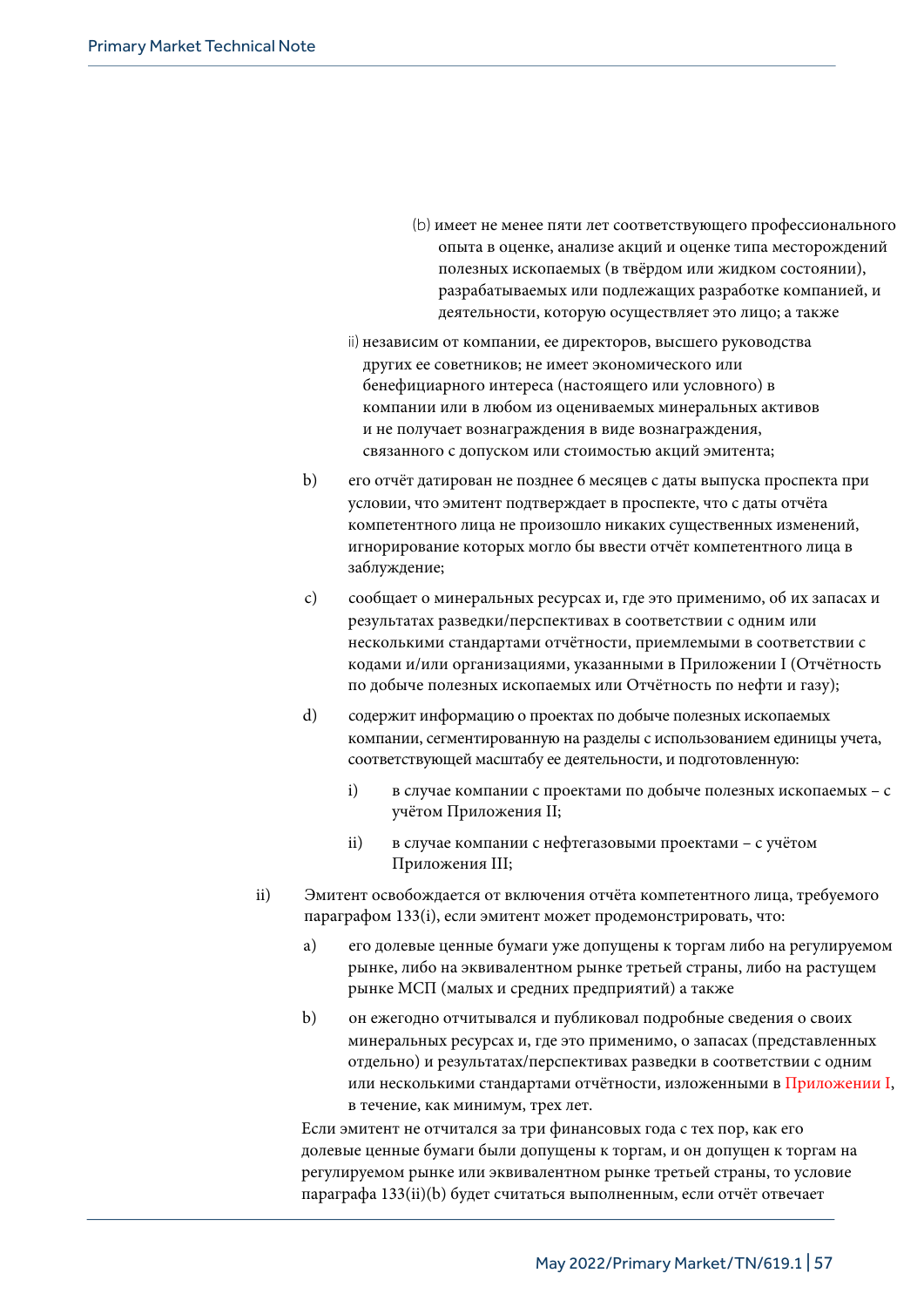критериям пункта 133(ii)(b) за каждый годовой отчётный период с момента первого допуска его долевых ценных бумаг.

Если эмитент не отчитался за три финансовых года с тех пор, как его долевые ценные бумаги были допущены к торгам, и он допущен к торгам на растущем рынке МСП (малых и средних предприятий), то условие пункта 133(ii)(b) считается выполненным, если:

- он опубликован в связи с допуском отчёта компетентного лица, подготовленный соответствующим квалифицированным и опытным независимым экспертом, который оценил его минеральные ресурсы и, где применимо, запасы (представленные отдельно) и результаты разведки/перспективы; а также
- ежегодно отчитывался и публиковал сведения о своих минеральных ресурсах и, где это применимо, запасах (представленных отдельно) и результатах разведки/перспективах в соответствии с одним из стандартов отчётности, изложенных в Приложении I, за каждый годовой отчётный период с момента первого допуска к торгам.

Если ежегодная отчётность по всем классам минеральных ресурсов и, где это применимо, запасам и результатам разведки/перспективам невозможна, поскольку это запрещено законами или правилами о ценных бумагах третьих стран, то условие параграфа (b) может считаться выполненным по ежегодной отчётности по тем классам, о которых можно сообщить.

- iii). Информация о минеральных ресурсах и, где это применимо, запасах и результатах/перспективах разведки, а также другая информация научного или технического характера, включённая в проспекты помимо отчёта компетентного лица (если таковая включена), не должны противоречить информации, содержащейся в компетентном отчёт указанного эксперта.
- iv). Информация, требуемая любой из этих рекомендаций, может быть опущена, если ее раскрытие запрещено законами или нормативными актами о ценных бумагах третьих стран, при условии, что эмитент указывает на наличие пропущенной информации и на законы/нормативные акты, запрещающие ее раскрытие.

#### III.3. Scientific research based companies

- 134. Considering the specific features of scientific research based companies and Article 39 of the PR Regulation, issuers of shares whose principal activities are involvement in laboratory research and development of chemical or biological products or processes, including pharmaceutical companies and those involved in the areas of diagnostics and agriculture and are start up companies, are expected to disclose in their prospectuses:
	- (i) details of the issuer's operations in laboratory research and development, to the extent material to investors, including details of patents granted and in relation to its products the successful completion of, or the successful progression of significant testing of the effectiveness of the products. If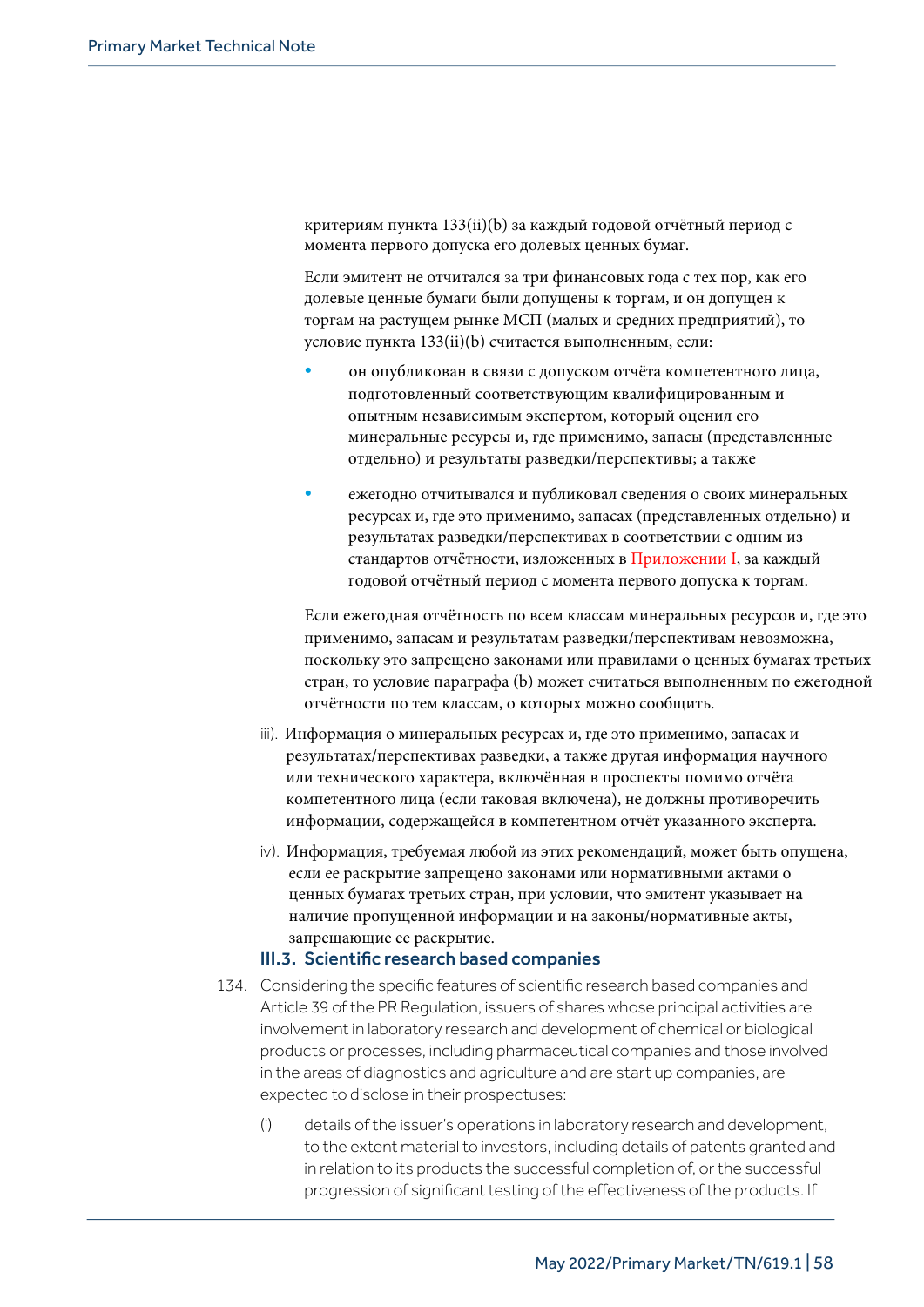there are no relevant details, a negative statement should be provided. Where applicable, this information shall be provided in the line item of research and development, patents and licenses;

- (ii) details of the relevant collective expertise and experience of the key technical staff;
- (iii) information on whether the issuer has engaged in collaborative research and development agreements with organizations of high standing and repute within the industry, to the extent material to investors. In the absence of such agreements, explanation on how such absence could affect the standing or quality of its research efforts.
- (iv) a comprehensive description of each product the development of which may have a material effect on the future prospects of the issuer.

Issuers covered by this guidance are also expected to include the information required for start up companies.

## III.4. Start-up companies

- 135. Considering the specific features of start up issuers and Article 39 of the PR Regulation, start-up issuers of shares are expected to provide information in their prospectuses as follows.
- 136. To this end, a start up issuer is a company that has been operating in its current sphere of economic activity for less than three years. The normal case that would fall under this definition is a company that has less than 3 years of existence. Nevertheless, even if the issuer was incorporated more than three years ago, the proposed Recommendations would be applicable if the company changed completely its business less than three years ago, meaning that in fact, the company's business is totally new. Companies formed for the purposes of acting as holding companies for existing businesses are not considered start-up companies. Special purpose vehicles are not considered start-up companies in fact because they are formed for the purpose of the issuance of securities, not to conduct a business.

## 137. Strategic objectives:

- A discussion of the issuer's business plan with a discussion of the issuer's strategic objectives shall be provided together with the key assumptions upon which such plan is based, in particular with respect to the development of new sales and the introduction of new products and/ or services during the next two financial years, and a sensitivity analysis of the business plan to variations in the major assumptions. Issuers are not obliged to include a business plan with figures.
- If the business plan includes profit forecasts, item 11.3 of Annex 1 to the PR Regulation should be complied with.
- 138. The prospectus shall refer to information such as: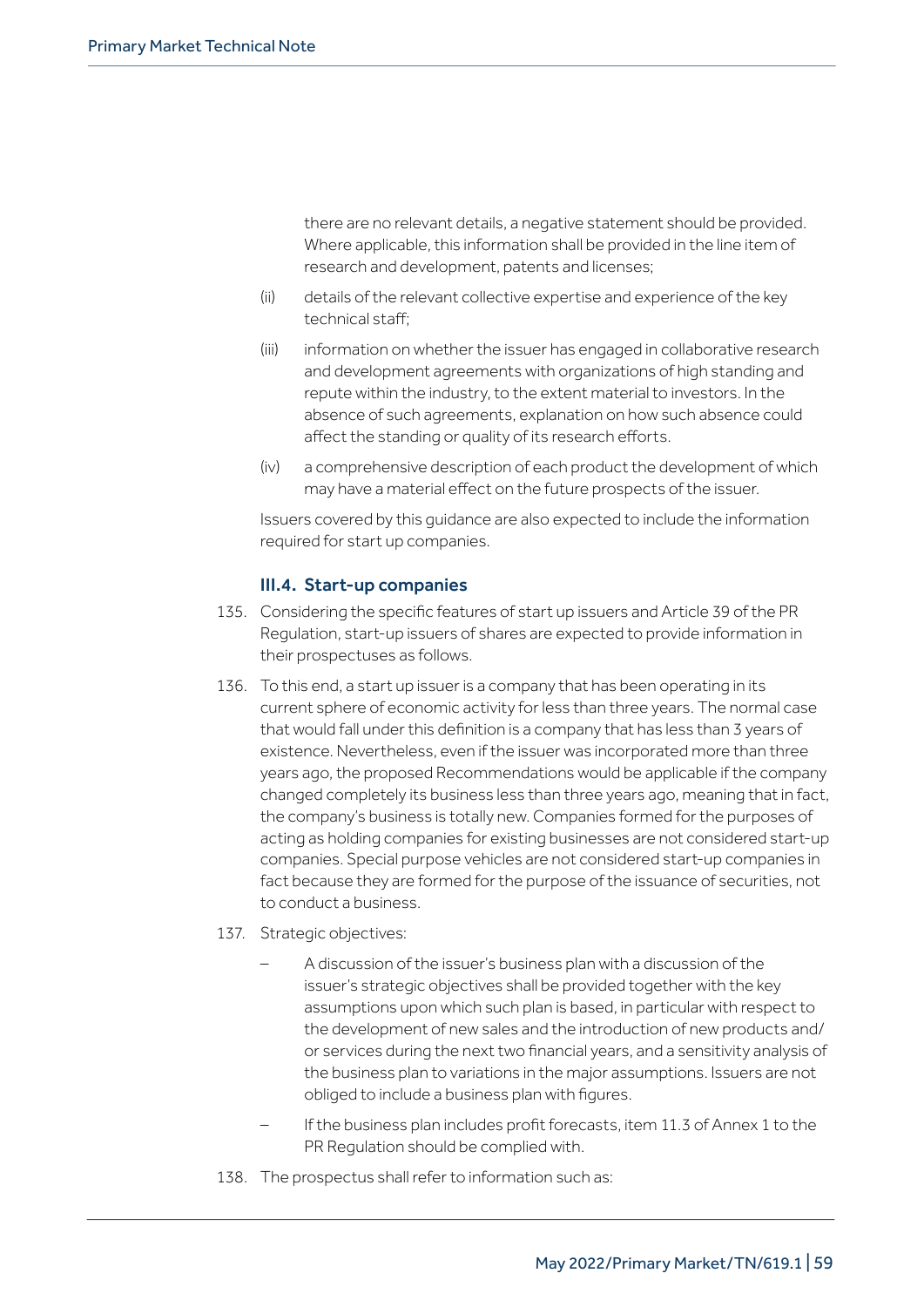- a. the extent to which the issuer's business is dependent upon any key individuals' identifying the individuals concerned, if material;
- b. current and expected market competitors;
- c. dependence on a limited number of customers or suppliers;
- d. mention of the assets necessary for production not owned by the issuer.
- 139. A valuation report prepared by an independent expert on the services/products of the issuer could be included in the prospectus. This report is not mandatory, the issuer is free to include it.

## III.5. Shipping companies

- 140. Considering the specific features of shipping companies and Article 39 of the PR Regulation, shipping companies, when preparing a prospectus for a public offer or admission to trading of shares, debt securities with a denomination of less than EUR 100.000 secured by the vessels (including convertible debt securities) and depository receipts issued over shares with a denomination of less than EUR 100.000, include in their prospectus the information referred below.
- 141. For this purpose, shipping companies are those issuers that, as principal activities, operate in ocean-going shipping and manage, lease or own cargo and/ or passengers vessels either directly or indirectly.
- 142. The prospectus should refer to:
	- a) the name of any ship management company or group (if other than the issuer) which manages the vessels, if any, together with an indication of the terms and duration of its appointment, the basis of its remuneration and any arrangements relating to the termination of its appointment;
	- b) all relevant information regarding each material vessel which is managed, leased or owned either directly or indirectly by the issuer, including the type, place of the registration of the vessel, shipping owning company, financing terms, capacity and other relevant details;
	- c) if the issuer has contracts to build new vessels or improve existing vessel(s), detailed information regarding each material vessel (detailed description of the cost and financing of the vessel – refund, guarantees, letters of commitment -, charter type, dimension, capacity and other relevant details) shall be provided in the appropriate line item of the registration document, such as principal future investments or material contracts.
- 143. In the prospectus issuers are expected to include a condensed valuation report.
- 144. This valuation report must:
	- a) be prepared by an experienced independent expert;
	- b) give the date or dates of inspection of the vessels and by whom it was prepared;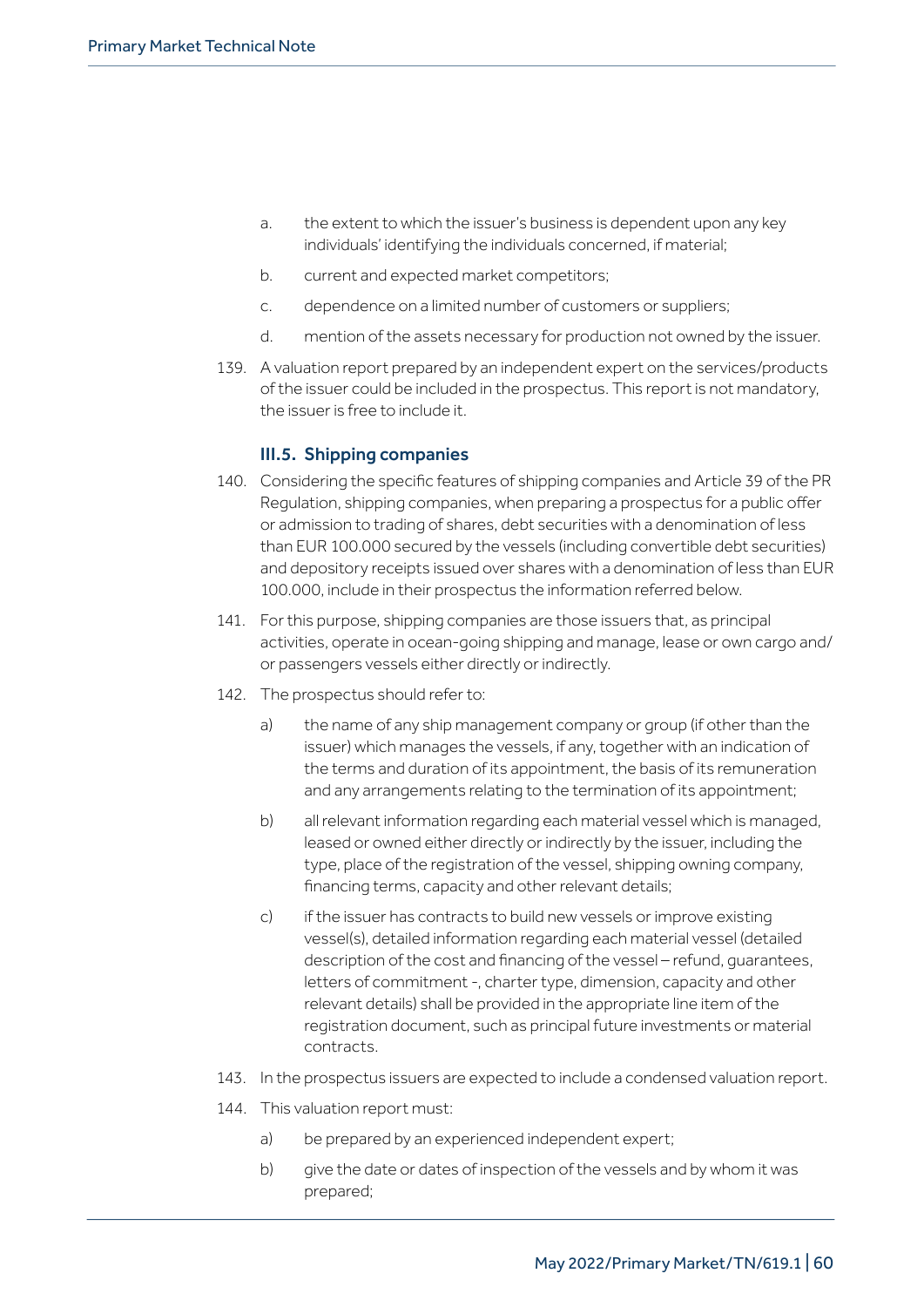- c) provide all the relevant details (valuation method) in respect of material vessels necessary for the purposes of the valuation;
- d) detail separately any vessels whose acquisition is to be financed through the security issue;
- e) be dated and state the effective date of valuation for each material vessel, which must not be more than 1 year prior to the date of publication of the document provided that the issuer affirms that no material changes has occurred since the date of valuation;
- f) include an explanation of the differences of the valuation figure and the equivalent figure included in the issuer's latest published individual annual account or consolidated accounts, if applicable.
- 145. The condensed valuation report is not required if the issuer does not intend to finance one or more new vessels, where there has been no revaluation of any of the vessels for the purpose of the issue, and it is prominently stated that the valuations quoted are as at the date of the initial purchase or charter of the vessel(s).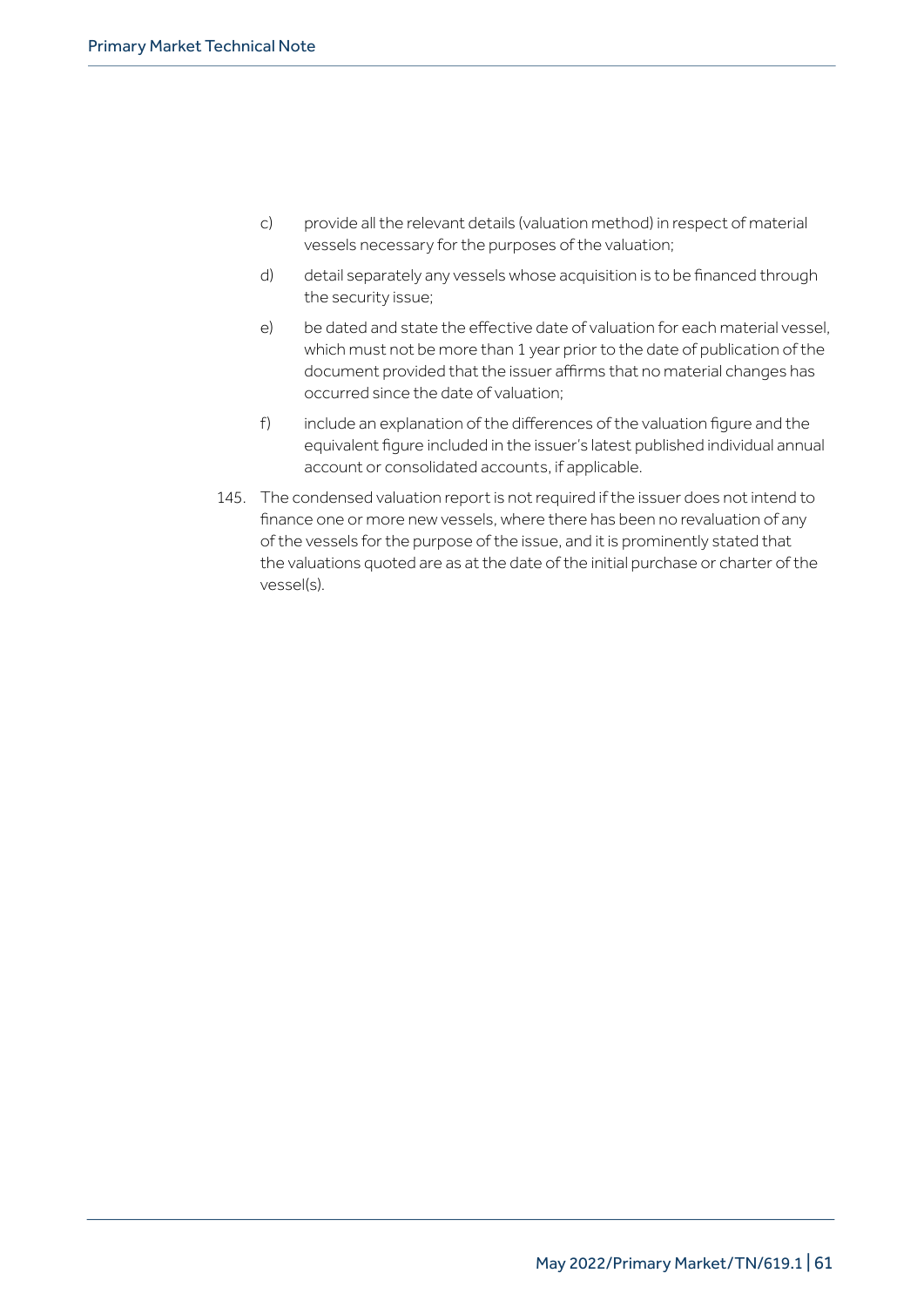## ПРИЛОЖЕНИЕ I – Допустимые международно признанные стандарты по запасам полезных ископаемых

В целях соблюдения исключения, указанного в параграфе 133(ii) выше, предшественники этих нижеследующих стандартов отчётности (Горный доклад и нефтегазовой отчетности) являются приемлемыми

#### *Горный доклад*

- Австрало-азиатский (Австралазийский) Кодекс отчётности о результатах разведки, минеральных ресурсах и запасах руды, опубликованный Объединённым комитетом по запасам руды Австралийско-азиатского института горного дела и металлургии, Австралийского института геологов и Совета Австралии по запасам полезных ископаемых, с поправками («JORC»);
- Южноафриканский кодекс отчётности о результатах разведки, ресурсах и запасах полезных ископаемых, опубликованный Южноафриканским комитетом по полезным ископаемым под совместной эгидой Южноафриканского института горного дела и металлургии и Геологического общества Южной Африки, с поправками ('SAMREC');
- Различные стандарты и руководства, опубликованные и поддерживаемые Канадским институтом горного дела (CIM), металлургии и нефти («Руководство CIM»), с поправками;
- Руководство по представлению информации о разведке полезных ископаемых, минеральных ресурсах и запасах полезных ископаемых, подготовленное Обществом горнодобывающей промышленности, металлургии и разведки США, с поправками («SME»);
- Общеевропейский кодекс ресурсов, опубликованный совместно Британским институтом материалов, полезных ископаемых, Европейской федерацией геологов, Геологическим обществом и Институтом геологов Ирландии, с поправками («PERC»);
- Кодекс сертификации перспектив разведки, полезных ископаемых и запасов руды, опубликованный Институтом горных инженеров Чили (Instituto de Ingenieros de Minas de Chile), с поправками; или же
- Российский Кодекс публичной отчетности о результатах геологоразведочных работ (ГРР), ресурсах и запасах твердых полезных ископаемых (ТПИ), подготовленный Национальной ассоциацией по экспертизе недр (НАЭН) и Обществом российских экспертов по недропользованию (ОЭРН) («Кодекс НАЭН»)

#### *Нефтегазовая отчётность*

- Система управления нефтяными ресурсами, опубликованная совместно Обществом  $\overline{\phantom{0}}$ инженеров-нефтяников, Мировым нефтяным советом, Американской ассоциацией геологов-нефтяников и Обществом инженеров-нефтяников с поправками;
- Канадское руководство по оценке нефти и газа, подготовленное совместно Обществом инженеров по оценке нефти и Канадским институтом горного дела, металлургии и нефти («Справочник COGE»), а также определения ресурсов и запасов,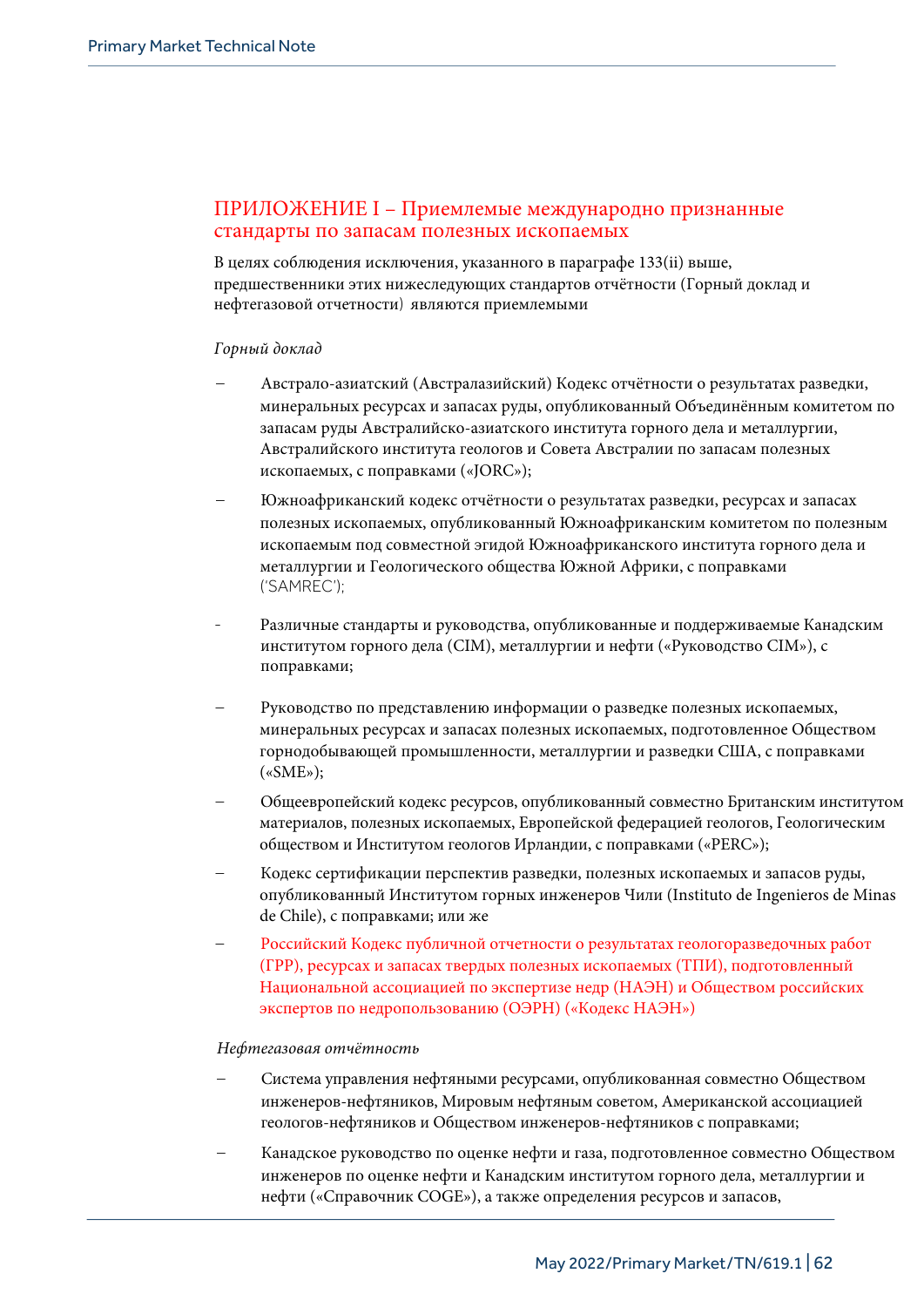содержащиеся в Национальном документе 51-101 Стандарты раскрытия информации о нефти и газовой деятельности; или же

– Система классификации ресурсов и запасов Норвежского директората по нефти.

#### *Оценка стоимости*

- Кодекс технической оценки и стоимостной оценки минеральных и нефтяных активов и ценных бумаг для независимых экспертных отчётов, подготовленный совместным комитетом Австрало-Азиатского института горного дела и металлургии, Австралийского института учёных-геологов и Ассоциации консультантов горнодобывающей промышленности, с поправками («VALMIN»);
- Южноафриканский кодекс отчётности об оценке полезных ископаемых, подготовленный Южноафриканским комитетом по оценке полезных ископаемых под совместной эгидой Южноафриканского института горного дела и металлургии и Геологического общества Южной Африки, с поправками («SAMVAL»);
- Стандарты и рекомендации по оценке свойств полезных ископаемых, утверждённые Канадским институтом горного дела, металлургии и нефти, с поправками («CIMVAL»)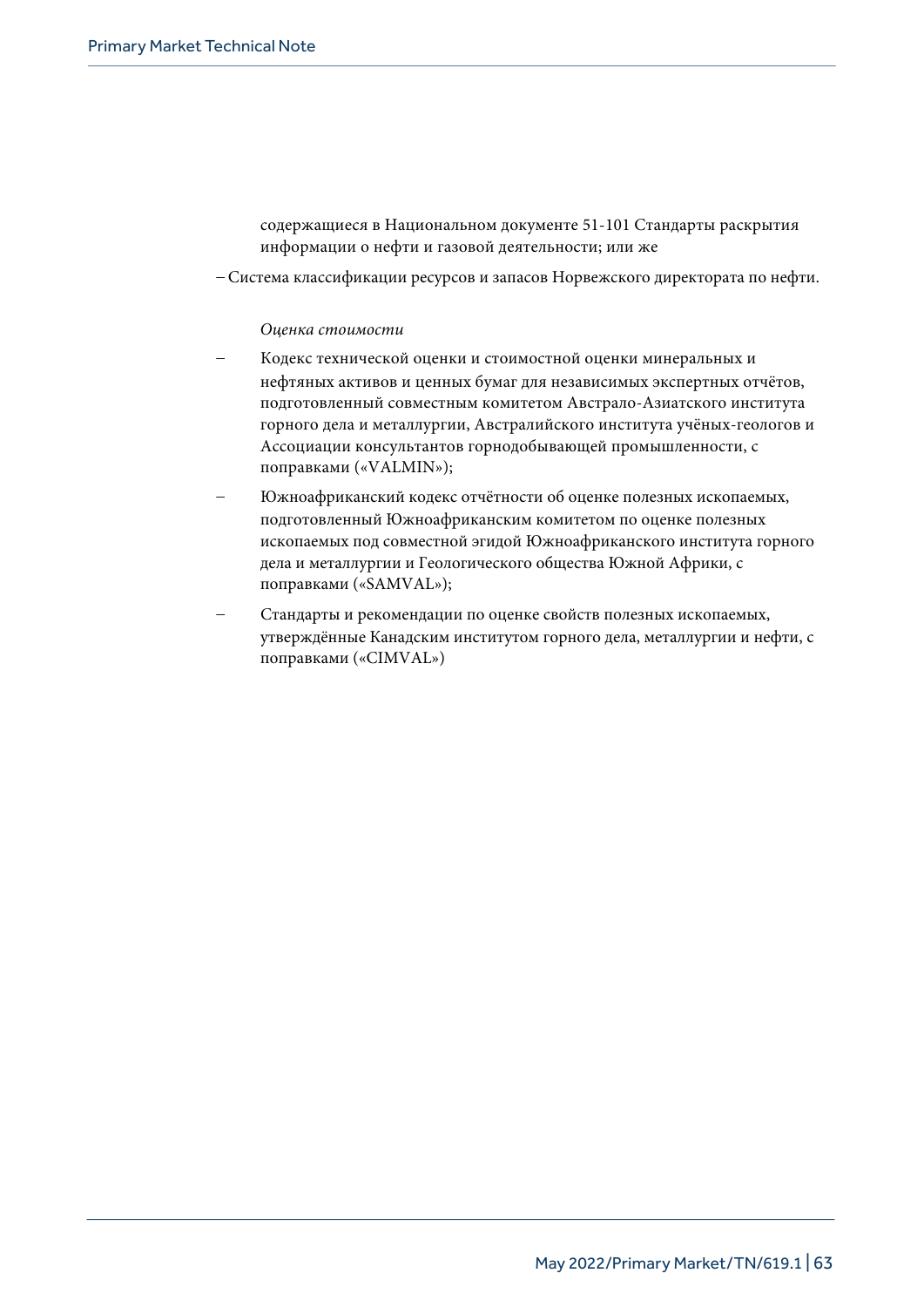## ПРИЛОЖЕНИЕ II - Отчет Компетентного лица по горному производству рекомендуемое содержание

Компетентные лица должны предоставлять отчеты компетентного лица, структурированные в соответствии либо с типовым содержанием, рекомендованным в соответствии с требованиями кодекса, устава или положения, по которому компания представляет отчетность (см. Приложение I), либо, если в кодексе нет такого типового содержания, компетентное лицо должно обратиться к информации, изложенной в данном приложении. Если целесообразно адаптировать это содержание к обстоятельствам эмитента, мы просим компетентное лицо довести это до сведения FCA и обсудить с ним до завершения подготовки отчета.

- i) Юридический и геологический обзор содержит описание:
	- (1) характера и объема прав компании на разведку и добычу и описание объектов, на которые распространяются эти права, с подробным описанием срока действия и других основных условий этих прав, включая экологические обязательства, и любые необходимые лицензии и согласования, включая разрешение на планирование;
	- (2) любых других существенных условий разведки и добычи, включая права правительства принимающей страны и договоренности с компаниямипартнерами;
- ii) Геологический обзор это описание геологических характеристик объектов, тип месторождения, его физические характеристики, характер минерализации, включая обсуждение любых существенных геотехнических, гидрогеологических/гидрологических и инженерно-геологических вопросов;
- iii) Ресурсы и запасы
	- (1) таблица, содержащая данные о (насколько это применимо): результатах разведки, включая комментарий о количестве и качестве этих, предполагаемых, обозначенных/измеренных ресурсов и доказанных/ вероятных запасов, а также заявление об используемом международно признанном стандарте отчетности;
	- (2) описание процесса, которому следовало компетентное лицо при составлении опубликованных отчетов, и заявление с указанием того, проводило ли компетентное лицо аудит и воспроизведение отчетов, какие дополнительные изменения были включены, или авторы вернулись к фундаментальному пересчету;
	- (3) заявление о том, указаны ли минеральные ресурсы в отчетах с учетом или без учета запасов;
	- (4) вспомогательные допущения, использованные для обеспечения того, чтобы заявления о минеральных ресурсах считались "потенциально экономически пригодными для добычи";
	- (5) вспомогательные допущения, включая цены на сырьевые товары, допущения по операционным затратам и другие модифицирующие факторы, используемые для составления отчетов о запасах;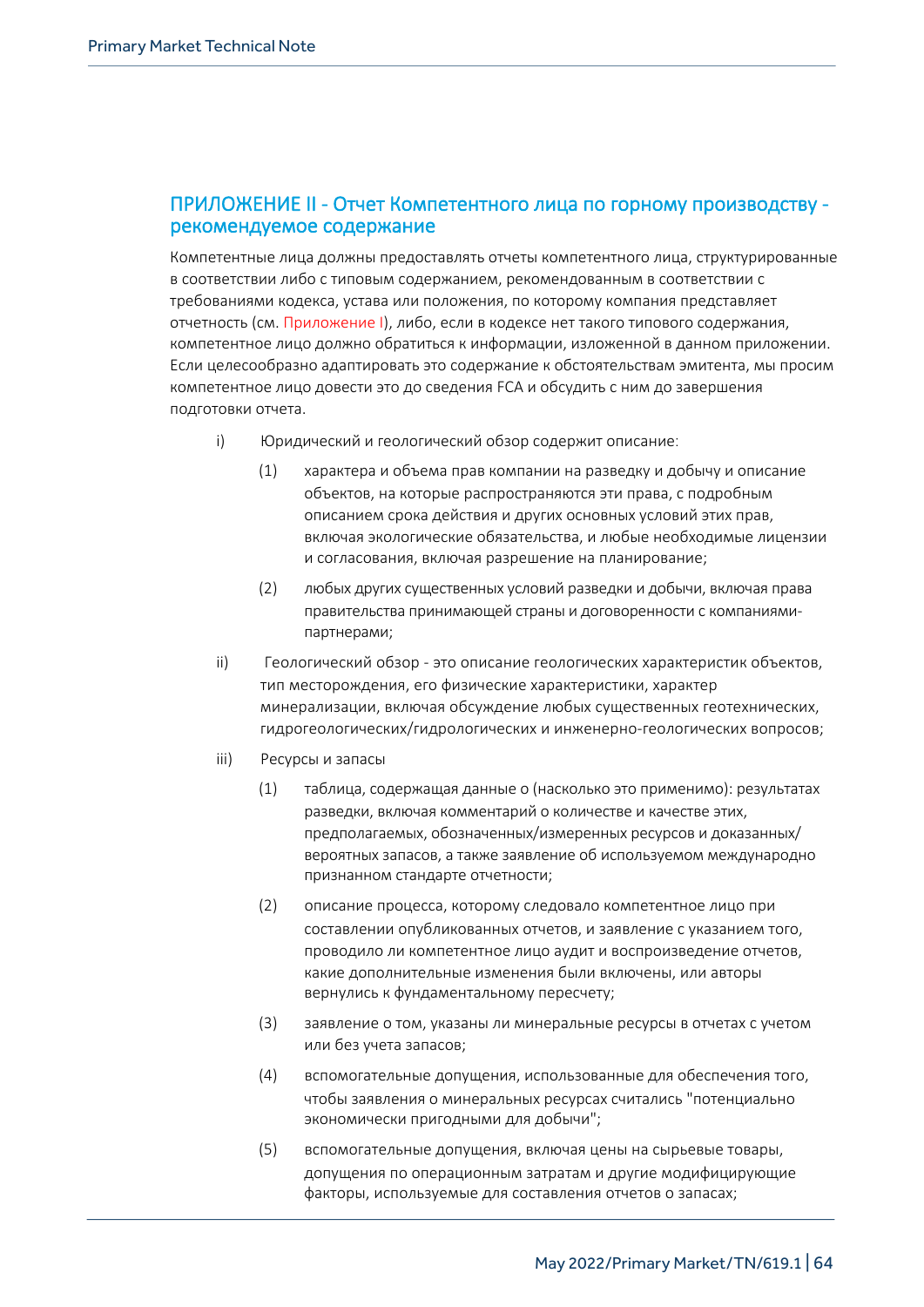- (6) согласования между предлагаемым и последним отчетным историческим документом;
- (7) заявление о том, когда и в течение какого времени компетентное лицо в последний раз посещало объекты (или заявление о том, что посещение не проводилось, если это так);
- (8) для доказанных и вероятных запасов (если таковые имеются) обсуждение предполагаемых:
	- (a) методов добычи, металлургических процессов и прогноза производства;
	- (b) рынков сбыта продукции компании и прогнозов цен на сырьевые товары;
	- (c) срока службы рудника;
	- (d) оценок капитальных и эксплуатационных затрат;
- $iv)$ Оценка запасов, с учетом международно признанных стандартов оценки, приведенных в Приложении I, включает:
	- $(1)$ оценку чистой приведенной стоимости (или оценку, полученную на альтернативной основе, с объяснением основы и причин ее принятия) запасов:
	- $(2)$ основные допущения, на которых основана оценка доказанных и вероятных запасов, включая допущения, касающиеся коэффициентов дисконтирования, цен на сырьевые товары, обменных курсов, цен реализации, местных налоговых условий и других ключевых экономических параметров;
	- $(3)$ информацию. демонстрирующую чувствительность к изменениям в основных допущениях; (или заявление о том, что оценка запасов опущена).
- $V)$ Экологическая, социальная и производственная деятельность - это оценка
	- $(1)$ экологических обязательств по закрытию, включая биофизические и социальные аспекты, включая (при необходимости) конкретные предположения относительно продажи оборудования и/или восстановления товаров при закрытии, отдельно определенные;
	- $(2)$ экологических разрешений и их статуса, включая области существенного несоблюдения;
	- $(3)$ комментариев по объектам, имеющим существенное значение:
- $vi)$ Исторические данные о производстве/расходах - соответствующая подборка исторических статистических данных о производстве и эксплуатационных расходах за минимум трехлетний период;
- $vii)$ Инфраструктура - это обсуждение местоположения и доступности объектов. наличия электроэнергии, воды, хвостохранилищ, человеческих ресурсов, охраны труда и техники безопасности;
- $viii)$ Карты и т.д. - это карты, планы и диаграммы, показывающие детали материала, представленные в тексте; и
- $i \times$ Особые факторы - если применимо, заявление с изложением любой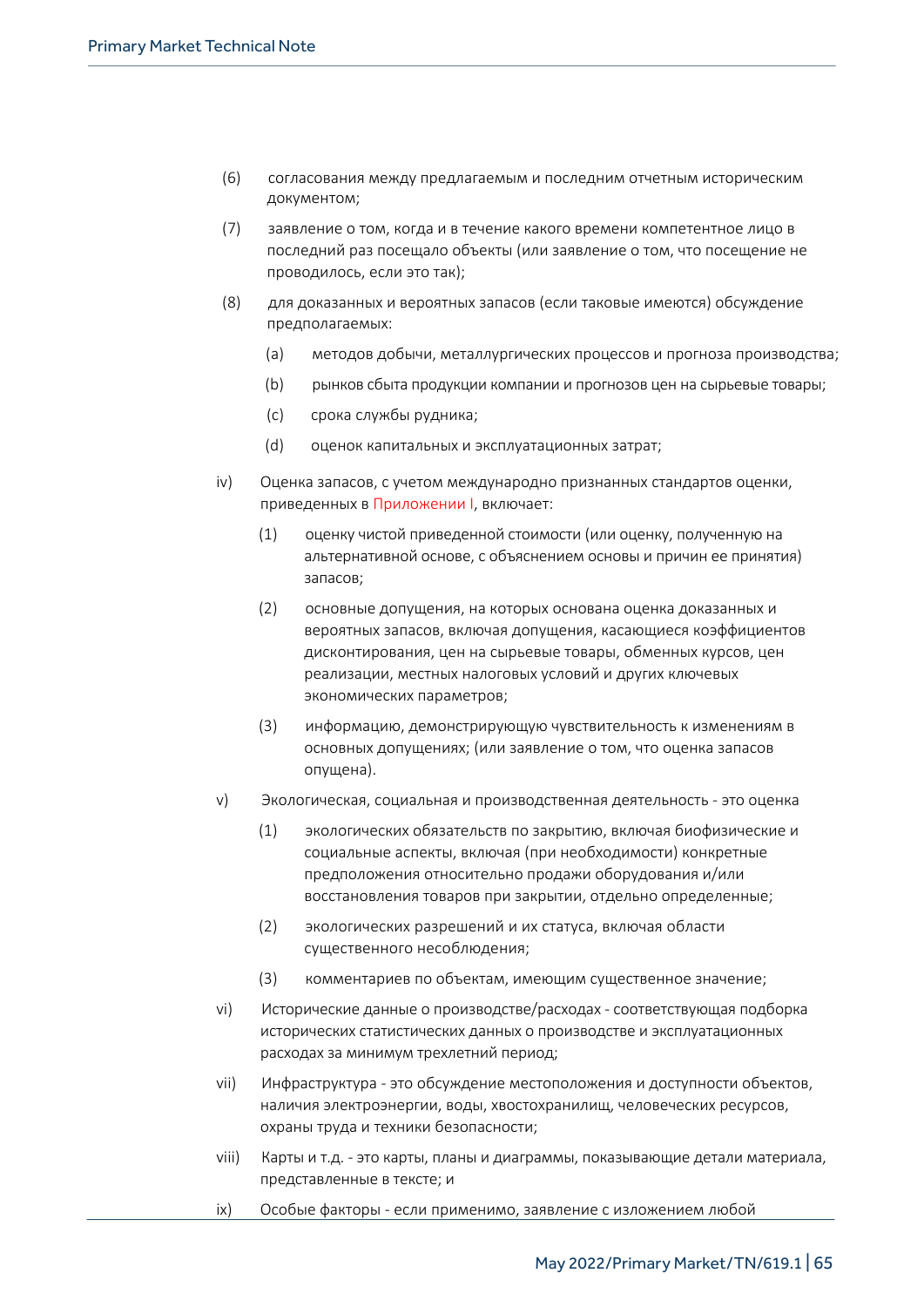дополнительной информации, необходимой для надлежащей оценки любых особых факторов, влияющих на разведку или добыче (например, в полярных регионах, где сезонность является особым фактором).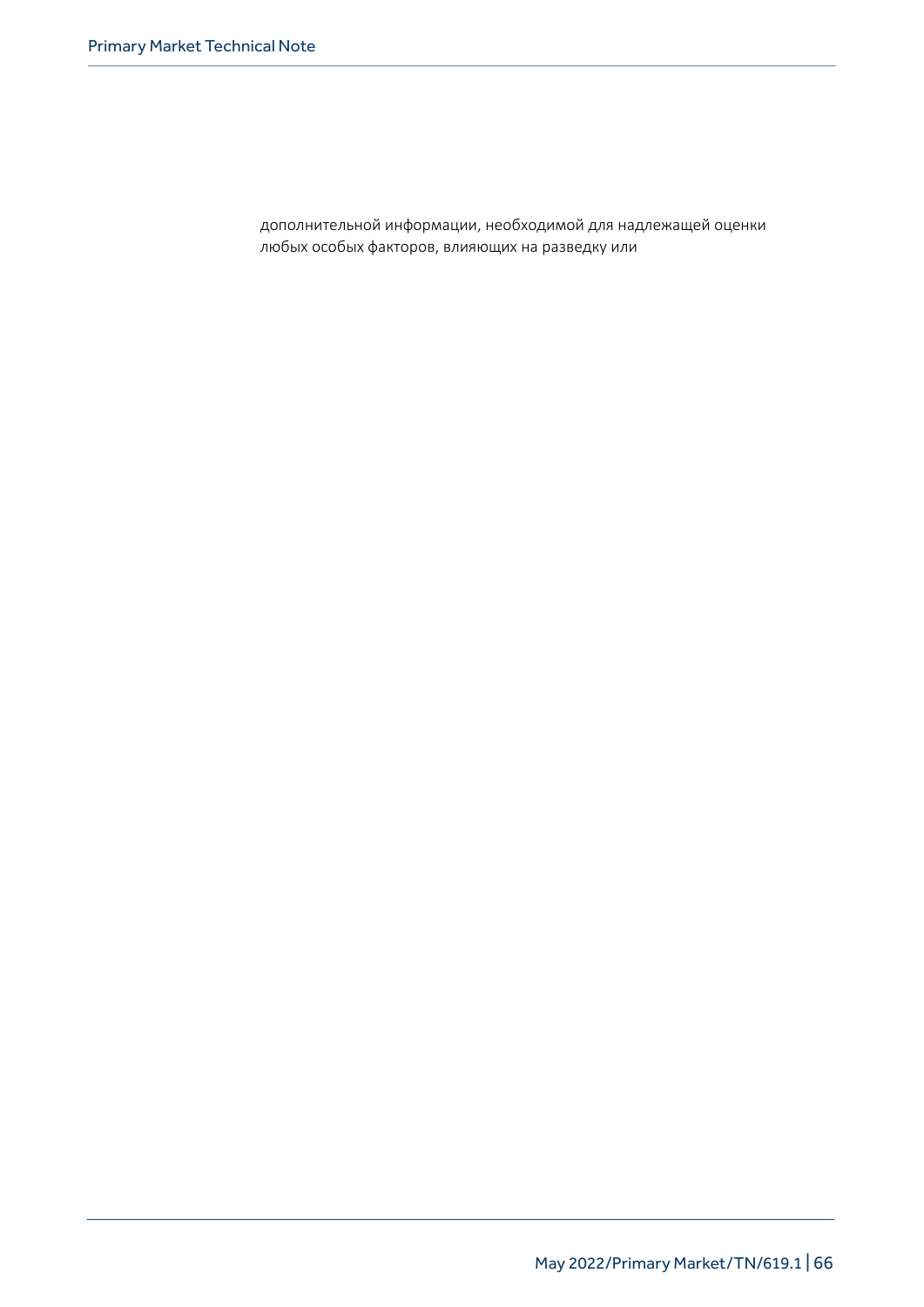## ПРИЛОЖЕНИЕ III - Отчет Компетентных лиц по нефтегазовой отрасли - рекомендуемое содержание

Компетентные лица должны предоставлять отчеты компетентного лица, структурированные в соответствии либо с типовым содержанием, рекомендованным в соответствии с требованиями кодекса, устава или положения, по которому компания представляет отчетность (см. Приложение I), либо, если в кодексе нет такого типового содержания, компетентное лицо должно обратиться к информации, изложенной в данном приложении. Если целесообразно адаптировать это содержание к обстоятельствам эмитента, мы просим компетентное лицо довести это до сведения FCA и обсудить с ним до завершения подготовки отчета.

- i) Юридический обзор это описание:
	- (1) характера и объема прав компании на разведку и добычу и описание объектов, на которые распространяются эти права, с подробным описанием срока действия и других основных условий этих прав, включая экологические обязательства и обязательства по ликвидации, а также любых необходимых лицензий и согласий, включая разрешение на планирование;
	- (2) любых других существенных условий разведки и добычи, включая права правительства принимающей страны и договоренности с компаниямипартнерами;
- ii) Геологический обзор это описание геологических характеристик объектов, типа месторождения, его протяженности, характера резервуара и его физических характеристик;
- iii) Ресурсы и запасы
	- (1) таблица, содержащая данные о (в применимой степени): перспективах разведки, перспективных ресурсах, условных ресурсах, возможных запасах, вероятных запасах и доказанных запасах в соответствии с детерминистической или вероятностной методикой определения и объяснение выбора методики;
	- (2) заявление о том, включены ли минеральные ресурсы в отчетность с учетом или без учета запасов;
	- (3) сверка между предлагаемым и последним историческим отчетом;
	- (4) заявление о том, когда и в течение какого времени компетентное лицо в последний раз посещало объекты (или заявление о том, что посещение не проводилось, если это так);
	- (5) заявление о планах добычи доказанных и вероятных запасов (если таковые имеются), включая:
		- (a) график разработки месторождения;
		- (b) время, ожидаемое для достижения пика добычи;
		- (c) предполагаемую продолжительность плато;
		- (d) ожидаемое снижение добычи и срок службы месторождения;